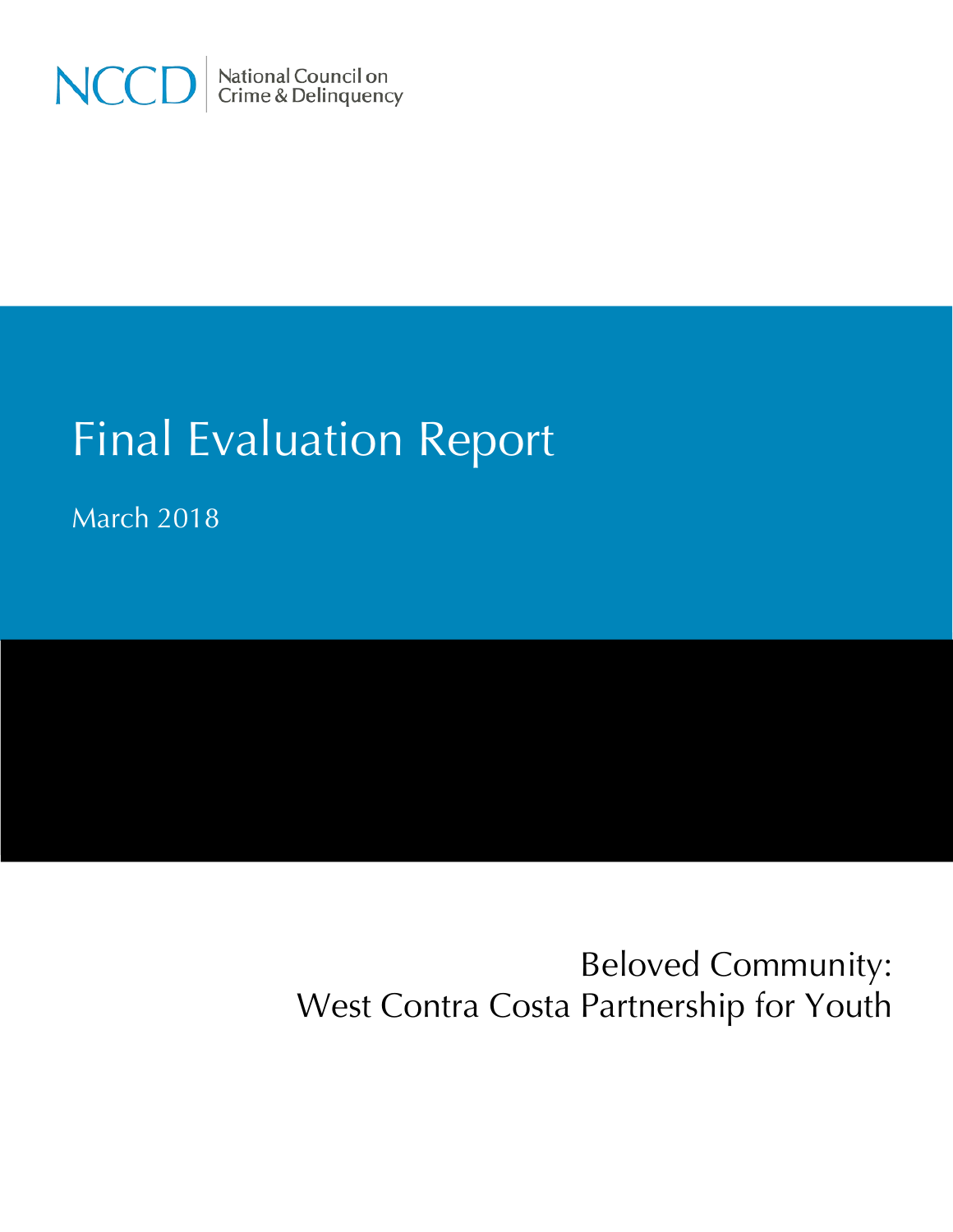# **TABLE OF CONTENTS**

| $\mathsf{L}$ |                |                      |                                                                        |  |  |  |  |
|--------------|----------------|----------------------|------------------------------------------------------------------------|--|--|--|--|
|              |                | А.                   |                                                                        |  |  |  |  |
|              | <b>B.</b>      |                      |                                                                        |  |  |  |  |
|              | $\mathsf{C}$ . |                      |                                                                        |  |  |  |  |
|              |                |                      |                                                                        |  |  |  |  |
| II.          |                |                      |                                                                        |  |  |  |  |
|              | Α.             |                      |                                                                        |  |  |  |  |
|              | <b>B.</b>      |                      |                                                                        |  |  |  |  |
|              | $\mathsf{C}$ . |                      |                                                                        |  |  |  |  |
| III.         |                |                      |                                                                        |  |  |  |  |
|              | Α.             |                      |                                                                        |  |  |  |  |
|              |                | 1.                   |                                                                        |  |  |  |  |
|              |                |                      | a.                                                                     |  |  |  |  |
|              |                |                      | b.                                                                     |  |  |  |  |
|              |                | 2.                   |                                                                        |  |  |  |  |
|              |                |                      | a.                                                                     |  |  |  |  |
|              |                |                      | b.                                                                     |  |  |  |  |
|              |                |                      | $C_{r}$                                                                |  |  |  |  |
|              |                | 3.                   |                                                                        |  |  |  |  |
|              |                |                      | a.                                                                     |  |  |  |  |
|              |                |                      | b.                                                                     |  |  |  |  |
|              |                |                      | $\mathsf{C}$ .                                                         |  |  |  |  |
|              |                | $\mathbf{A}_{\cdot}$ |                                                                        |  |  |  |  |
|              | <b>B.</b>      |                      |                                                                        |  |  |  |  |
|              | C.             |                      |                                                                        |  |  |  |  |
|              |                | 1.                   | Developing Positive Relationships With Empathetic Adults 22            |  |  |  |  |
|              |                | 2.                   | Understanding the Negative Consequences of Gun Violence  24            |  |  |  |  |
|              |                | 3.                   |                                                                        |  |  |  |  |
|              |                | 4.                   |                                                                        |  |  |  |  |
|              |                | 5.                   |                                                                        |  |  |  |  |
|              |                | 6.                   |                                                                        |  |  |  |  |
|              | D.             |                      |                                                                        |  |  |  |  |
|              |                | 1.                   | Provision of Authentic, Consistent, and Responsive Youth Engagement 30 |  |  |  |  |
|              |                | 2.                   |                                                                        |  |  |  |  |
|              |                | 3.                   | A Climate of Increasing Needs and Reduced Resources  33                |  |  |  |  |
|              |                | 4.                   | CalGRIP Grant Helped Partners Grow and Strengthen Services  33         |  |  |  |  |
|              |                | 5.                   |                                                                        |  |  |  |  |
|              |                |                      |                                                                        |  |  |  |  |
| IV.          |                |                      |                                                                        |  |  |  |  |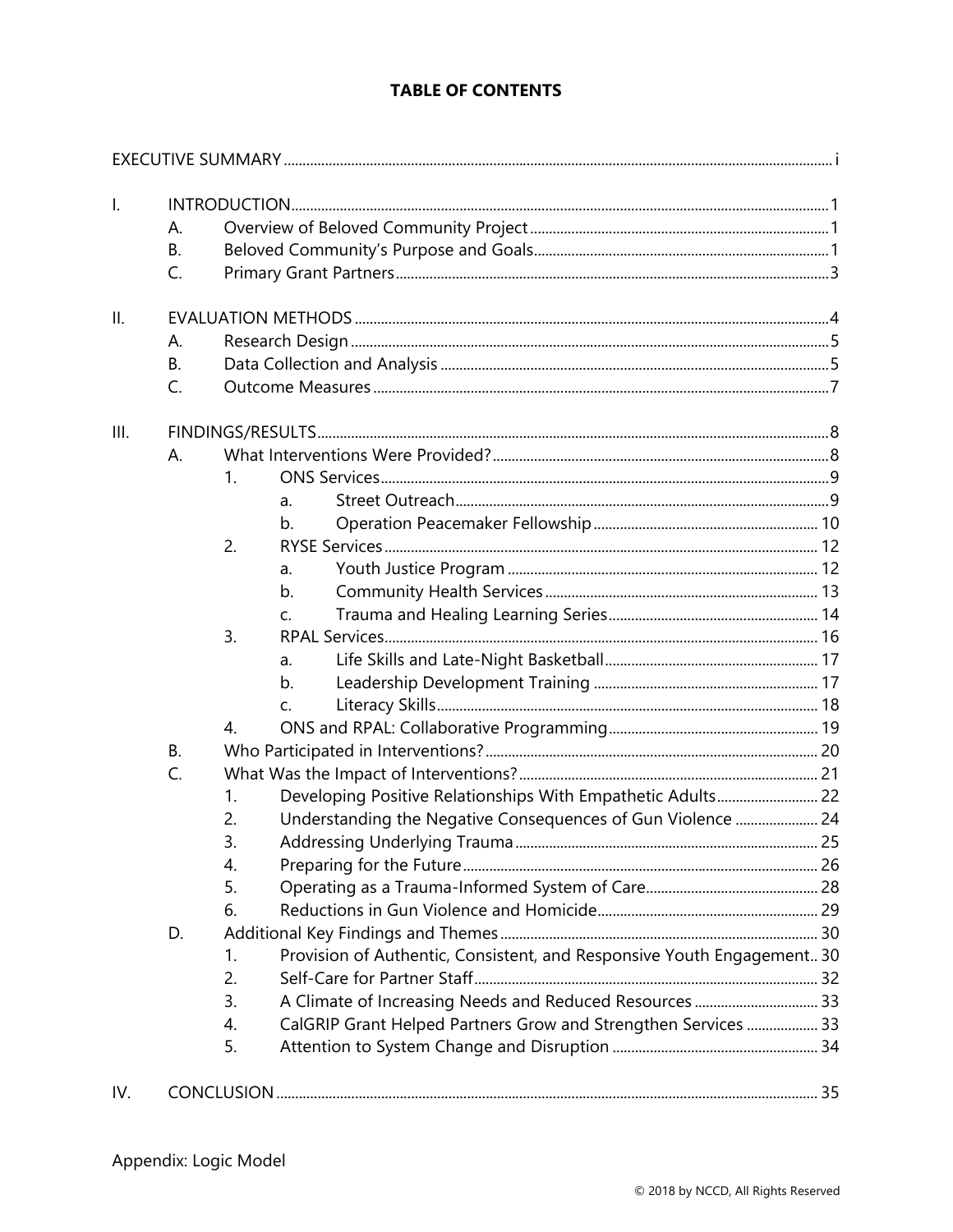# **EXECUTIVE SUMMARY**

#### <span id="page-2-0"></span>**Overview of Project**

Beloved Community: West Contra Costa Partnership for Youth ("Beloved Community project") operated from 2015 to 2017 and was funded by the California Gang Reduction, Intervention, and Prevention (CalGRIP) project. The City of Richmond's Office of Neighborhood Safety (ONS) was the lead agency for Beloved Community and worked in partnership with the RYSE Center (RYSE) and Richmond Police Activities League (RPAL) to implement the project.

Beloved Community's purpose was to provide evidence-based prevention and intervention activities to young people ages 15 to 21 in the Richmond community who were involved in a gang or at risk of gang involvement. Primary activities included street outreach, cognitive behavioral therapy, mentoring, life skills training, case management, and subsidized employment. During the grant period, project partners intended to serve the following numbers of youth through their organization's interventions: ONS, 180 youth; RYSE, 135 youth; RPAL, 218 youth.

The project had individual-level and community-level goals and objectives. At the individual level, the project sought to decrease youth involvement in gun violence and gang-related activity while helping young people to develop positive relationships with empathetic adults, begin to address the underlying trauma that may contribute to engagement in gun violence, understand the negative consequences of gun violence, and develop future education/employment plans. At the community level, Beloved Community aimed to support local stakeholders in operating as a trauma-informed community of care by increasing capacity for trauma-informed youth development and developing a shared commitment to trauma-informed policy to promote youth wellness.

# **Evaluation Methods**

ONS contracted with the National Council on Crime and Delinquency (NCCD), a nonprofit research organization in Oakland, California, to evaluate Beloved Community. The evaluation examined both processes and outcomes, and it used a non-experimental, mixed methods research design. Data collection methods included conducting surveys and interviews with program staff and participants and obtaining administrative data and secondary materials. The evaluation explored three primary research questions: (1) What interventions were offered? (2) Who participated in interventions? (3) What was the impact of interventions?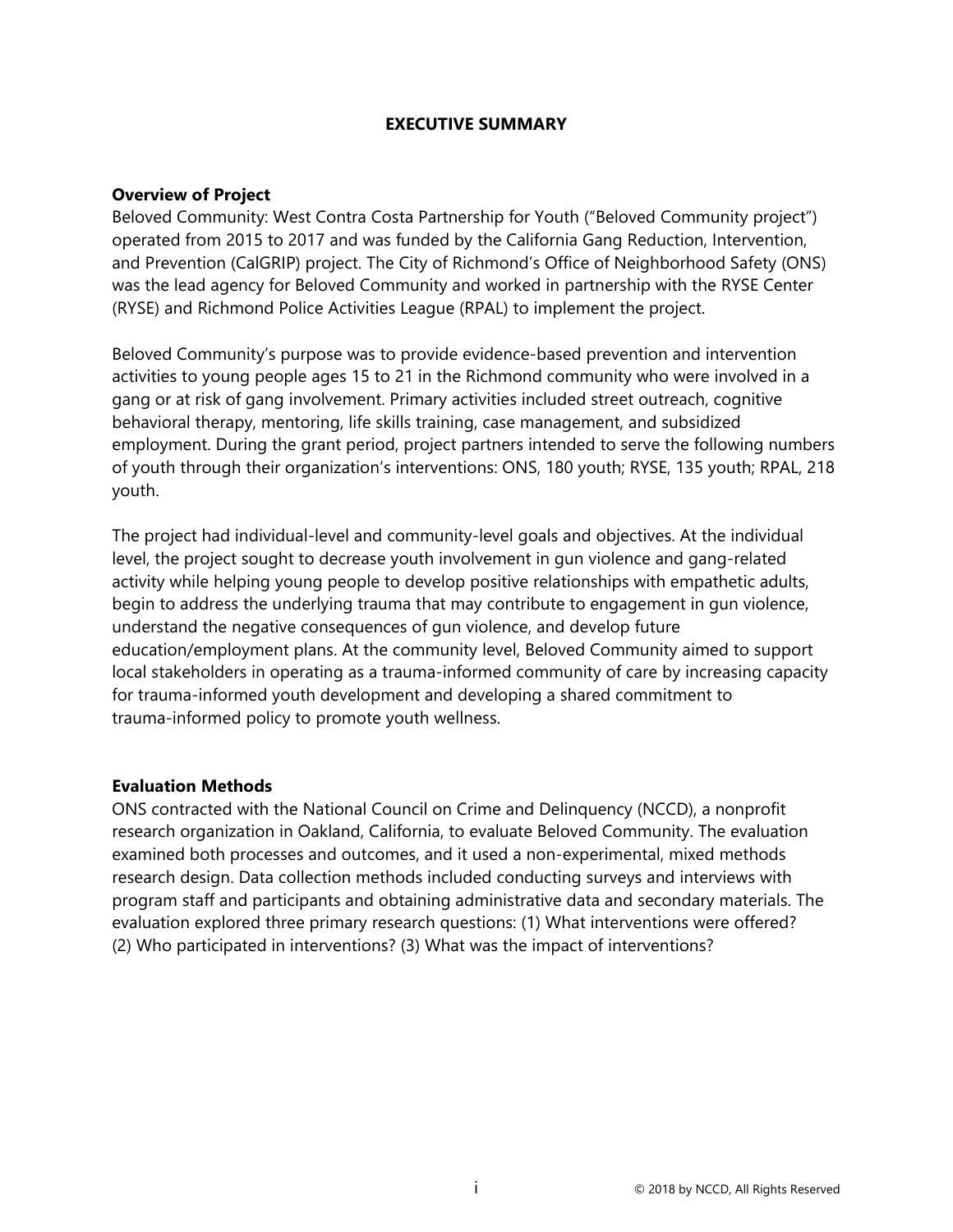# **Findings**

At the individual level, each project partner exceeded the number of youth they intended to serve through their organization's Beloved Community interventions. ONS served 212 youth; RPAL, 421 youth; and RYSE, 200 youth. Moreover, these participation data, combined with survey and interview findings, indicate that project participants met the stated objectives of developing positive relationships with empathetic adults through ongoing mentoring experiences provided by project partners; engaging in activities that support them in understanding and coping with their mental health needs; and gaining skills and experience for education and employment, thus proactively laying the groundwork for their futures. For example, large percentages of survey respondents agreed that program staff were dependable, always tried to be fair, really cared about them, and were a resource to talk to about what was going on in their lives.

For the objective of understanding the negative consequences of gun violence, all youth in ONS's Operation Peacemaker Fellowship (Fellowship) remained alive, and most were not injured or hospitalized due to gun violence or arrested on gun-related charges. These outcomes suggest that the fellows, who represent some of the young men most impacted by gun violence in the Richmond area, have increased their understanding about the adverse consequences of gun violence and have immersed themselves in pursuing viable, supportive alternatives.

At the community level, RYSE's Trauma and Healing Learning Series contributed to the goal of increasing stakeholders' capacity in trauma-informed youth development and developing a shared commitment to trauma-informed policy, with post-session evaluations indicating large increases in participants' understanding of concepts and interest in continued engagement.

The above findings help to inform and contextualize community-level data that show an overall decline in homicides and gun violence in Richmond during the grant period. According to Richmond Police Department (RPD) data, the city experienced a substantial drop in homicides that were considered by RPD to fall into ONS's focus area, from close to half (43%) of the total homicides in 2015 to about one-quarter (27%) in 2017, which reflects a 56% decrease over time of this type of incident. The data also show a 10% decrease in firearm assaults causing injury or death during the grant period. While there are some methodological challenges associated with measuring community-level outcomes, the data indicate that gun violence—specifically, firearm assaults and gang-related homicides—decreased substantially during the grant period, with these reductions occurring in the context of Beloved Community's implementation.

# **Challenges**

While the project experienced some challenges, none prevented it from operating as intended or meeting its stated goals. One challenge was the experience of youth and staff coping with violence and trauma during the grant period. At times, this had an impact on where or how services were delivered to youth; moreover, some staff experienced vicarious trauma in their support of youth. To address these challenges, partner staff focused on meeting youth where they were—both in terms of physical location and emotional state—and fitting programming into these spaces as appropriate. Partners also implemented tools and strategies to attend to staff's self-care needs.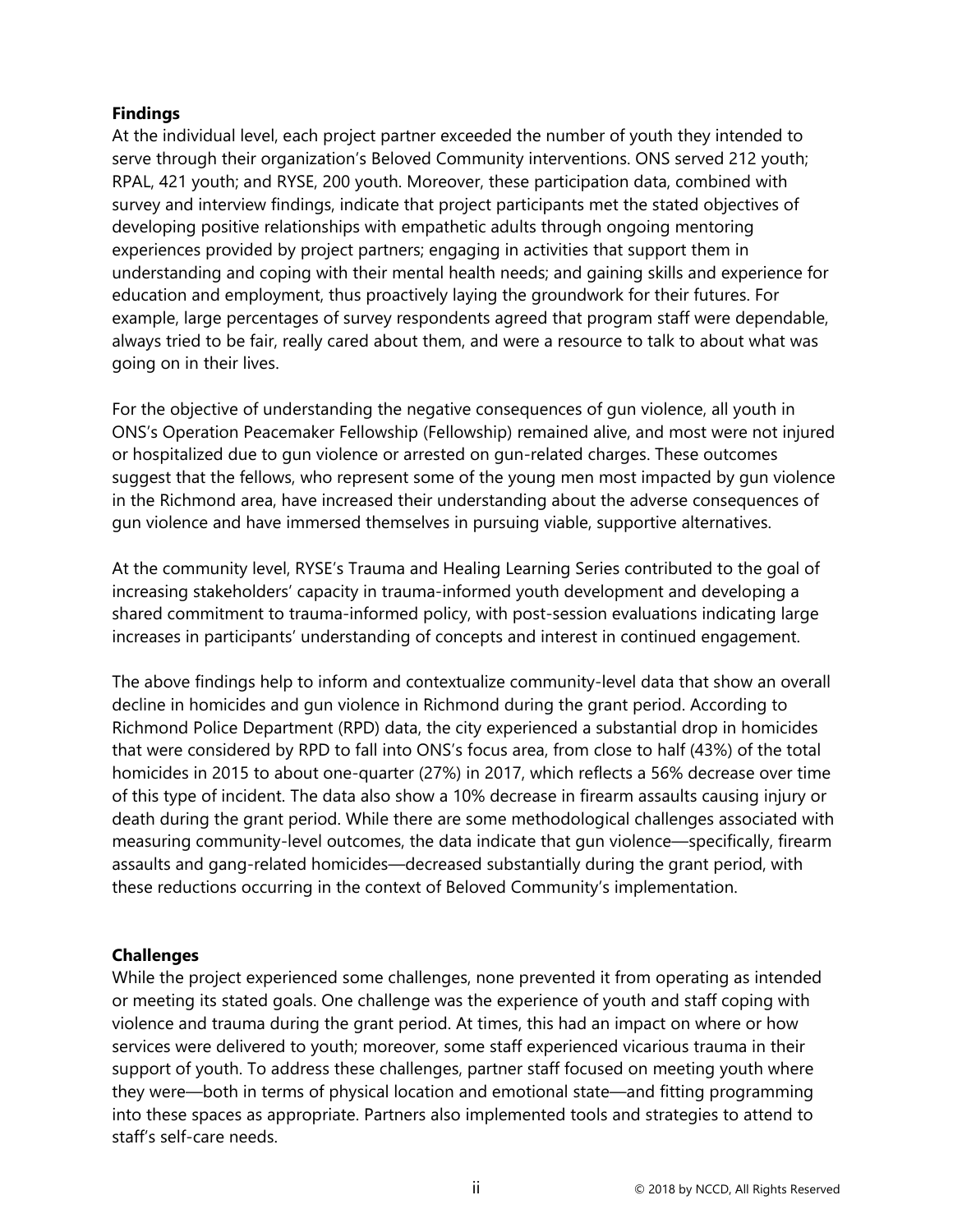It is notable that, as the grant period closed, all partners pointed to the CalGRIP funding as being an essential support for service delivery and as helping to substantially grow or strengthen partners' services for the target population. At the same time, another challenge partners reported was a lack of other resources to meet participants' specific needs. For example, some staff reported substantial increases in housing challenges experienced by the youth and families they serve.

An additional challenge project staff described was an overall need to look beyond individuallevel behavioral change and concentrate on shifting conditions, systems, and structures that have a negative impact on young people. For instance, staff noted that some youth had fears about accessing community-based services due to visa-related concerns.

## **Unintended Outcomes**

The initiative produced few unintended outcomes. One positive unplanned outcome was the development of a comprehensive case management database for ONS. This need emerged as the initiative progressed and led to creation of a web-based system that is accessible for outreach staff in the field and for administrative staff in the office.

## **Lessons Learned**

Project partners shared lessons they learned during the grant period, and these fall into two main areas. One area concerns the critical importance of addressing and supporting self-care needs of staff. Multiple data sources across the grant period indicate a range of impacts resulting from community violence, including secondary trauma experienced by program staff; partners also stated continuing attention to staff self-care is a lesson learned. Measures taken by partners to address impacts on staff include RYSE's facilitation in 2016 of a Beloved Community Grief and Healing Circle to assist adults in supporting young people's experiences with grief and RYSE's Restoration Week for staff in 2017. ONS reported that their staff engages in trauma reflection regularly and meets quarterly regarding self-care.

The other area relates to optimal strategies for providing authentic, long-term engagement with young people. A theme that underscored partners' work throughout the grant period was careful responsiveness to participants' needs, including modifying project components and developing and maintaining high levels of engagement with youth. This also yielded lessons learned for some partners. For example, regarding programming "fit," while staff felt that most programming was appropriate and met participants' needs, a few components did not align well with participating youth; also, new needs emerged, such as the need to provide mental health counseling onsite at RPAL and to serve younger youth through the Fellowship. In each case, staff modified services and programming accordingly.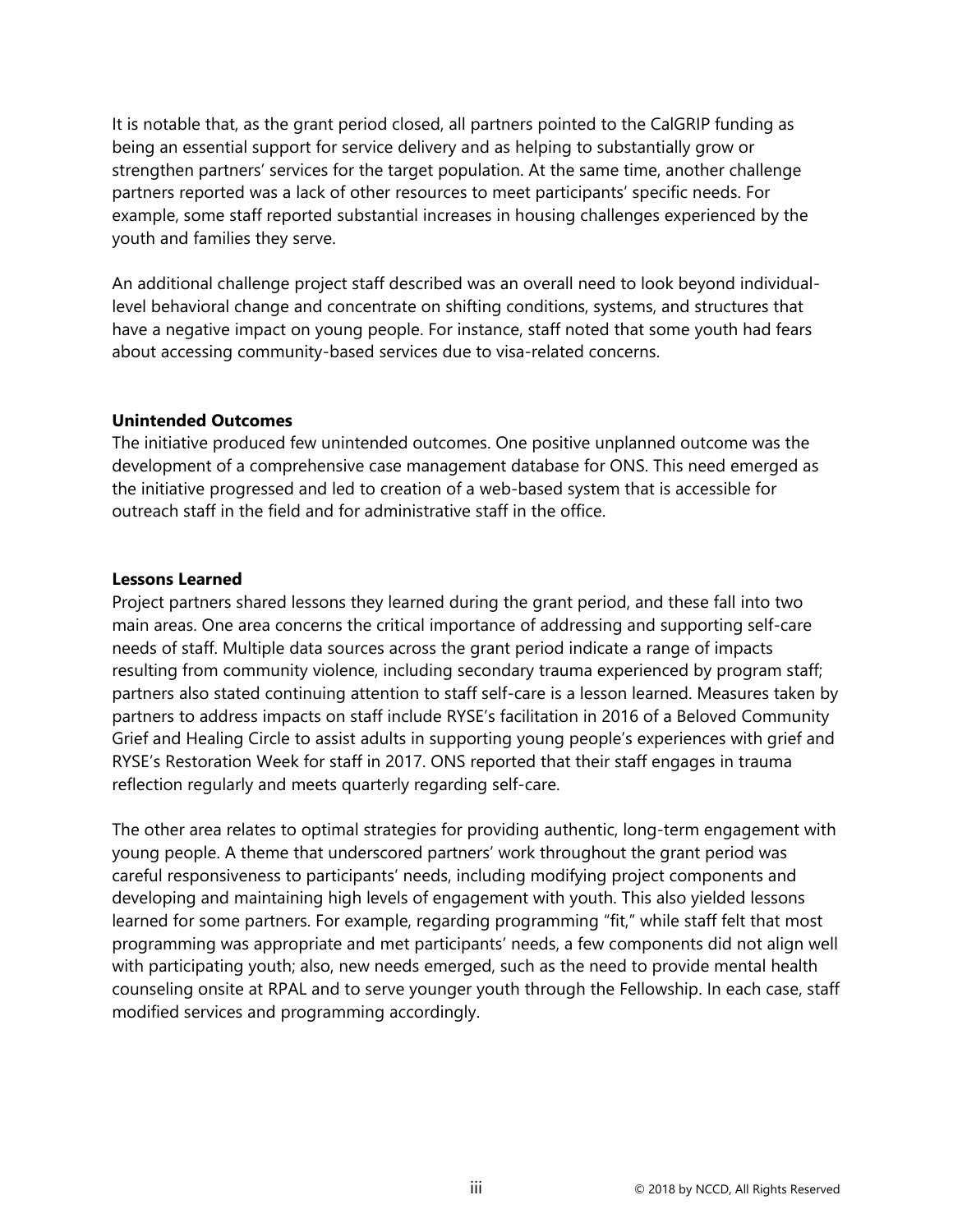# **Conclusion**

The evaluation findings indicate that Beloved Community worked as intended and as described in the grant proposal. The project partners collaborated closely to provide developmentally appropriate, culturally responsive, and healing-centered services to young people in West Contra Costa who are impacted by violence and trauma and who are not traditionally served or welcomed by most service providers. Partners provided a range of targeted services and programming including street outreach, mentoring, cognitive behavioral therapy, life skills training, case management, and subsidized employment. Each partner engaged more youth than originally planned.

Overall, while it is challenging to separate the impacts of the initiative from other violence reduction strategies taking place simultaneously in Richmond/West Contra Costa (as well as other factors that could influence changes in gun violence), the evaluation data indicate that Beloved Community has had positive outcomes at both the individual and community levels. The findings also suggest that consistent, responsive, and authentic engagement with youth, implemented through interventions such as intensive mentoring and addressing untreated trauma, can appropriately support young people whose needs are traditionally unserved. Furthermore, while this project did not expressly seek to reduce recidivism, most youth in the Fellowship were not arrested on gun violence–related charges during the grant period; this finding may have implications for recidivism-reduction interventions.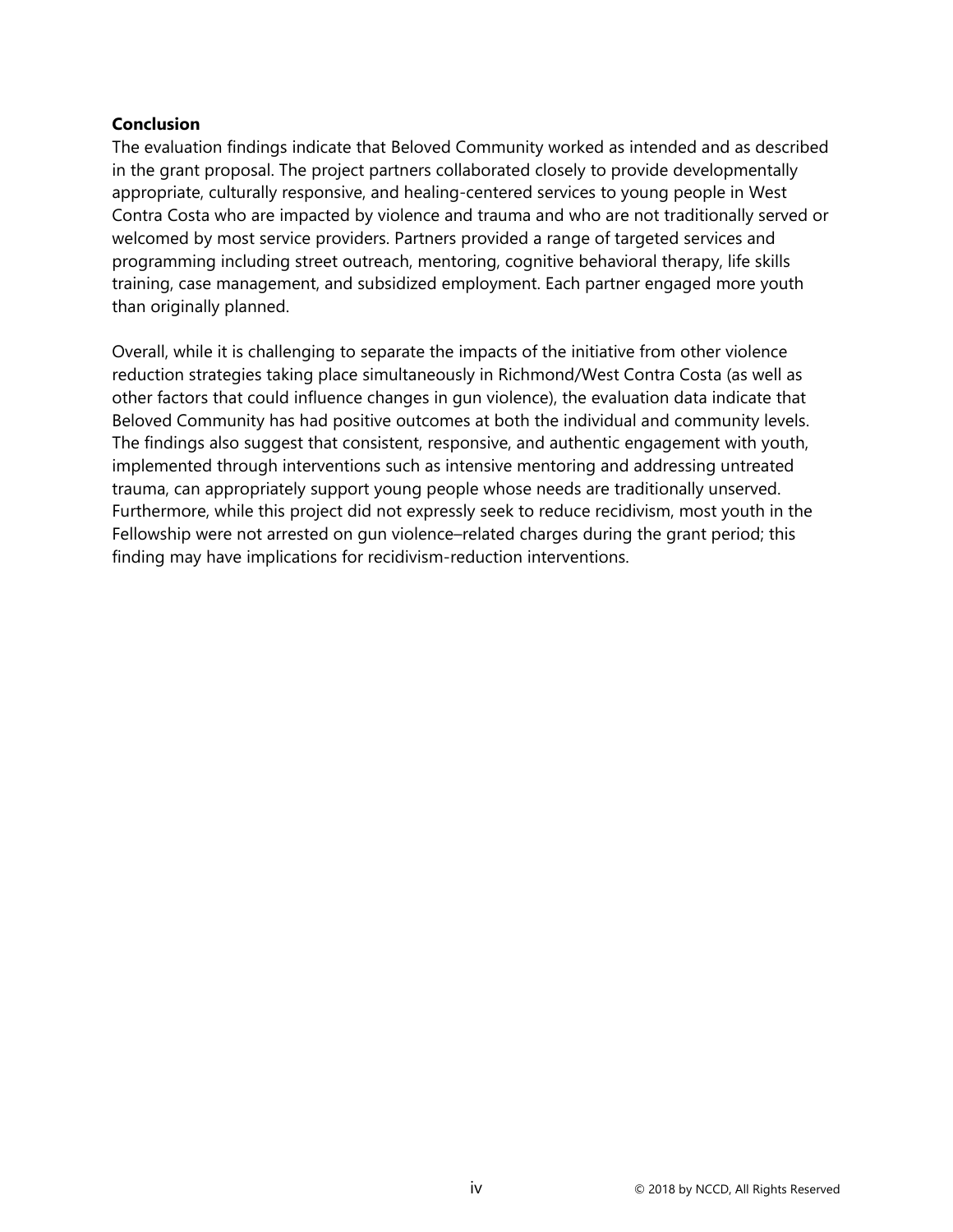#### <span id="page-6-0"></span>**I. INTRODUCTION**

#### <span id="page-6-1"></span>**A. Overview of Beloved Community Project**

Beloved Community: West Contra Costa Partnership for Youth ("Beloved Community project") operated from 2015 to 2017 and was funded by the California Gang Reduction, Intervention, and Prevention (CalGRIP) project. Administered by California's Board of State and Community Corrections (BSCC), CalGRIP funding was allocated through a competitive application process to support communities' evidence-based prevention, intervention, and suppression programs.

The City of Richmond's Office of Neighborhood Safety (ONS) was the lead agency for Beloved Community and worked in partnership with the RYSE Center (RYSE) and Richmond Police Activities League (RPAL) to implement the project. ONS contracted with the National Council on Crime and Delinquency (NCCD) to evaluate Beloved Community. NCCD, a nonprofit research organization in Oakland, California, conducts research and provides technical assistance and training in such areas as juvenile justice, criminal justice, and child welfare. NCCD prepared annual summary reports for project years 2015 and 2016; this document is the final evaluation report for the Beloved Community project.

# <span id="page-6-2"></span>**B. Beloved Community's Purpose and Goals**

The purpose of Beloved Community was to provide evidence-based prevention and intervention activities to young people ages 15 to 21 in the Richmond community who were involved in a gang or at risk of gang involvement. The project sought to decrease youth involvement in gun violence and gang-related activity while helping young people to develop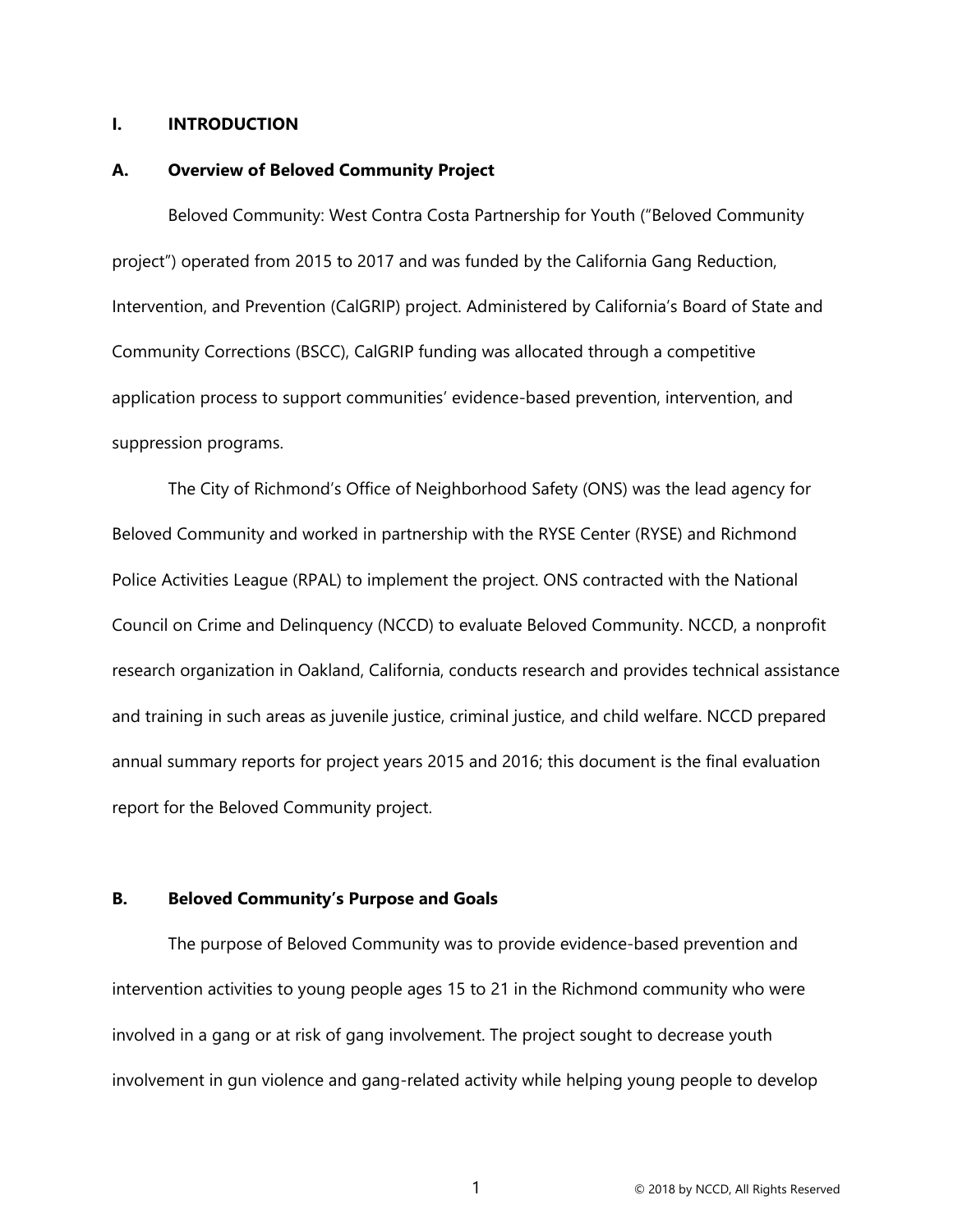positive relationships with empathetic adults, begin to address the underlying trauma that may contribute to engagement in gun violence, and develop future education/employment plans. The project's primary activities included street outreach, cognitive behavioral therapy, mentoring, life skills training, case management, and subsidized employment. During the grant period, project partners intended to serve the following numbers of youth through their organization's interventions: ONS, 180 youth; RYSE, 135 youth; RPAL, 218 youth.

Beloved Community also aimed to support stakeholders in the West Contra Costa region in operating as a trauma-informed community of care by increasing capacity for traumainformed youth development and developing a shared commitment to trauma-informed policy to promote youth wellness. The project's goals and objectives, as stated in the CalGRIP grant application, appear below.

- Goal 1: Reduced participation in gang-related activity by West Contra Costa youth.
	- » *Objective 1.1*: By program end, participants develop positive relationships with empathetic adults.
- Goal 2: Decreased involvement in gun violence by youth in West Contra Costa.
	- » *Objective 2.1*: At completion of the program, youth understand the negative consequences of gun violence.
	- » *Objective 2.2*: By program completion, youth have begun to address the underlying trauma that contributes to engagement in violence.
- Goal 3: Youth in West Contra Costa engage in positive activities that give them the opportunity to be productive members of society.
	- » *Objective 3.1*: By program end, participants develop positive relationships with empathetic adults.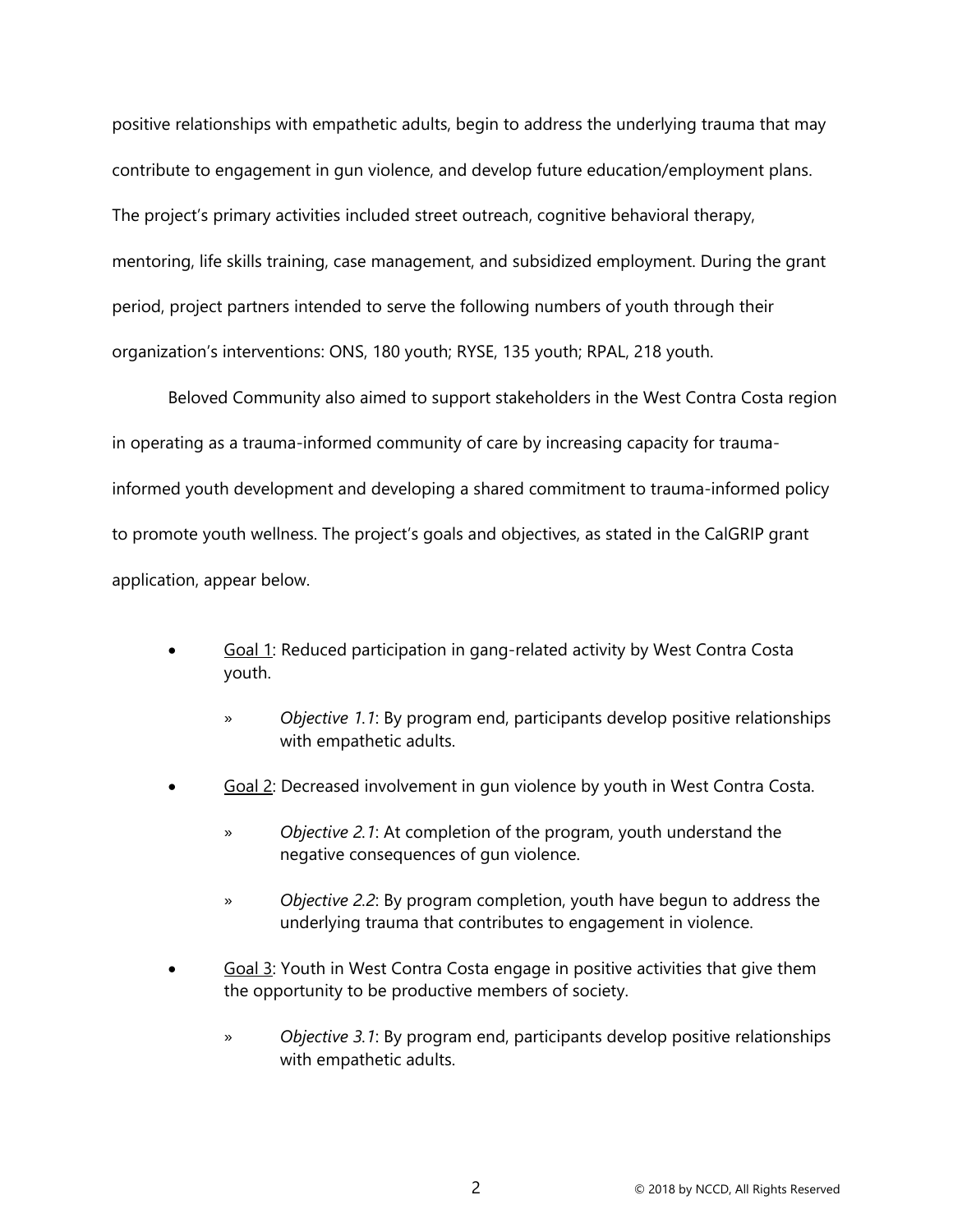- » *Objective 3.2*: By the end of the program, participants have engaged in a subsidized work opportunity.
- » *Objective 3.3*: By program end, youth have developed plans for education/employment.

## <span id="page-8-0"></span>**C. Primary Grant Partners**

 $\ddot{\phantom{a}}$ 

ONS, a non–law enforcement agency and the lead agency for the Beloved Community project, was established in 2007 in response to escalating levels of gun violence and homicides in Richmond. While originally housed in the city manager's office, ONS now operates as its own city department. ONS seeks to reduce—and ultimately eliminate—gun violence and associated homicides in Richmond. This approach, informed by evidence-based practices (including Cure Violence),<sup>[1](#page-8-1)</sup> combines individual and community outreach and considers violence prevention a public health issue. Each year, ONS works with approximately 150 to 200 young men who have been identified as being at high risk for involvement in gun violence, employing such strategies as street outreach and the Operation Peacemaker Fellowship (Fellowship).

During the grant period, ONS collaborated with two primary partners for the Beloved Community project: RYSE and RPAL. These organizations have extensive experience—including working together with ONS on previous CalGRIP grants—with developing, implementing, and sustaining collaborative efforts to meet the needs of young people, particularly young people who are not traditionally served or welcomed by most service providers.

<span id="page-8-1"></span><sup>1</sup> Picard-Fritsche, S., & Cerniglia, L. (2013). *Testing a public health approach to gun violence: An evaluation of Crown Heights Save Our Streets, a replication of the Cure Violence model. New York, NY: Center for Court Innovation;* Webster, D., Whitehill, J. M., Vernick, J. S., & Parker, E. M. (2012). *Evaluation of Baltimore's Safe Streets program: Effects on attitudes, participants' experiences, and gun violence.* Baltimore, MD: Johns Hopkins Bloomberg School of Public Health.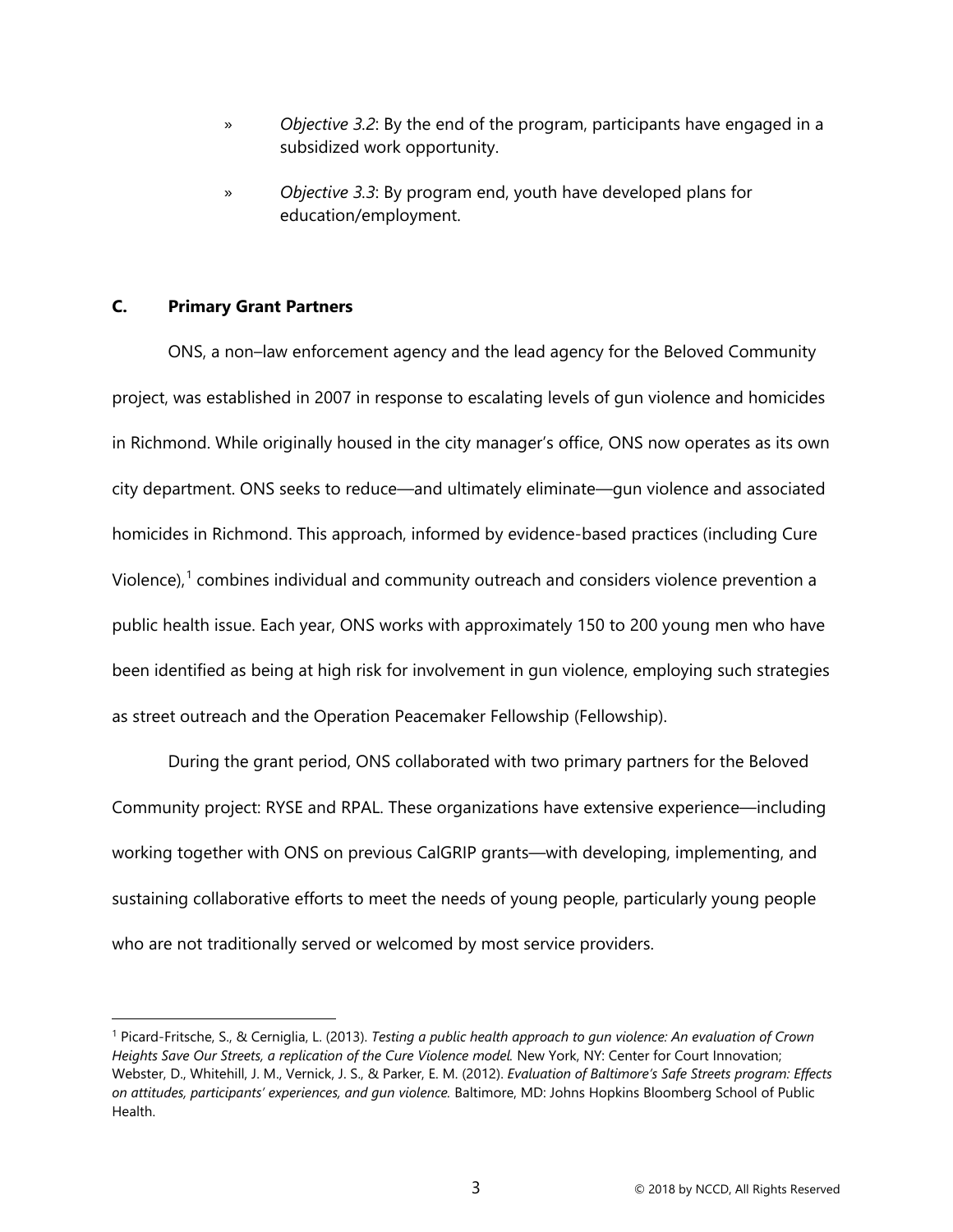RYSE was established in 2008 as part of a youth organizing movement that began in response to a series of homicides near Richmond High School. Their mission is to create "safe spaces grounded in social justice for young people to love, learn, educate, heal, and transform lives and communities." The foundation of RYSE programming is "the belief that young people have the lived knowledge and expertise to identify, prioritize, and direct the activities and services necessary to thrive."<sup>[2](#page-9-1)</sup>

RPAL is a community-based organization that offers young people a positive alternative to the streets. RPAL is "dedicated to supporting young people ages 10–18 holistically as they transition from adolescence to adulthood.<sup>"[3](#page-9-2)</sup> Programming includes academic tutoring, computer and media technology classes, sports and recreation, and mentorship. Activities also include field trips to sporting events and museums.

In addition, during the first year of the project, the City of Richmond YouthWORKS, which is part of the city's Employment and Training Department, was a project partner and provided employment and training services for Beloved Community project participants. During the second and third years, based on an expressed need for a different approach to working with participants, ONS contracted with another provider for these services.

# <span id="page-9-0"></span>**II. EVALUATION METHODS**

 $\overline{a}$ 

NCCD worked closely with project partners to develop and implement data collection processes and tools for the evaluation. This approach included drawing on data that partners

<span id="page-9-1"></span><sup>&</sup>lt;sup>2</sup> RYSE Center. (n.d.). Homepage. Retrieved from https://rysecenter.org/

<span id="page-9-2"></span><sup>3</sup> Richmond Police Activities League. (n.d.). *Who we are.* Retrieved fro[m http://www.rpal.org/home1.aspx](http://www.rpal.org/home1.aspx)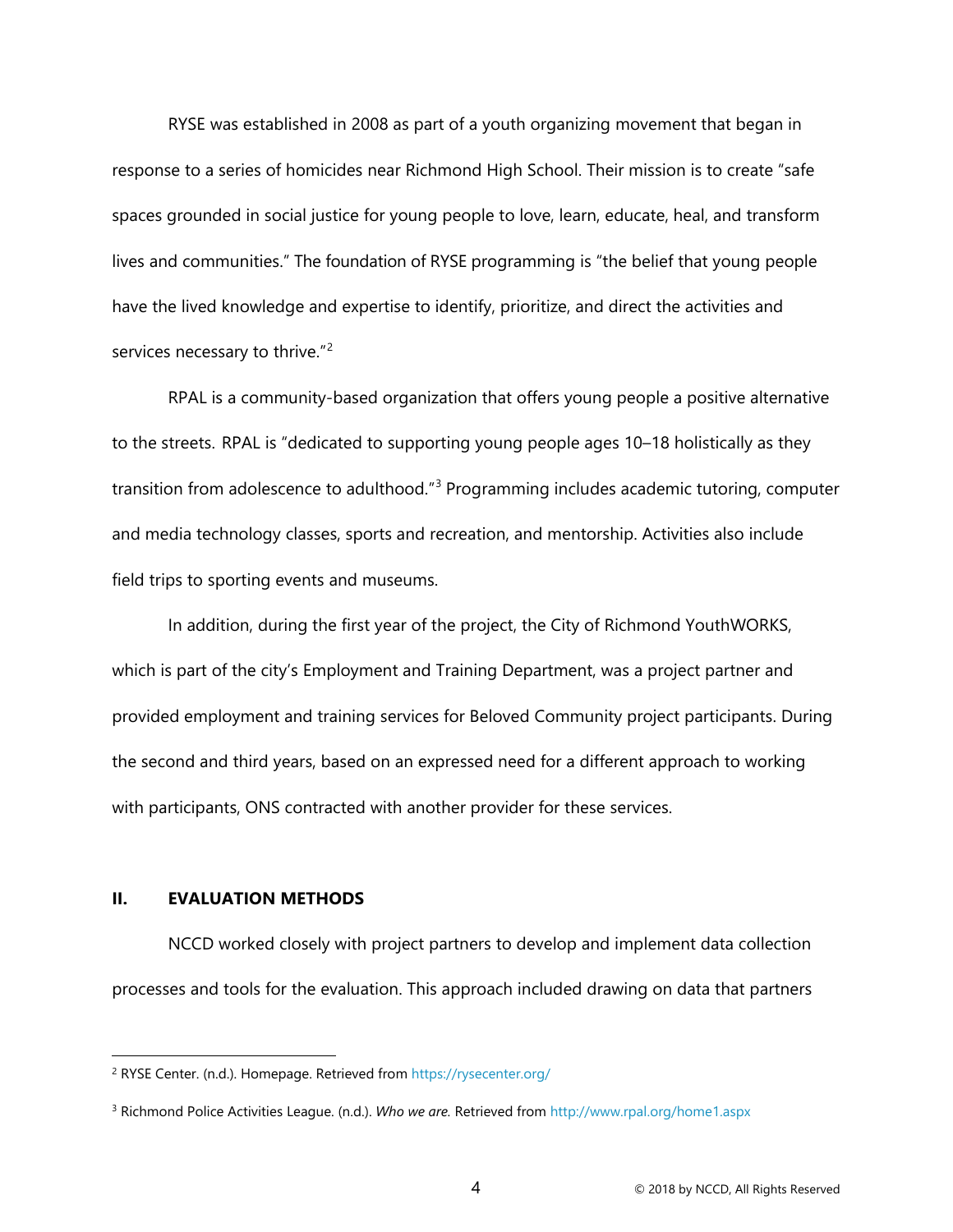were already collecting for other purposes, when appropriate, thus minimizing the burden of data collection on evaluation participants. It also involved modifying methods and tools if needed during implementation of the evaluation.

#### <span id="page-10-0"></span>**A. Research Design**

The evaluation included a process evaluation and outcome evaluation and used a nonexperimental, mixed-methods research design. This design allowed for collection of a range of quantitative and qualitative data at various points in time that offer insight about program implementation and outcomes. To understand and document project implementation, the process evaluation focused on collecting process measures, conducting individual interviews with program staff and participants, and reviewing program documents. To examine if the program met the goals described in the grant proposal, the outcome evaluation used program outcome data, participant surveys, and individual interviews with program staff and participants. Secondary data, including quarterly progress reports submitted to the BSCC, helped to inform both components of the evaluation.

The evaluation explored three primary research questions: (1) What interventions were offered? (2) Who participated in interventions? (3) What was the impact of interventions?

## <span id="page-10-1"></span>**B. Data Collection and Analysis**

Primary and secondary data sources for the evaluation included the following.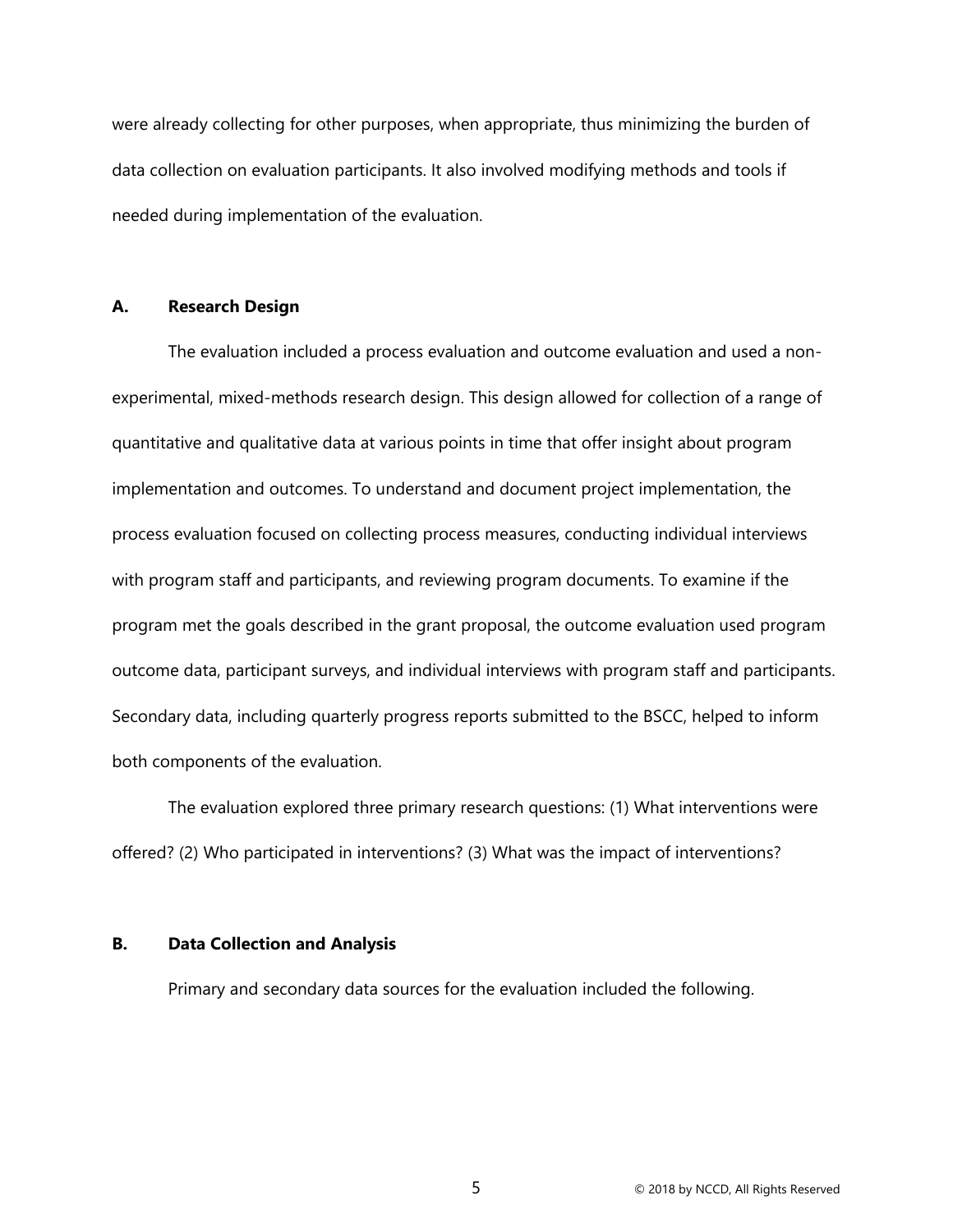- Administrative data collected from partners. This includes such data as number of participants served, number of service hours provided, and number of trainings conducted by RYSE for its Trauma and Healing Learning Series. In addition, for the Fellowship, ONS staff provided data on several items, as of the close of the grant period: number of fellows who completed the Fellowship, who were alive, who were arrested on gun-violence related charges, and who were injured or hospitalized due to gun violence.
- Quantitative surveys with participants. In order to glean insights about participants' experiences with and impressions of Beloved Community programming and staff, the evaluation drew on a range of survey data collected from existing surveys and surveys developed for this evaluation. NCCD and the partners developed a survey (designed for this evaluation) for Fellowship participants. ONS staff administered this survey twice during the evaluation period, with participating fellows responding once.<sup>[4](#page-11-0)</sup> RYSE's annual member survey includes items relevant to this evaluation; survey data from 2015 to 2017 (from respondents who stated that they participated in RYSE programming related to this project) was shared with NCCD in the aggregate. The ONS and RYSE surveys measured participants' opinions in such areas as development of healthy relationships, accessing mental health resources, and preparation for the future (wording of survey items may vary by partner based on staff input of what would resonate with participants). RYSE also shared survey data on program impact from participants in its RYSE Restorative Pathways Program and from attendees at its Trauma and Healing Learning Series sessions. In addition, NCCD and the partners developed a brief satisfaction survey for participants in RPAL's life skills/late-night basketball program, for completion after weekly sessions in 2016 and 2017.
- Qualitative interviews with staff and participants. NCCD staff conducted individual qualitative interviews with nine staff from project partners. Some staff were interviewed annually during the grant period and some less frequently, depending on their level of involvement in Beloved Community. Staff interviews focused on how the initiative was being implemented, what was working well, possible areas for improvement, and lessons learned. NCCD staff also conducted individual qualitative interviews in 2016 and 2017 with eight young people participating in Beloved Community programming (each youth was interviewed once). Youth interviews covered skills gained from programming, experiences with staff, impacts of programming, and suggestions for improvement.

 $\ddot{\phantom{a}}$ 

<span id="page-11-0"></span><sup>4</sup> When planning for the evaluation, NCCD and ONS designed a pre/post survey intended to measure change over time for Fellowship participants on variables such as use of pro-social conflict resolution, substance use, peer and family support, and other items. In practice, however, ONS staff found that administering this survey at the outset of the Fellowship, when development of trusting relationships is paramount, was more challenging than anticipated; as a result, the survey content was revised and the survey administered by staff after participants were firmly engaged in the Fellowship.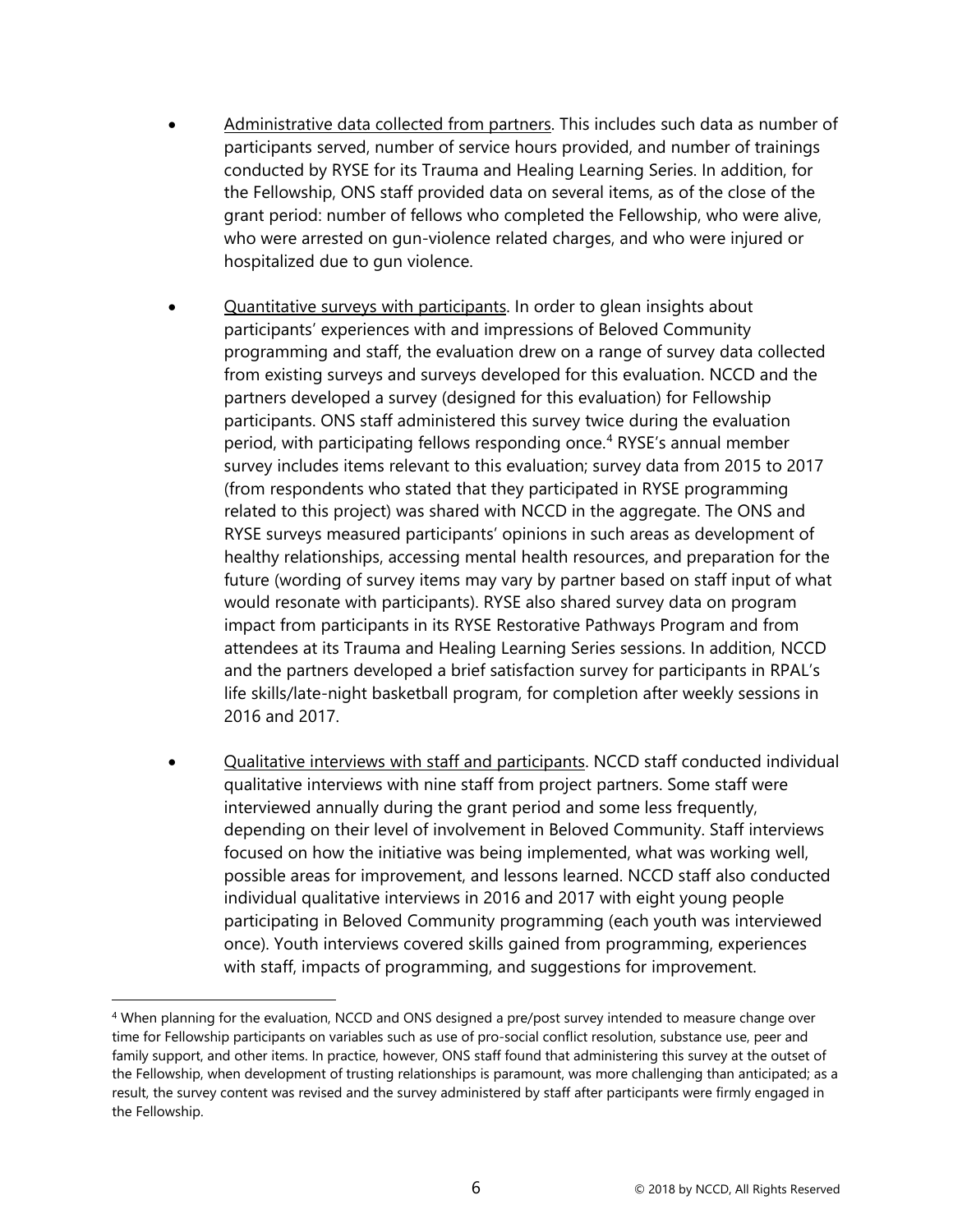- Observation and participation in monthly project meetings. NCCD staff attended monthly meetings, facilitated by ONS, that brought project partners together to discuss progress, challenges, questions, and contextual factors related to real-time implementation of the initiative and the evaluation.
- Secondary data, including quarterly CalGRIP progress reports submitted to the BSCC, program documents, and other materials/information shared with NCCD by project partners.

NCCD staff analyzed quantitative data (such as survey data and program outcomes) using descriptive statistics. NCCD staff analyzed information from interviews and meetings with a qualitative approach to identify, understand, and contextualize themes that emerged from the data.

# <span id="page-12-0"></span>**C. Outcome Measures**

Table 1 lists the outcome measure categories and variables used to gauge project impact. The results for these variables appear in Section III, Findings/Results, and are augmented by program participation data and qualitative data.

| Table 1                            |                                                                    |                    |  |  |  |  |  |  |
|------------------------------------|--------------------------------------------------------------------|--------------------|--|--|--|--|--|--|
|                                    | <b>Outcome Measures</b>                                            |                    |  |  |  |  |  |  |
| <b>Outcome Measure</b><br>Category | <b>Outcome Variable</b>                                            | Data Source(s)     |  |  |  |  |  |  |
| Developing positive                | Program staff always try to be fair                                | <b>ONS Fellows</b> |  |  |  |  |  |  |
| relationships with                 | Program staff are dependable                                       | Survey, RYSE       |  |  |  |  |  |  |
| empathic adults                    | Program staff always keep their promises                           | Member Survey      |  |  |  |  |  |  |
|                                    | Program staff acknowledge my behavior, whether it's<br>good or bad |                    |  |  |  |  |  |  |
|                                    | Program staff tell me when I do something good                     |                    |  |  |  |  |  |  |
|                                    | Program staff really care about me                                 |                    |  |  |  |  |  |  |
|                                    | I feel safe and comfortable with program staff                     |                    |  |  |  |  |  |  |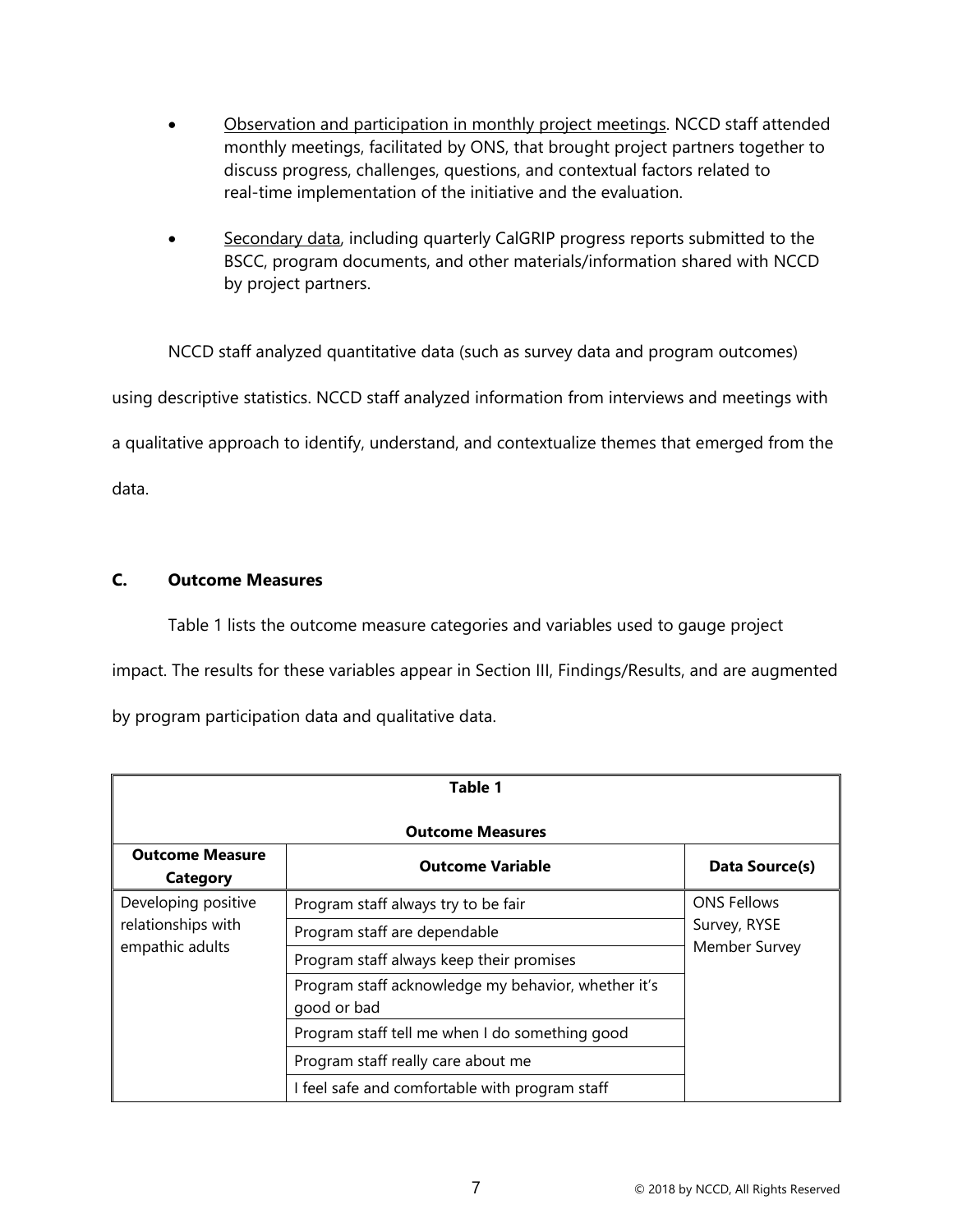| <b>Table 1</b>                                                   |                                                                                                                                                                                                                                                                                                                                                            |                                                                                                               |  |  |  |  |  |
|------------------------------------------------------------------|------------------------------------------------------------------------------------------------------------------------------------------------------------------------------------------------------------------------------------------------------------------------------------------------------------------------------------------------------------|---------------------------------------------------------------------------------------------------------------|--|--|--|--|--|
| <b>Outcome Measures</b>                                          |                                                                                                                                                                                                                                                                                                                                                            |                                                                                                               |  |  |  |  |  |
| <b>Outcome Measure</b><br><b>Category</b>                        | Data Source(s)                                                                                                                                                                                                                                                                                                                                             |                                                                                                               |  |  |  |  |  |
| Understanding the<br>negative<br>consequences of gun<br>violence | Number/percent of fellows who are alive<br>Number/percent of fellows who were not arrested for<br>gun-violence related charges<br>Number/percent of fellows who were not injured or<br>hospitalized due to gun violence<br>Number/percent of fellows who completed the<br>Fellowship                                                                       | <b>ONS Fellowship</b><br>administrative data<br>(all variables are as<br>of the close of the<br>grant period) |  |  |  |  |  |
| Addressing underlying<br>trauma                                  | Program participation has helped me:<br>Pay attention to my emotions and feelings<br>Feel it is okay and beneficial to be in programs or<br>services that support my mental health<br>Acknowledge my weaknesses and deal with my trauma<br>Address my pain and trauma                                                                                      | <b>ONS Fellows</b><br>Survey, RYSE<br>Member Survey,<br>RYSE/R2P2 Impact<br>Survey                            |  |  |  |  |  |
| Preparing for the<br>future                                      | Program participation has helped me:<br>Think more about my future<br>Learn skills that will help me be successful in life<br>Understand the importance of legitimate employment<br>Learn skills that will help me get a job<br>Understand the importance of education<br>Learn skills that will help me do better in school<br>Think more about my future | <b>ONS Fellows</b><br>Survey, RYSE<br>Member Survey                                                           |  |  |  |  |  |
| Operating as a<br>trauma-informed<br>system of care              | Understanding of trauma-informed youth development<br>Shared commitment to trauma informed policy                                                                                                                                                                                                                                                          | RYSE Trauma and<br>Healing Learning<br>Series Survey                                                          |  |  |  |  |  |

# <span id="page-13-0"></span>**III. FINDINGS/RESULTS**

# <span id="page-13-1"></span>**A. What Interventions Were Provided?**

During the grant period, Beloved Community partners provided a range of

complementary interventions for the target population, with a combined total of more than

31,000 hours of service. Services were implemented as expected, in a timely fashion consistent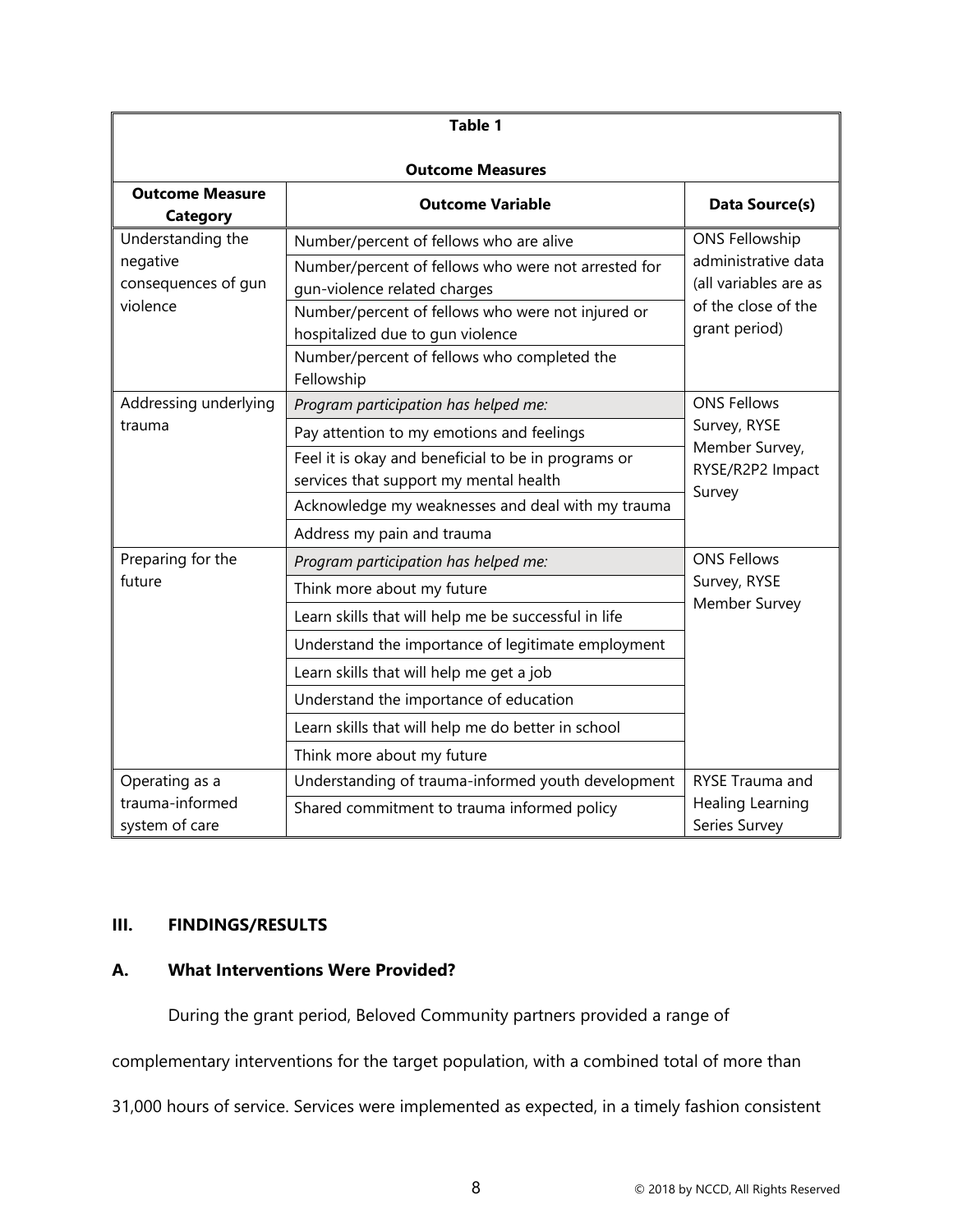with the expectations of the grant, and were modified or adjusted if such needs emerged; this is discussed in more detail below. While partner organizations also provided a variety of other services in addition to those described in this report, the services highlighted here are those that were supported by the CalGRIP grant.

## <span id="page-14-0"></span>1. ONS Services

ONS provided two primary interventions during the grant period: street outreach and the Operation Peacemaker Fellowship.

## <span id="page-14-1"></span>*a. Street Outreach*

Neighborhood change agents (NCAs) implemented the ONS street outreach strategy, which focused on building trust with community members, mediating conflict among young people to prevent and reduce gun violence, providing life skills information, and referring young people to services. The strategy also involved providing street-level conflict mediation within a specific neighborhood and staying informed about what was occurring in the community. If a shooting occurred, NCAs provided support to community members after the incident and offered resources to interrupt potential retaliation efforts. NCAs built trusting relationships with community members, which allowed ONS to gather, assess, and act on vital information regarding community violence on an ongoing basis.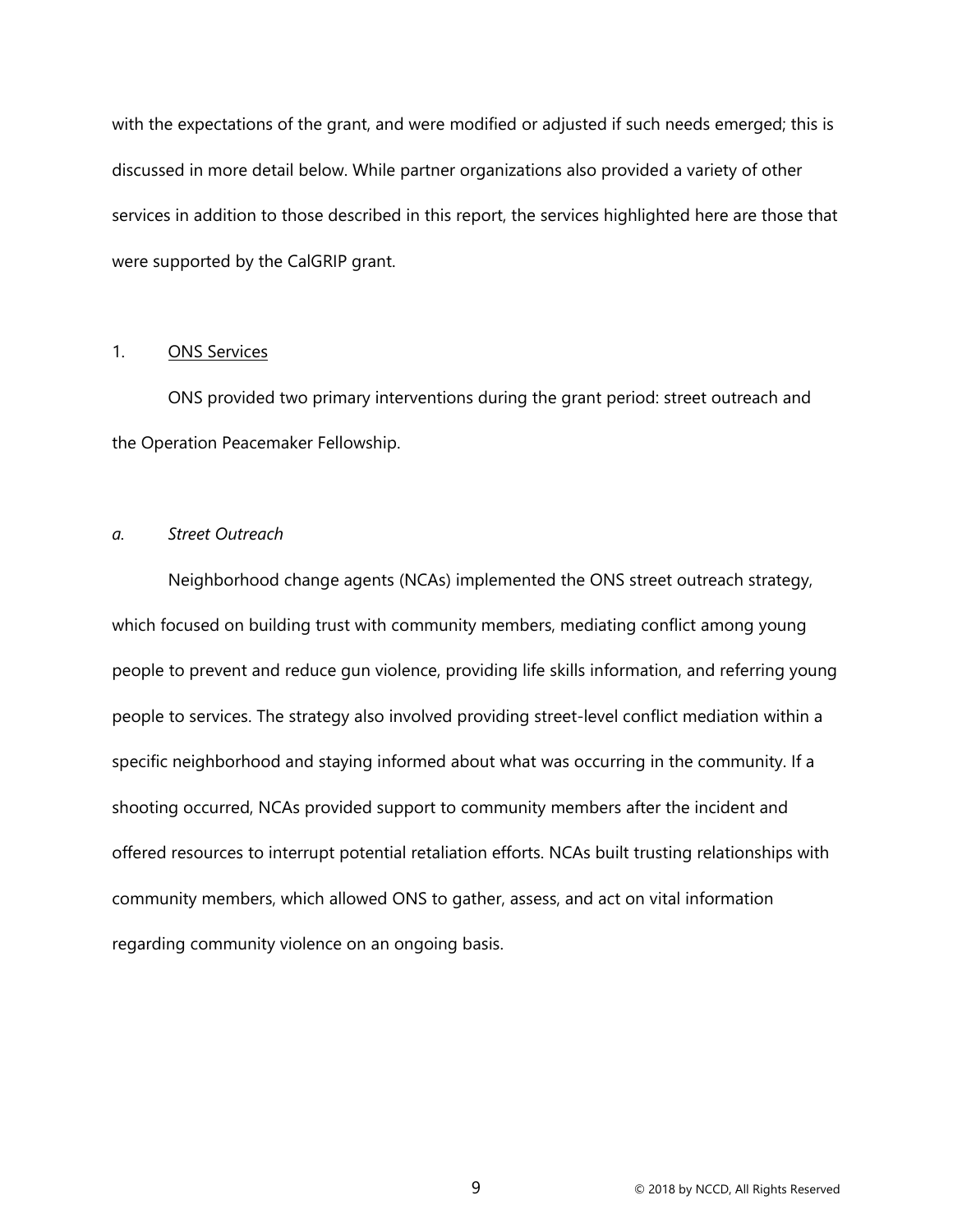#### <span id="page-15-0"></span>*b. Operation Peacemaker Fellowship*

ONS also implemented the Operation Peacemaker Fellowship during the grant period. The Fellowship is a non-mandated intensive mentoring intervention designed for youth identified as Richmond's most active firearm offenders. It lasts a minimum of 18 months and consists of seven key components designed to provide fellows with tools, skills, and resources to lead healthy, productive lives.

Fellowship programming and services during the grant period focused on providing intensive mentoring, including multiple daily contacts with ONS staff, development of a goal plan (called a life map), case management with social services navigation support and referrals, life skills, anger management, conflict resolution, pre- and post-employment and training services, and excursions in and out of state. Fellows who completed specific goals received small stipends. In addition, fellows did community outreach projects, met for group lunches and dinners, and participated in local activities such as going to college football games, amusement parks, and cultural activities.

Most services were provided on a weekly basis and in small group settings to facilitate fellows' feelings of safety. Services were provided in a range of locations, from the ONS office to the street corner, in order to encourage participation and develop authentic, trusting relationships. "We're spending time with youth to let them know we care and have no ulterior angle," reported an ONS staff member in early 2017.

Beyond the services themselves, ONS staff provided support to make fellows' participation feasible; for example, staff reported that when several fellows participated in a two-month work opportunity with the city of Richmond's Public Works Department in 2016,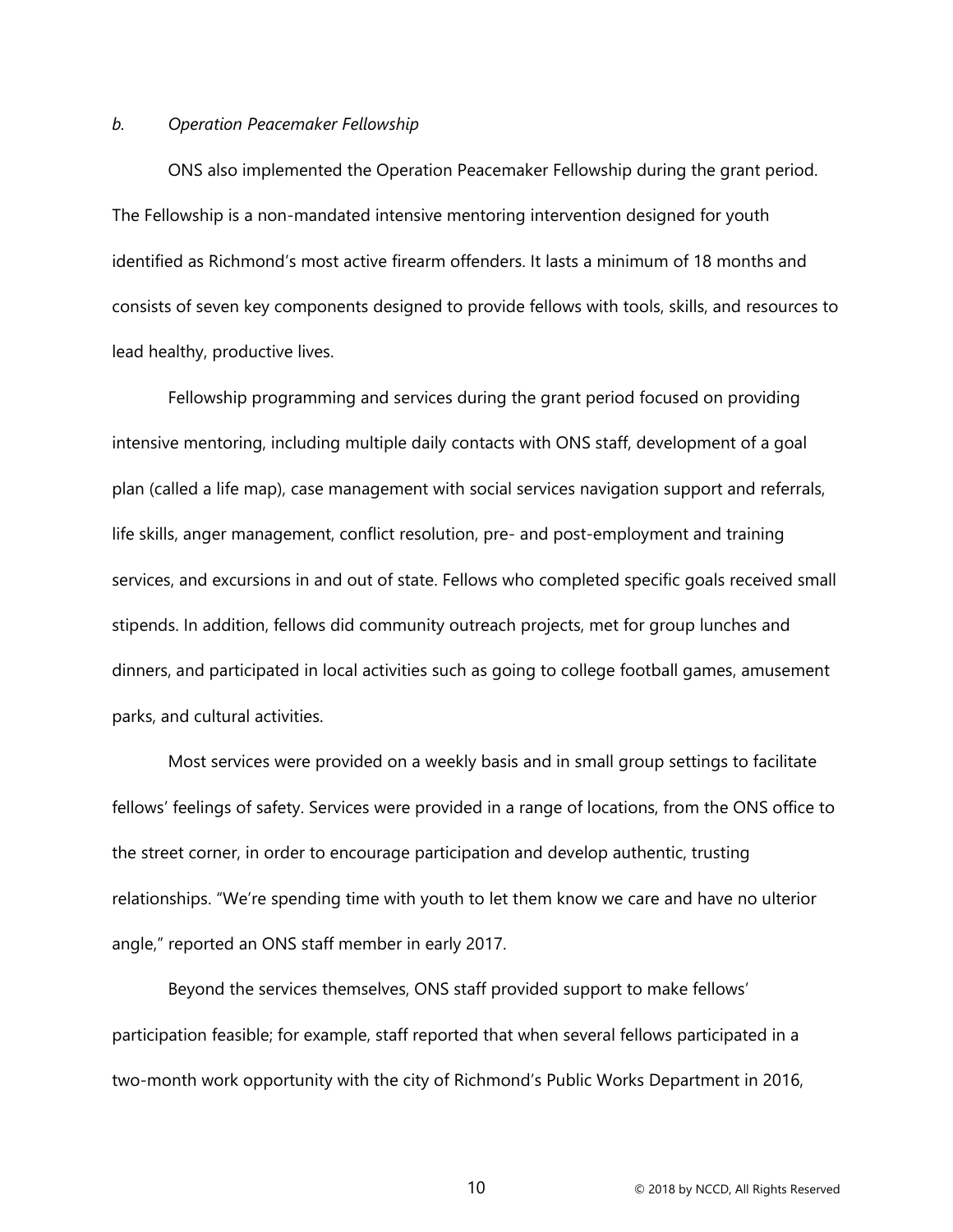NCAs made lunches for the participating fellows and provided them with transportation to and from the job site. In 2017, ONS partnered with a local shop owner to provide donated suits and other clothing to fellows (and other community members) so that they would have proper attire for job interviews.

ONS arranged other service provisions to complement fellows' needs. For example, in 2017, ONS partnered with Contra Costa County Homeless Court to help fellows receive debt relief related to past traffic violations that were preventing them from obtaining a current driver's license; this effort resulted in 14 fellows receiving relief from a combined total of more than \$76,000 in traffic violations.

ONS regularly reviewed its programming to determine if its services continued to be a good match with fellows' needs. Two key issues that emerged during the grant period were fellows' educational needs and the need for dynamic strategies to address adolescent development in the context of persistent, acute stress and distress. These issues also dovetail with the fact that these cohorts mostly comprise younger youth than previous Fellowship cohorts, and as a result they present with some different needs. ONS staff reported that many fellows in the 2017 cohort did not attend school regularly and/or were not on track to graduate with their class. While the Fellowship is not specifically an education-focused intervention, ONS staff addressed this need to the extent possible by helping to obtain tutors for youth at risk of dropping out of school and coordinating, where appropriate, with school counselors about individual fellows' needs and progress. To address other developmental needs of younger youth, ONS staff participated in trainings about adolescent brain development and paid close attention to the "fit" of services with its current population.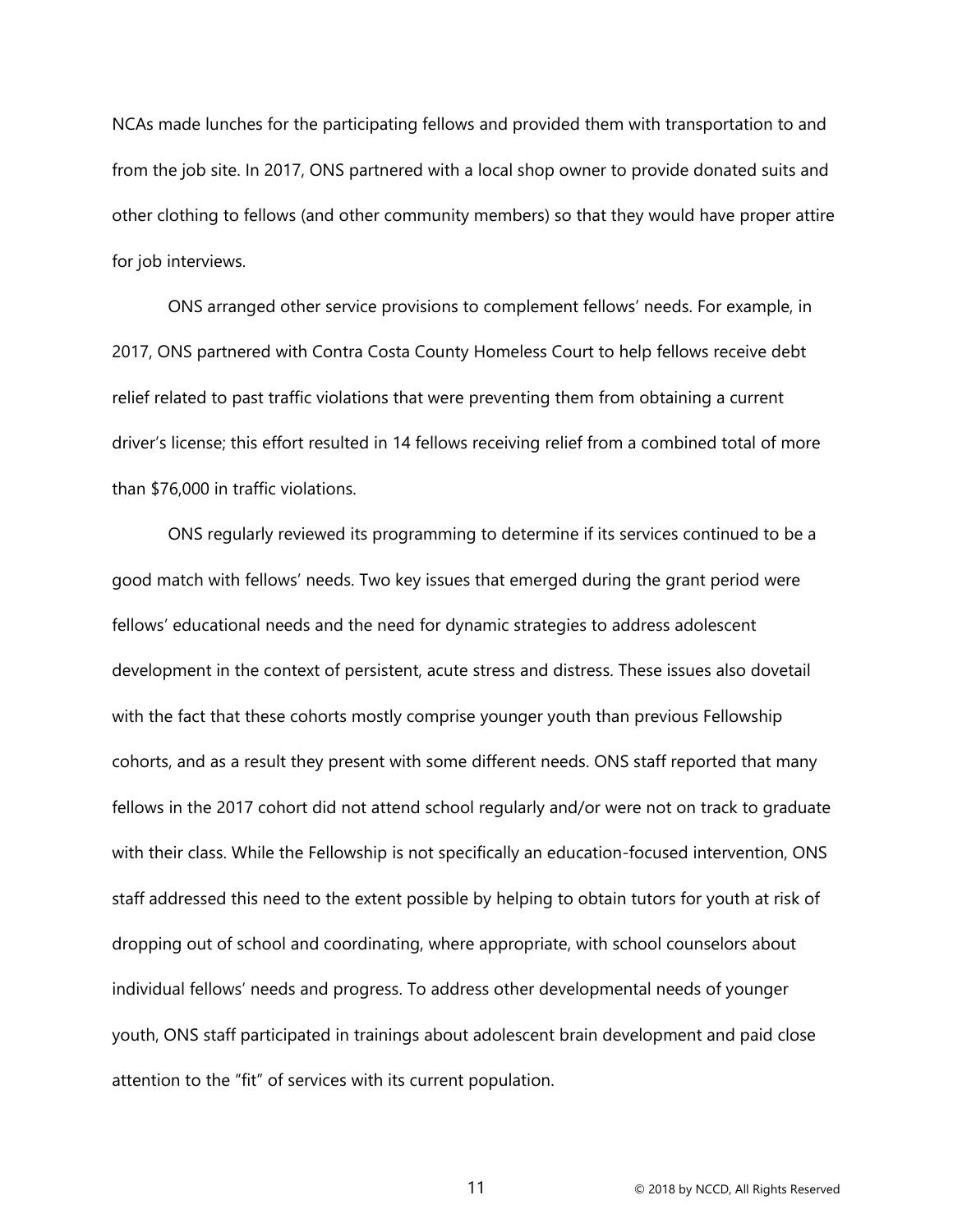# <span id="page-17-0"></span>2. RYSE Services

RYSE provided mentoring, case management, and clinical counseling to Beloved Community project participants during the grant period. This programming included services for RYSE members referred to the center by various agencies, including public health and law enforcement. Youth participants in RYSE's Youth Justice Program, RYSE Restorative Pathways Project (R2P2), and RYSE's case management and counseling were served as part of this initiative.

# <span id="page-17-1"></span>*a. Youth Justice Program*

Youth Justice programming consisted of the following services.

- Streets to Success diversion program: This program provided intervention for low- to moderate-risk youth with first time offenses, in partnership with Richmond Police Department (RPD). The program included an eight-week curriculum designed to preempt and protect youth from formal involvement in the criminal justice system. In collaboration with their case manager, participants developed individualized case plans that included participation in other components of RYSE's Youth Justice programming.
- Reentry services: These services provided transitional support and reentry services for youth who were in the county's juvenile hall or boys' ranch or who had recently been released from custody. Youth worked with their case managers to develop individualized plans to encourage successful reintegration and avoid recidivism; they also participated in programming such as education and career planning/support, anger management, and individual counseling.
- Community service program: This program assisted youth referred to RYSE by the Contra Costa County Probation Department or Office of the Public Defender in completing their court-ordered community service hours.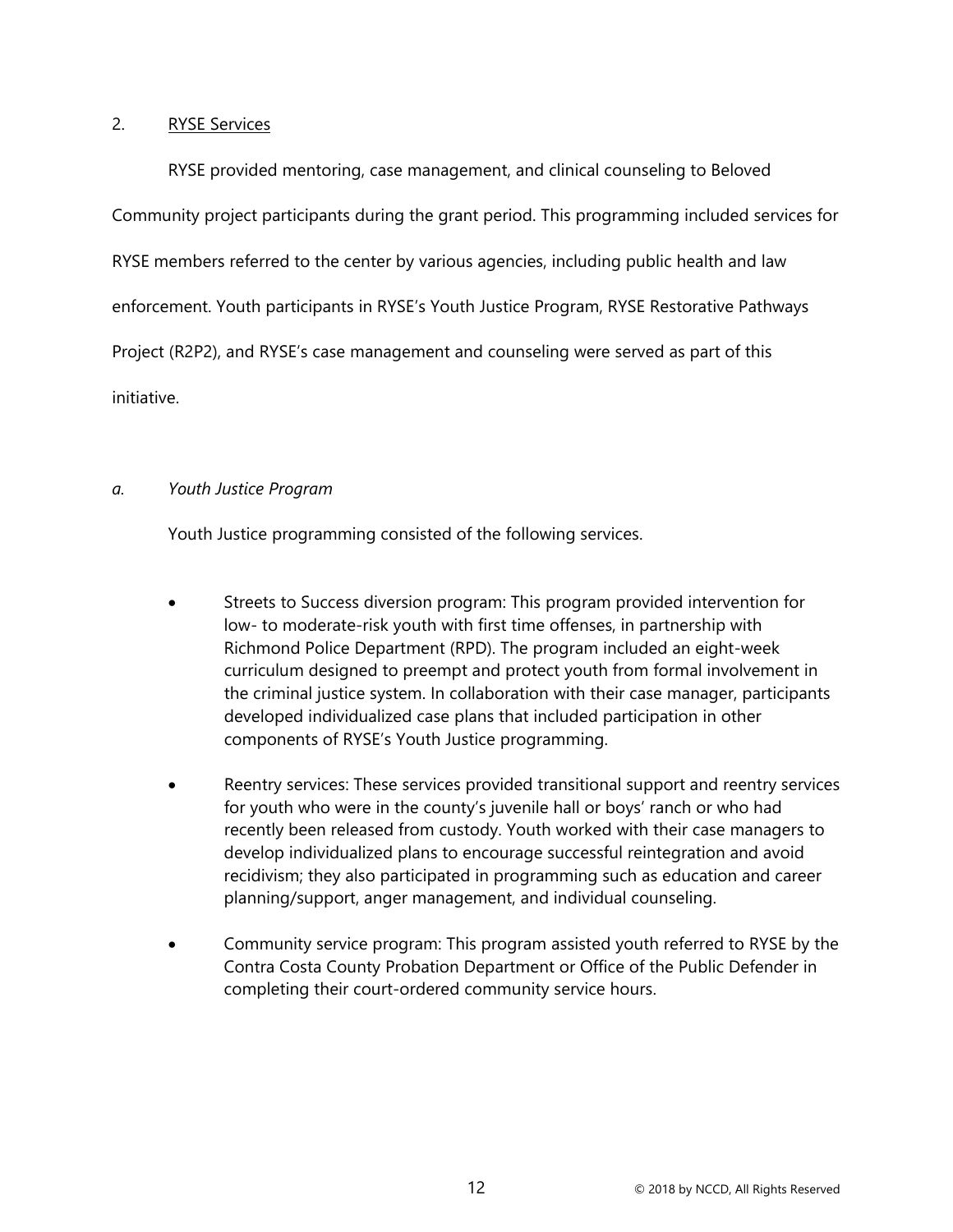#### <span id="page-18-0"></span>*b. Community Health Services*

R2P2 and clinical services are part of RYSE's community health programming. R2P2 is a hospital-based program that works with John Muir Medical Center (located in Contra Costa County) to provide mentoring and intensive case management services for youth who are victims of gun violence, stabbing, or assault. The program's support begins at a young person's hospital bedside, guided by a RYSE trauma response specialist, and continues upon hospital exit to protect against re-injury and to support stabilization and recovery. R2P2 is designed to serve youth who live in and/or were injured in Richmond or West Contra Costa. In 2017, staff reported an increase in referrals to R2P2 from Highland Hospital, located in adjacent Alameda County. This uptick consisted of young people who were injured in Oakland and live in the Richmond area; consequently, R2P2 staff connected with Youth ALIVE!, a community-based organization that runs a similar hospital-based program in Alameda County, around this increase. Also in 2017, RYSE staff reported that R2P2 started to see an influx in referrals of youth injured in stabbing incidents rather than gun violence.

Staff expanded RYSE's clinical program during the grant period. As the grant period began, key activities involved hiring staff (including a full-time clinical therapist) to deliver onsite therapeutic services and developing curriculum and processes for the clinical program (including referral procedures); in the later part of the grant, this was followed by providing psychosocial assessments, individual and group therapy, crisis intervention, and case management for young people. Additionally, as the clinical program continued to roll out, RYSE entered into a formal partnership with the Berkeley-based Wright Institute, which trains graduate students in psychology, to serve as a practicum site for student interns.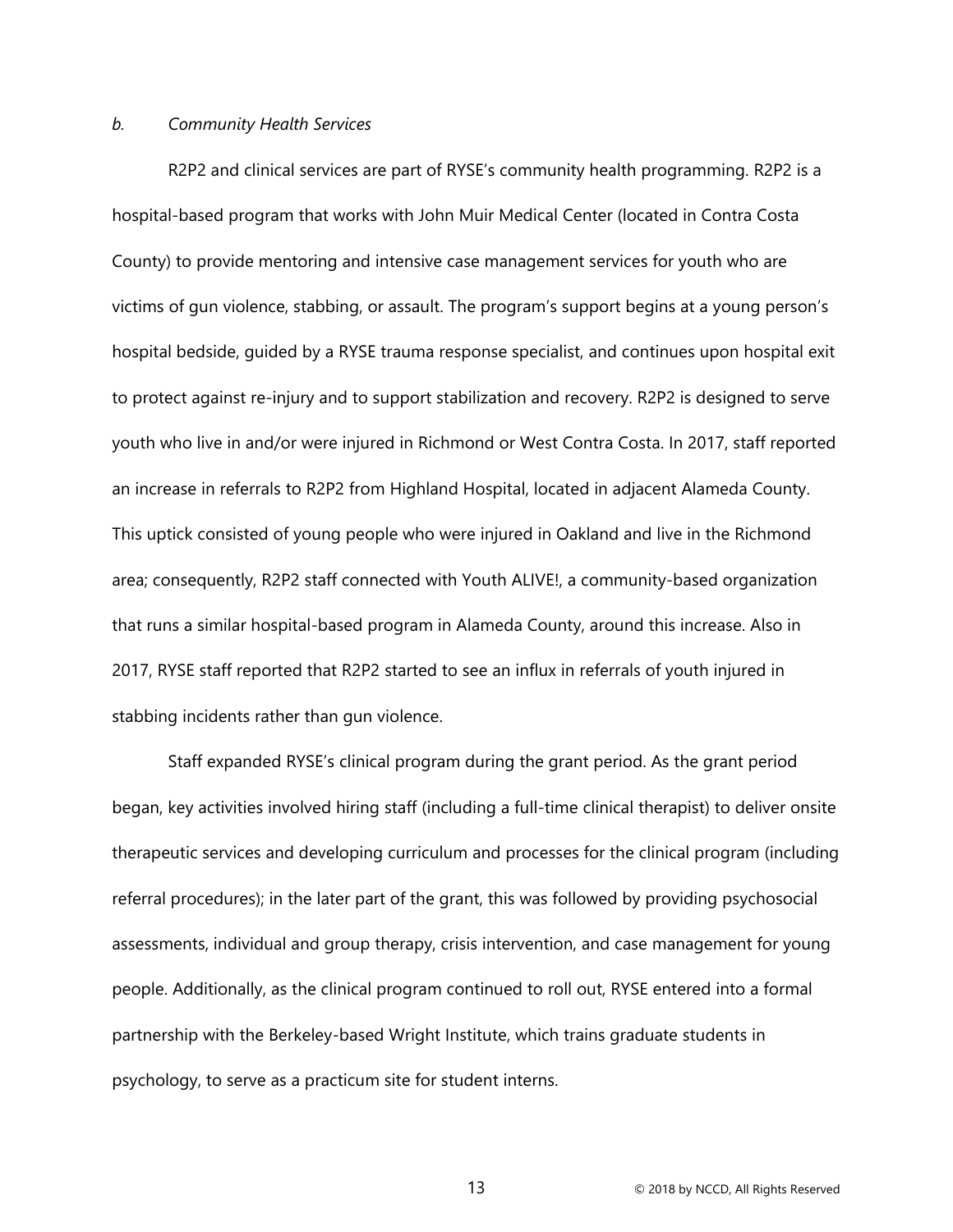Clinical activities also included tailoring and delivering therapeutic groups to meet the needs of ONS fellows. RYSE staff worked closely with ONS staff to plan therapeutic approaches that were responsive to fellows' needs, such as determining where to meet and whether to provide counseling individually or in groups and, if in groups, looking closely at group composition. The fellows' groups—described to fellows as life skills groups—met weekly in two cohorts over a period of eight weeks from March through May 2016. Groups met at offsite community locations where participants felt safe. The purpose of the groups was to create a sense of community and group safety; increase participants' self-expression; and provide psychoeducation about anger, identity formation, and trauma. Based on the experience of the fellows' groups, RYSE and ONS determined that individual therapy rather than a group approach may be a more appropriate method for delivering counseling services for fellows; staff report that several fellows expressed interest in pursuing individual counseling after participating in the groups.

#### <span id="page-19-0"></span>*c. Trauma and Healing Learning Series*

In addition to providing services for young people, RYSE coordinated a Trauma and Healing Learning Series (THLS), held annually throughout the grant period. The THLS was designed to present and consider the impact of multiple forms of trauma and oppression on young people, their families, and their communities. The objective was to build shared language and commitment to collective practice, mutual accountability, and support in implementing and sustaining trauma-informed, healing-centered approaches and practices. Sessions were designed for agencies and providers serving the Richmond and West Contra Costa region, with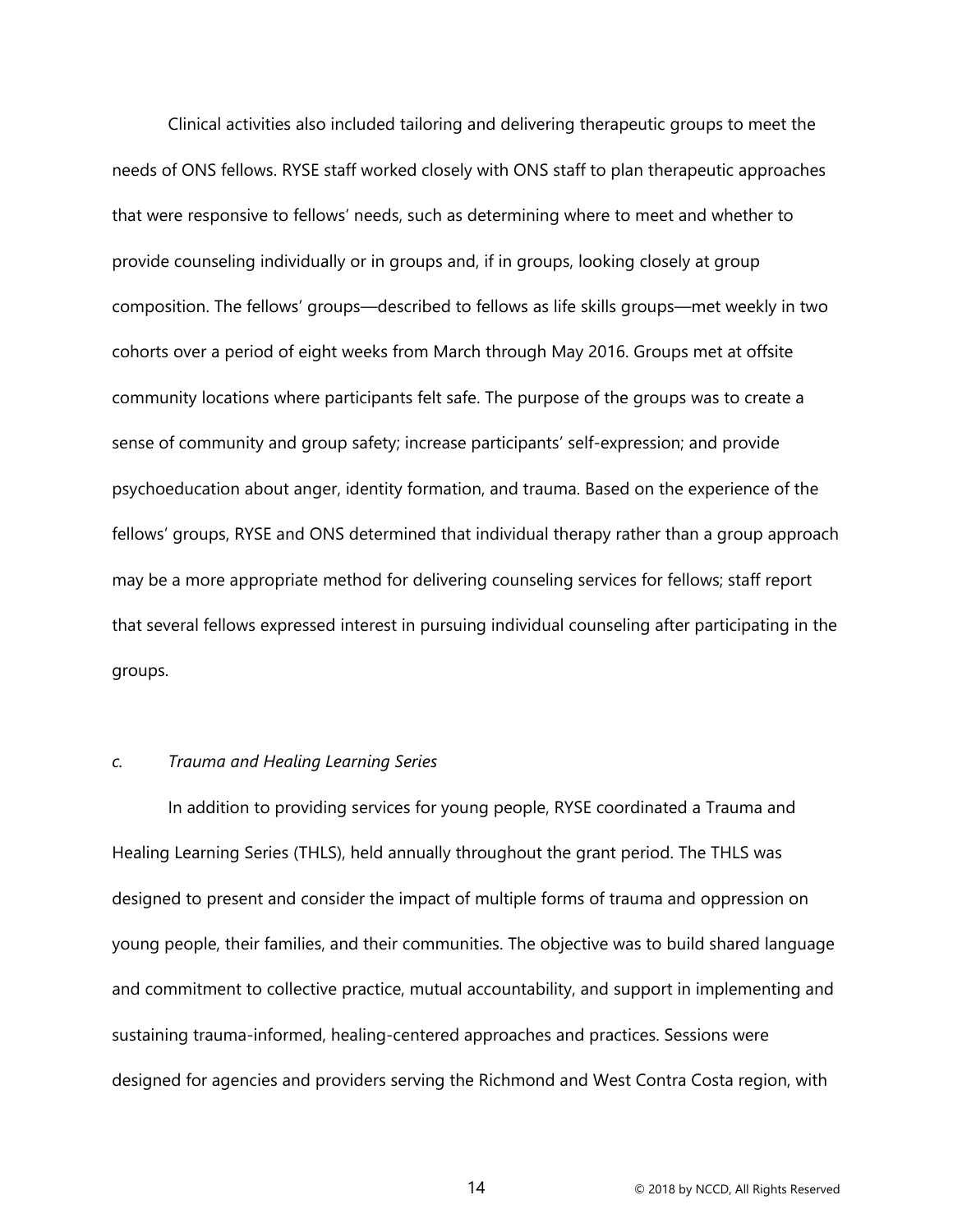a focus on public health, social services, community-based programs, education, and public systems and agencies. In all, 15 sessions were held in the Richmond area, and one in Philadelphia, during the grant period.<sup>[5](#page-20-0)</sup> See Tables 2 and 3.

| Table 2                                                                                                                                                       |                                                                    |              |              |  |  |  |  |  |
|---------------------------------------------------------------------------------------------------------------------------------------------------------------|--------------------------------------------------------------------|--------------|--------------|--|--|--|--|--|
|                                                                                                                                                               | <b>Trauma and Healing Learning Series Sessions and Involvement</b> |              |              |  |  |  |  |  |
| <b>Individual</b><br><b>Participating</b><br>Organizations/<br><b>Sessions Presented</b><br><b>Stakeholders</b><br>Year<br><b>Agencies</b><br><b>Attended</b> |                                                                    |              |              |  |  |  |  |  |
| 2015                                                                                                                                                          | 6                                                                  | at least 183 | more than 60 |  |  |  |  |  |
| 2016                                                                                                                                                          | 7                                                                  | at least 225 | more than 70 |  |  |  |  |  |
| 2017                                                                                                                                                          | 3                                                                  | at least 110 | more than 40 |  |  |  |  |  |

| Table 3                       |                                                                                                                                         |                                                                                              |  |  |  |  |  |  |
|-------------------------------|-----------------------------------------------------------------------------------------------------------------------------------------|----------------------------------------------------------------------------------------------|--|--|--|--|--|--|
|                               | <b>Trauma and Healing Learning Series Presentations</b>                                                                                 |                                                                                              |  |  |  |  |  |  |
| <b>Date</b>                   | Title<br><b>Presenters</b>                                                                                                              |                                                                                              |  |  |  |  |  |  |
| March 25 and April 1,<br>2015 | Getting Risky: Integrating Risk Into Our<br>Work                                                                                        | <b>RYSE</b> staff                                                                            |  |  |  |  |  |  |
| April 8, 2015                 | <b>Black and Brown Lives Matter:</b><br>Revealing the Psychic Wounds of Racial<br>Oppression                                            | Dr. Kenneth Hardy, Professor of<br>Family Therapy, Drexel University                         |  |  |  |  |  |  |
| April 29, 2015                | Nonviolent and Restorative<br>Communication: An Approach to Active<br>Listening, Healing Relationships, and<br><b>Beloved Community</b> | <b>RYSE</b> staff                                                                            |  |  |  |  |  |  |
| May 28 and 29, 2015           | Recognizing Trauma and Supporting<br>Resilience and Healing                                                                             | Dr. Joy DuGruy, Assistant<br>Professor (School of Social Work),<br>Portland State University |  |  |  |  |  |  |
| June 17, 2015                 | Gender Justice, Trauma, and Healing                                                                                                     | Erica Woodland, LCSW, Field<br>Building Director, Brown Boi<br>Project                       |  |  |  |  |  |  |
| May 18, 2016                  | RYSE Listening Campaign Share Out<br>2.0                                                                                                | RYSE staff and members                                                                       |  |  |  |  |  |  |

<span id="page-20-0"></span><sup>5</sup> In addition to the Richmond-area sessions listed in Table 3, the series included a presentation called *Beloved Philadelphia*, presented on April 16 and 17, 2015, by RYSE to cross-sector stakeholders in the Philadelphia area.

 $\overline{a}$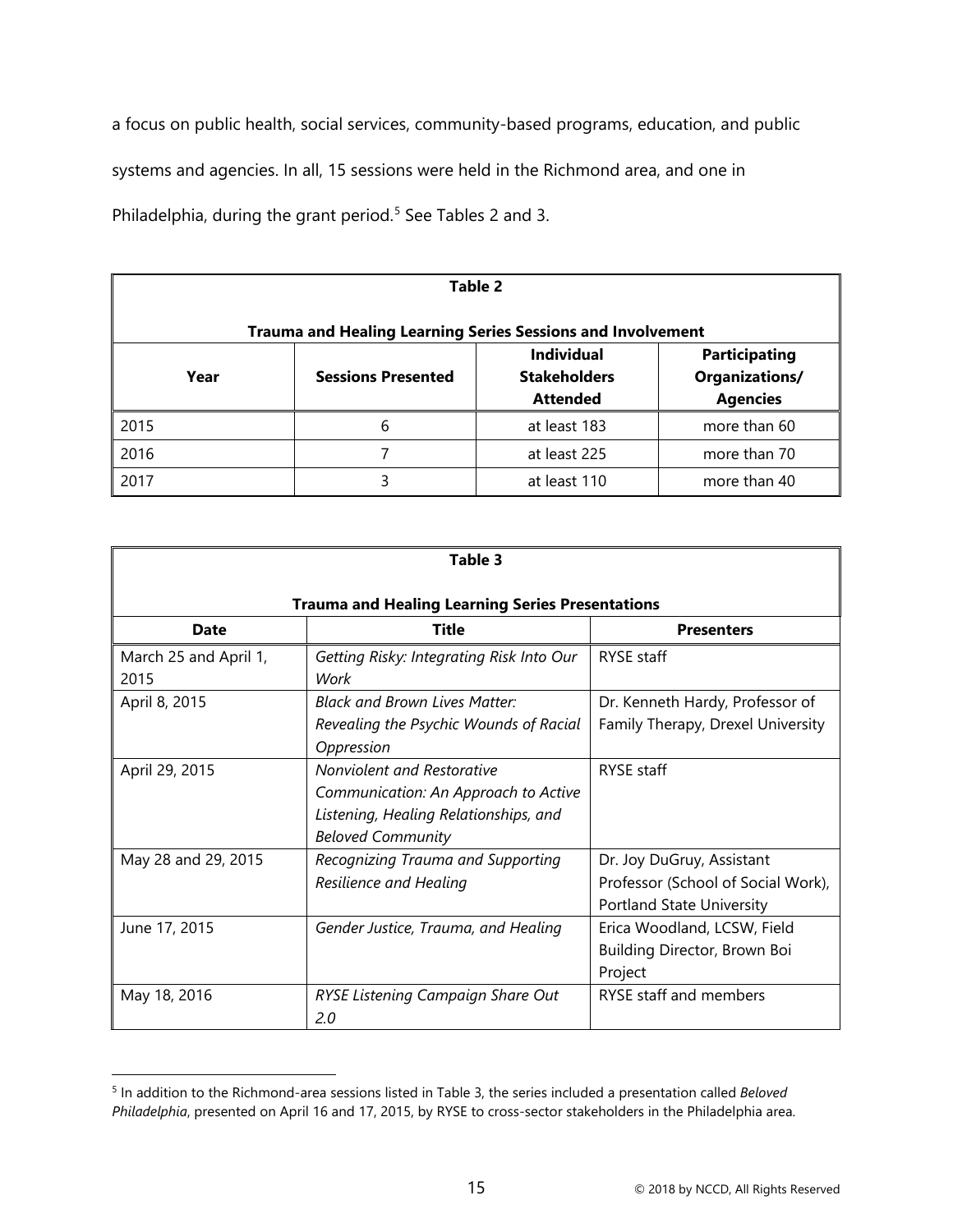| Table 3                                                 |                                         |                                   |  |  |  |  |  |
|---------------------------------------------------------|-----------------------------------------|-----------------------------------|--|--|--|--|--|
| <b>Trauma and Healing Learning Series Presentations</b> |                                         |                                   |  |  |  |  |  |
| <b>Title</b><br><b>Date</b><br><b>Presenters</b>        |                                         |                                   |  |  |  |  |  |
| May 26, 2016                                            | Adolescent Development, Complex         | Dr. Joyce Dorado, Co-Founder      |  |  |  |  |  |
|                                                         | Trauma, and Healing                     | and Director, University of       |  |  |  |  |  |
|                                                         |                                         | California San Francisco HEARTS   |  |  |  |  |  |
|                                                         |                                         | Program                           |  |  |  |  |  |
| June 9, 2016                                            | <b>Understanding ACEs</b>               | Dr. Vincent Felliti, co-author,   |  |  |  |  |  |
|                                                         |                                         | The Adverse Childhood             |  |  |  |  |  |
|                                                         |                                         | <b>Experiences Study</b>          |  |  |  |  |  |
| June 29, 2016                                           | Gender Justice, Trauma, and Healing     | Brian Villa, RYSE Lead Community  |  |  |  |  |  |
|                                                         |                                         | Health Coordinator; Erica         |  |  |  |  |  |
|                                                         |                                         | Woodland, LCSW, Field Building    |  |  |  |  |  |
|                                                         |                                         | Director, Brown Boi Project       |  |  |  |  |  |
| July 21, 2016                                           | Nonviolent and Restorative              | Shanté Lewis, LPCC, and Joe Kim,  |  |  |  |  |  |
|                                                         | Communication: Active Listening,        | <b>RYSE Community Health</b>      |  |  |  |  |  |
|                                                         | Healing Relationships, and Beloved      | Department                        |  |  |  |  |  |
|                                                         | Community                               |                                   |  |  |  |  |  |
| August 4 and 5, 2016                                    | Racing ACEs: Ensuring Racial Justice Is | <b>RYSE</b> staff                 |  |  |  |  |  |
|                                                         | at the Center of Trauma-Informed        |                                   |  |  |  |  |  |
|                                                         | <b>Approaches and Practices</b>         |                                   |  |  |  |  |  |
| September 8, 2016                                       | <b>Black and Brown Lives Matter:</b>    | Dr. Kenneth Hardy, Professor of   |  |  |  |  |  |
|                                                         | Revealing the Psychic Wounds of Racial  | Family Therapy, Drexel University |  |  |  |  |  |
|                                                         | Oppression                              |                                   |  |  |  |  |  |
| October 20, 2017                                        | Atmospheric Trauma and Collective       | RYSE staff                        |  |  |  |  |  |
|                                                         | Healing                                 |                                   |  |  |  |  |  |
| November 16, 2017                                       | Leading with Love: Restorative and      | <b>RYSE</b> staff                 |  |  |  |  |  |
|                                                         | Non-violent Communication               |                                   |  |  |  |  |  |
| November 28, 2017                                       | Atmospheric Trauma and Collective       | RYSE staff                        |  |  |  |  |  |
|                                                         | Healing (Follow-up Session)             |                                   |  |  |  |  |  |

# <span id="page-21-0"></span>3. RPAL Services

RPAL coordinated activities for Beloved Community project participants in several key areas including life skills, mentoring, anger management, sports/recreation, and literacy. RPAL generally hosted these services at their facility and contracted with local agencies and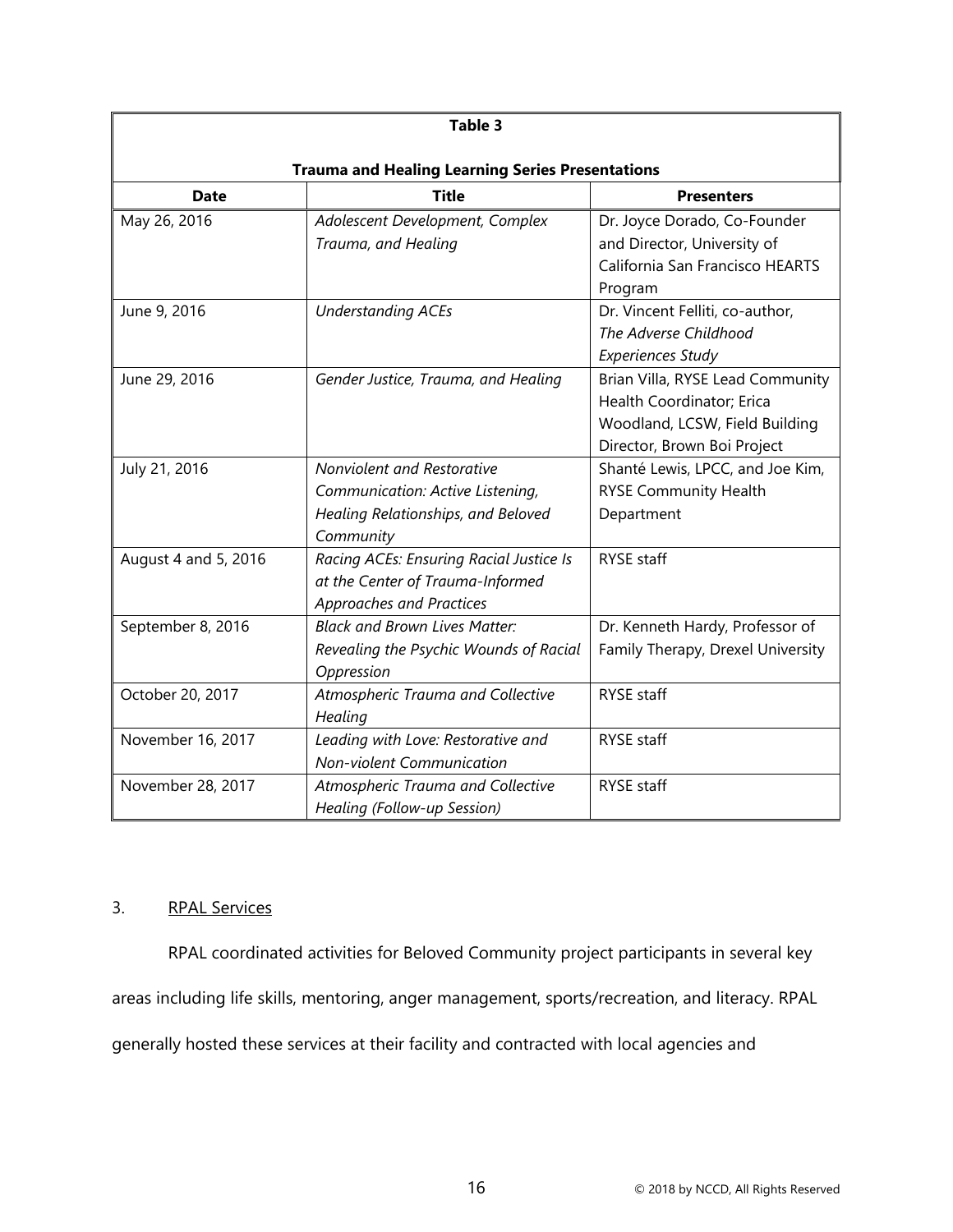consultants to provide the services. The primary services offered as part of the grant are described below.

#### <span id="page-22-0"></span>*a. Life Skills and Late-Night Basketball*

Throughout the grant period, RPAL facilitated a series of interactive sessions that combined life skills, mentoring, and basketball, held on Friday nights in RPAL's facility. Each session included a one-hour life skills workshop, a nutritious meal, basketball, and safe transportation home. Life skills addressed many topics, including goal setting, values clarification, future planning, job search skills, stress management, health, conflict resolution, and "know your rights." RPAL contracted with consultants who have personal experience with the justice system to organize and deliver these sessions. In reflecting on the grant period overall, RPAL staff expressed that the popularity of this program was due to the program facilitators, stating, facilitators "can relate to what these young men are going through. The young men treated the facilitators as friends, someone they can respect, relate to, and connect with. That relationship and trust is what keeps those young men coming to RPAL every Friday night."

## <span id="page-22-1"></span>*b. Leadership Development Training*

In 2016 and 2017, RPAL coordinated leadership development workshops, held twice a week, for Beloved Community project participants. Originally described as "anger management" workshops, these were reframed as "leadership development" based on concerns expressed by participating youth. A consultant (a trained clinical social worker) led small groups designed to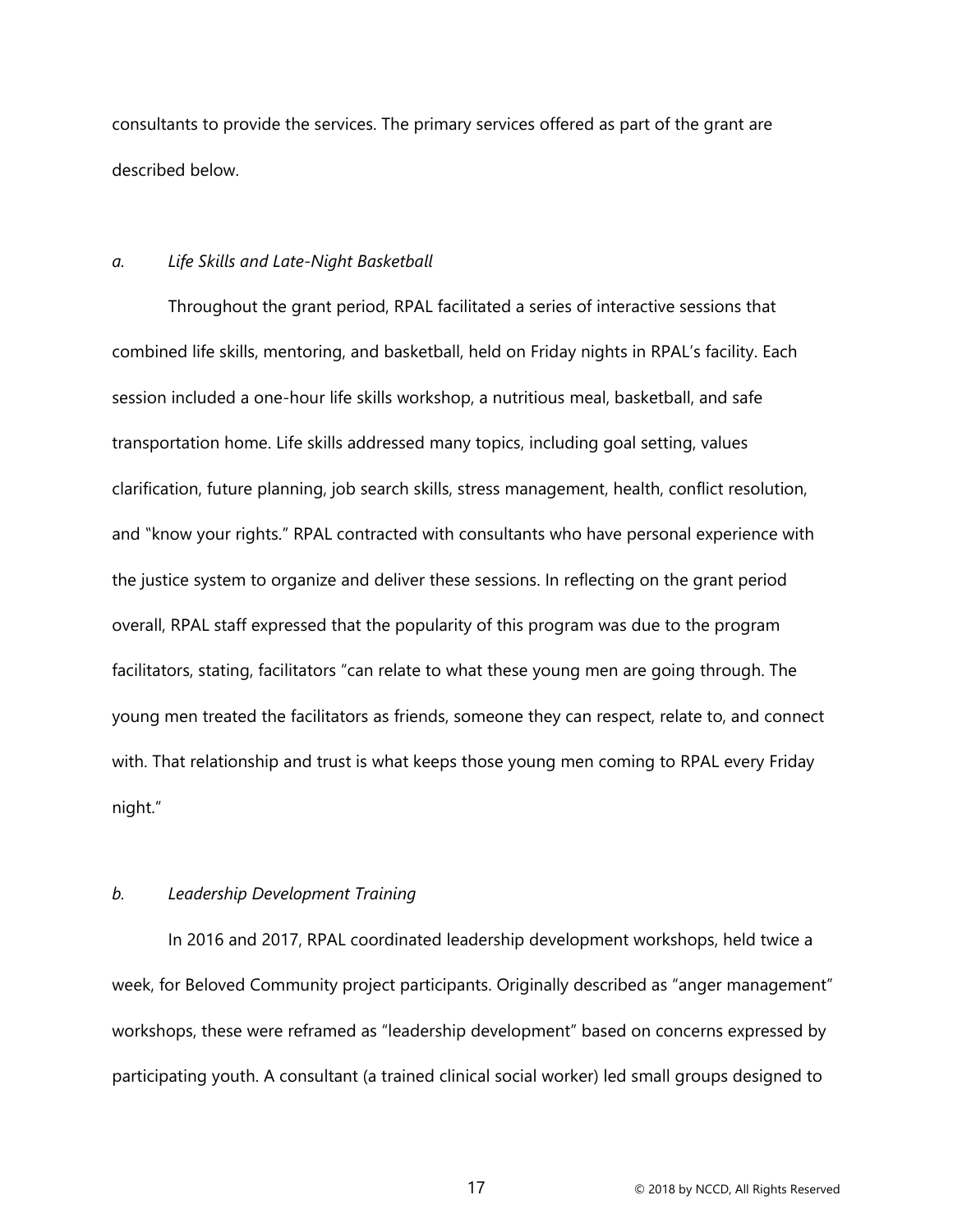help young people cope with family issues, school issues, self-esteem, grief, post-traumatic stress disorder, and other concerns that may contribute to anger and violence. Activities included identifying anger triggers and feelings, building self-esteem, developing self-awareness, developing communication and leadership skills, and learning conflict resolution techniques, using learning formats such as art therapy and role play. In summer 2017, RPAL staff noted that some youth who attended these sessions were coping with complex issues such as the death of a fellow RPAL participant, homelessness, and parental deportation, and as a result staff started to shift how this programming was being delivered, focusing more on individual counseling. In fall 2017, RPAL developed and implemented a more formal counseling referral process. During this period, the consultant provided individual, family, and small group counseling.

## <span id="page-23-0"></span>*c. Literacy Skills*

Throughout the grant period, RPAL contracted with the Literacy for Every Adult Program (LEAP) to provide individual and small-group tutoring in literacy skills to Beloved Community project participants. LEAP, a project of the Richmond Public Library, assists participants with basic reading, writing, and math skills; GED preparation; and computer literacy. LEAP activities for Beloved Community project participants focused on digital literacy skills, reading comprehension activities, and math preparation. In addition, several guest speakers provided participants with information about local construction trades and career pathways to working in these trades.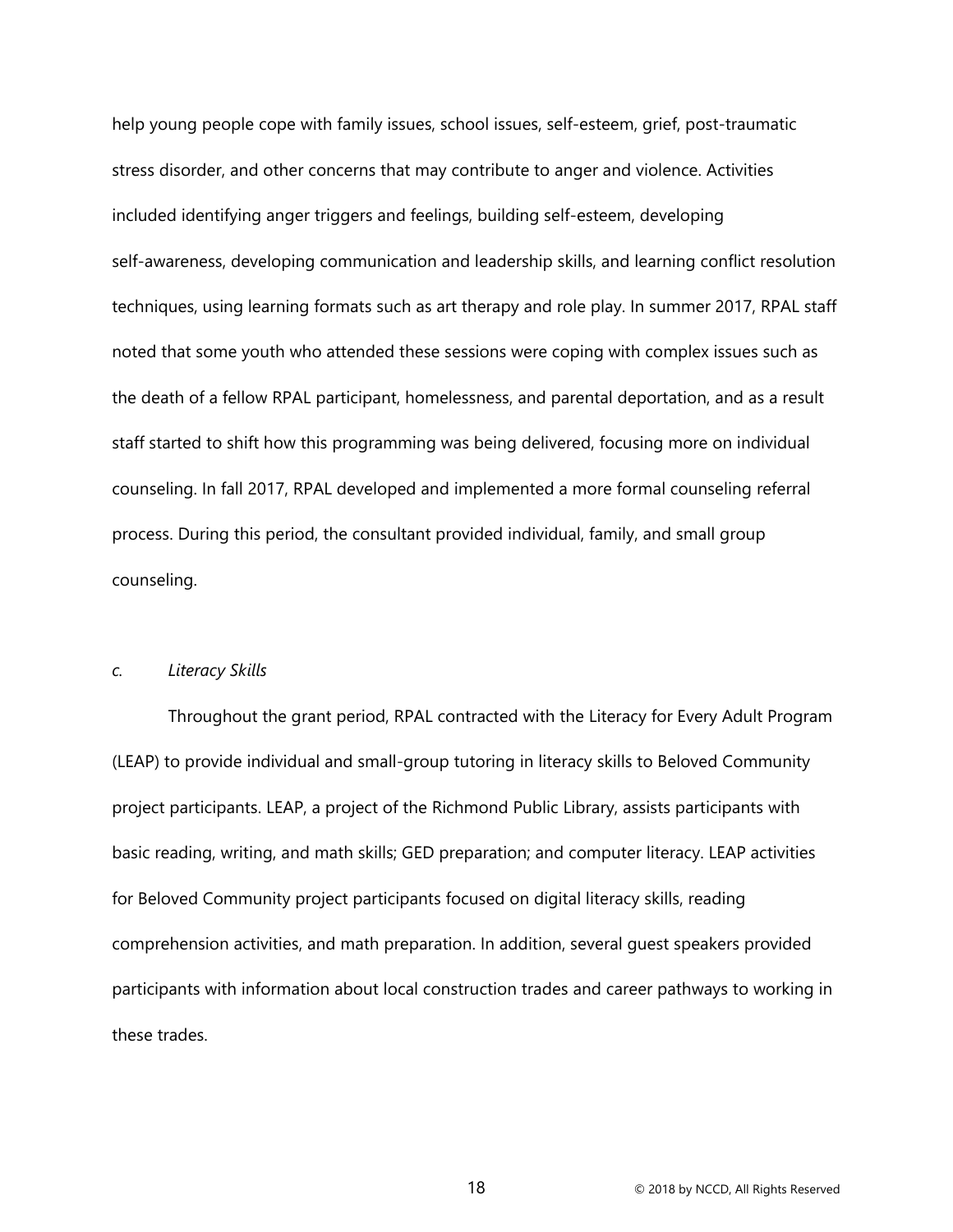#### <span id="page-24-0"></span>4. ONS and RPAL: Collaborative Programming

ONS and RPAL worked together to organize community outreach events in two Richmond neighborhoods that were particularly impacted by gun violence during the summer of 2015, which had led to 11 injuries and one fatality. Most of the gun violence was due to ongoing conflict and retaliation among rival groups and led to high levels of stress and trauma for residents.

To help stem the violence and address the anguish felt throughout these neighborhoods, ONS and RPAL collaborated with the Today Academy—a Richmond-based group that promotes nonviolence—to develop and implement outreach events that included both affected communities. The goal of the events was to create a "peace pause" between rival factions; the events took place on August 29, 2015, with approximately 70 to 80 families participating, and on September 19, 2015, with 105 families participating. The events featured engagement with attendees around community safety, activities for children, and distribution of groceries. They also aimed to change some residents' negative perceptions of young people in the community; at these events, residents saw youth helping with such activities as distributing groceries and cleaning up trash, which provided a chance to reframe community members' opinions of youth. Subsequent to the outreach events, RPAL staff formed youth basketball teams for the participating communities and, according to staff, youth now feel comfortable enough to play on these teams.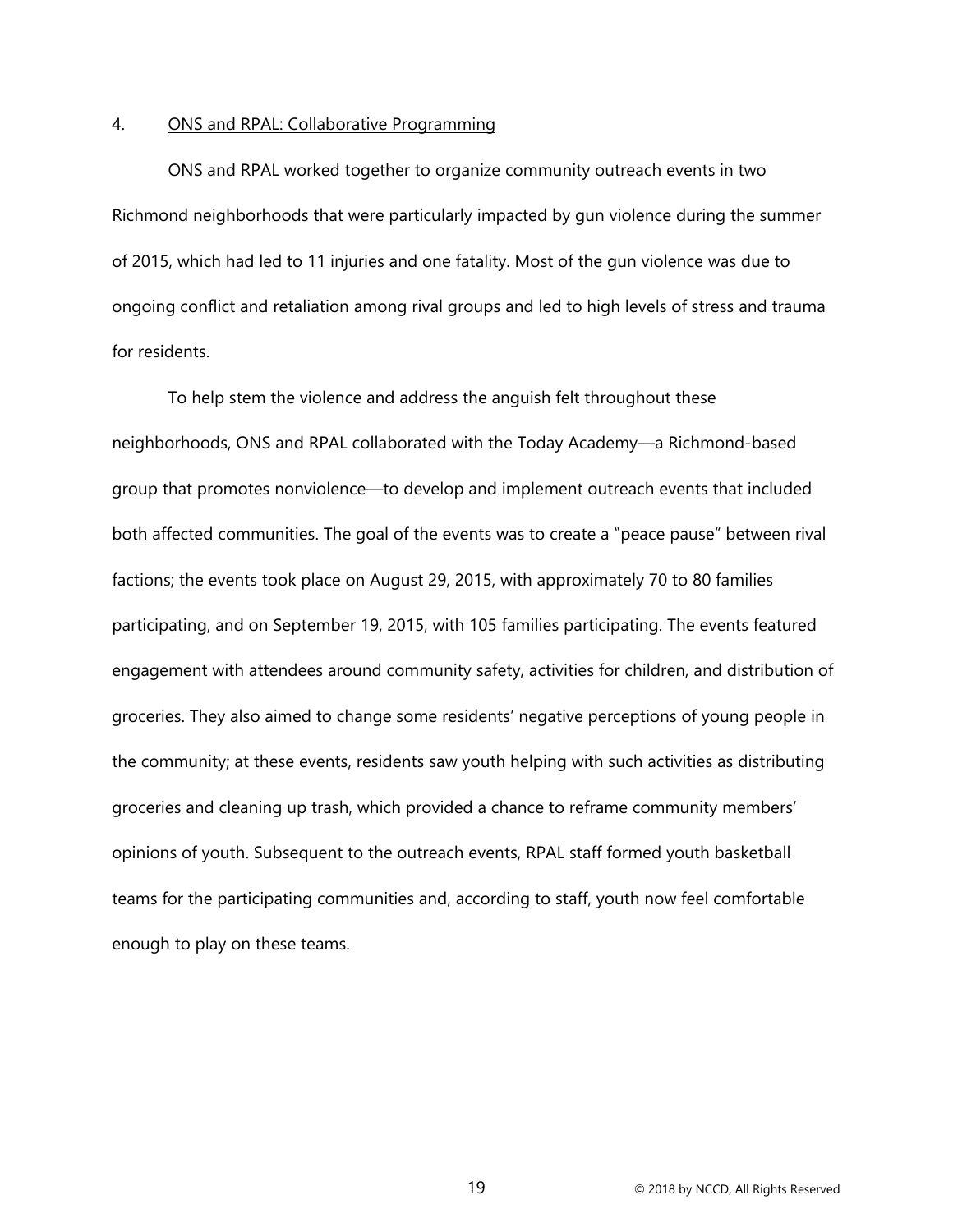#### <span id="page-25-0"></span>**B. Who Participated in Interventions?**

Youth in the target population participated in interventions provided by ONS, RPAL, and RYSE throughout the grant period. ONS served 212 youth; RPAL, 421 youth; and RYSE, 200 youth. Many youth were involved in multiple interventions. For example, an ONS fellow could take part in counseling at RYSE or literacy skills through RPAL. Most participating youth were between ages 15 and 21; however, as various needs emerged some youth were outside of this age range. For example, some youth who attended family counseling through RPAL's leadership development component were younger than 15, while some youth who participated in R2P2 through RYSE were older than 21.

While some program components were designed to be relatively long-term interventions (such as the Fellowship, which is structured as an 18-month program), others were provided on a more short-term, drop-in basis (including late-night basketball, where youth can participate in a single session or many). Thus, the level of information collected across components varies, which makes it a challenge to provide a single number of unduplicated youth served under the grant. Table 4 indicates the number of unique youth served in each major component of the initiative.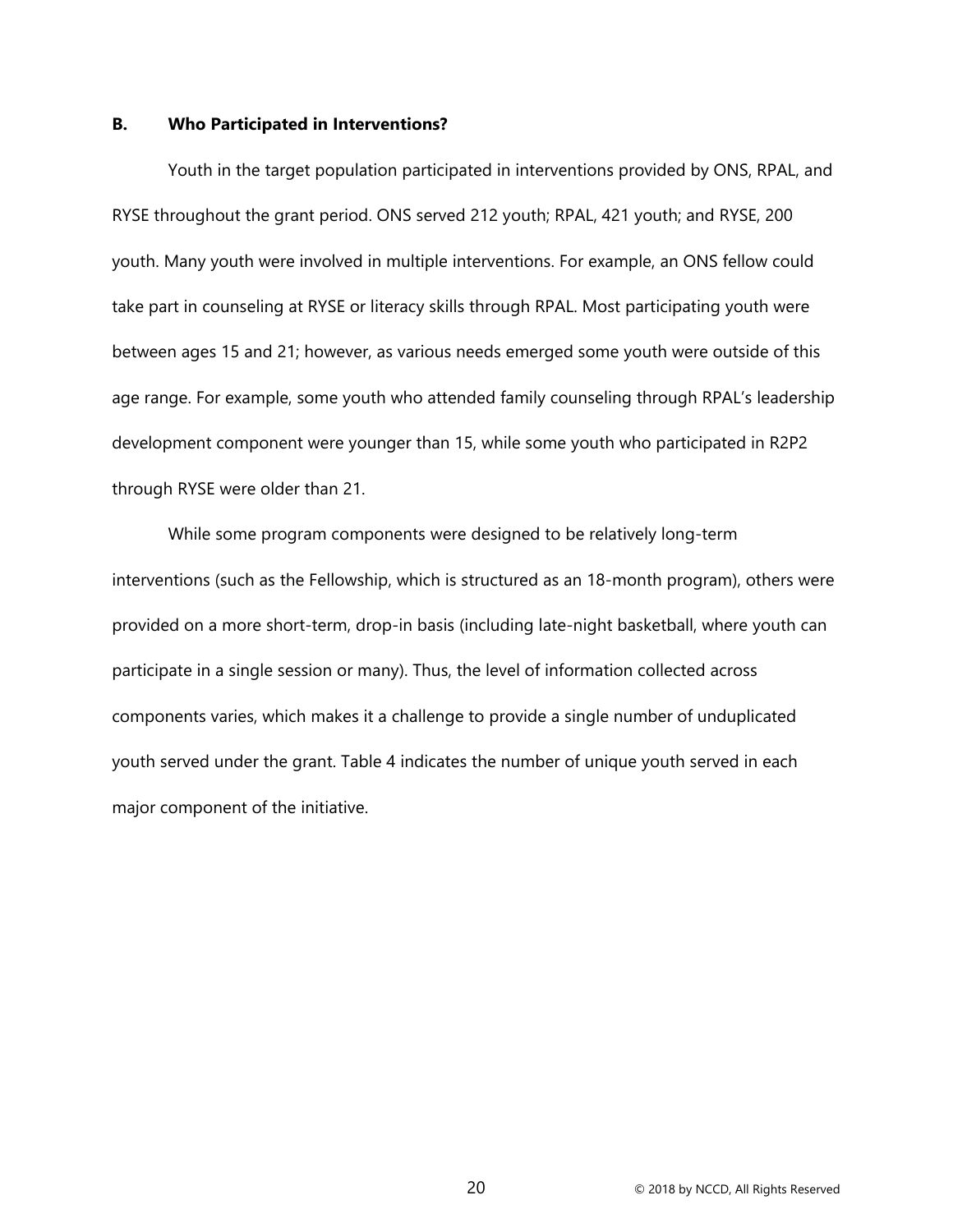| Table 4                                                                     |                                |  |  |  |  |  |
|-----------------------------------------------------------------------------|--------------------------------|--|--|--|--|--|
| Participation in Beloved Community Interventions, by Organization (2015–17) |                                |  |  |  |  |  |
| <b>Type of Intervention</b>                                                 | <b>Number of Youth Engaged</b> |  |  |  |  |  |
| Street outreach (ONS)                                                       | 161                            |  |  |  |  |  |
| Operation Peacemaker Fellowship (ONS) (Fellowship)                          | 51                             |  |  |  |  |  |
| Clinical program/counseling (RYSE)                                          | more than 90                   |  |  |  |  |  |
| RYSE Restorative Pathways Program (R2P2) (RYSE)                             | 63                             |  |  |  |  |  |
| Youth Justice Programming (RYSE)                                            | 126                            |  |  |  |  |  |
| Life skills/late-night basketball (RPAL)                                    | 207                            |  |  |  |  |  |
| Leadership development (RPAL)                                               | 154                            |  |  |  |  |  |
| Literacy skills (RPAL)                                                      | 104                            |  |  |  |  |  |

Regarding engagement in specific activities, the data show that substantial numbers of youth participated in programming directly related to core objectives of the grant, including mentoring and life skills training. See Table 5.

| Table 5                                                   |              |  |  |  |  |  |
|-----------------------------------------------------------|--------------|--|--|--|--|--|
| <b>Participation in Specific Activities (2015-17)</b>     |              |  |  |  |  |  |
| <b>Number of Youth Engaged</b><br><b>Type of Activity</b> |              |  |  |  |  |  |
| Mentoring (ONS and RYSE)                                  | 390          |  |  |  |  |  |
| Life skills (ONS and RPAL)                                | 257          |  |  |  |  |  |
| Counseling/cognitive behavioral therapy (RYSE)            | more than 90 |  |  |  |  |  |
| Developing future plans/goals (ONS)                       | 51           |  |  |  |  |  |
| Subsidized work opportunity (ONS)                         | 47           |  |  |  |  |  |

# <span id="page-26-0"></span>**C. What Was the Impact of Interventions?**

This section describes the impact of interventions in relation to the goals and objectives of the grant, drawing on data from surveys and interviews, and in the case of the ONS Fellowship, program-specific outcomes. It is important to note that the grant objectives were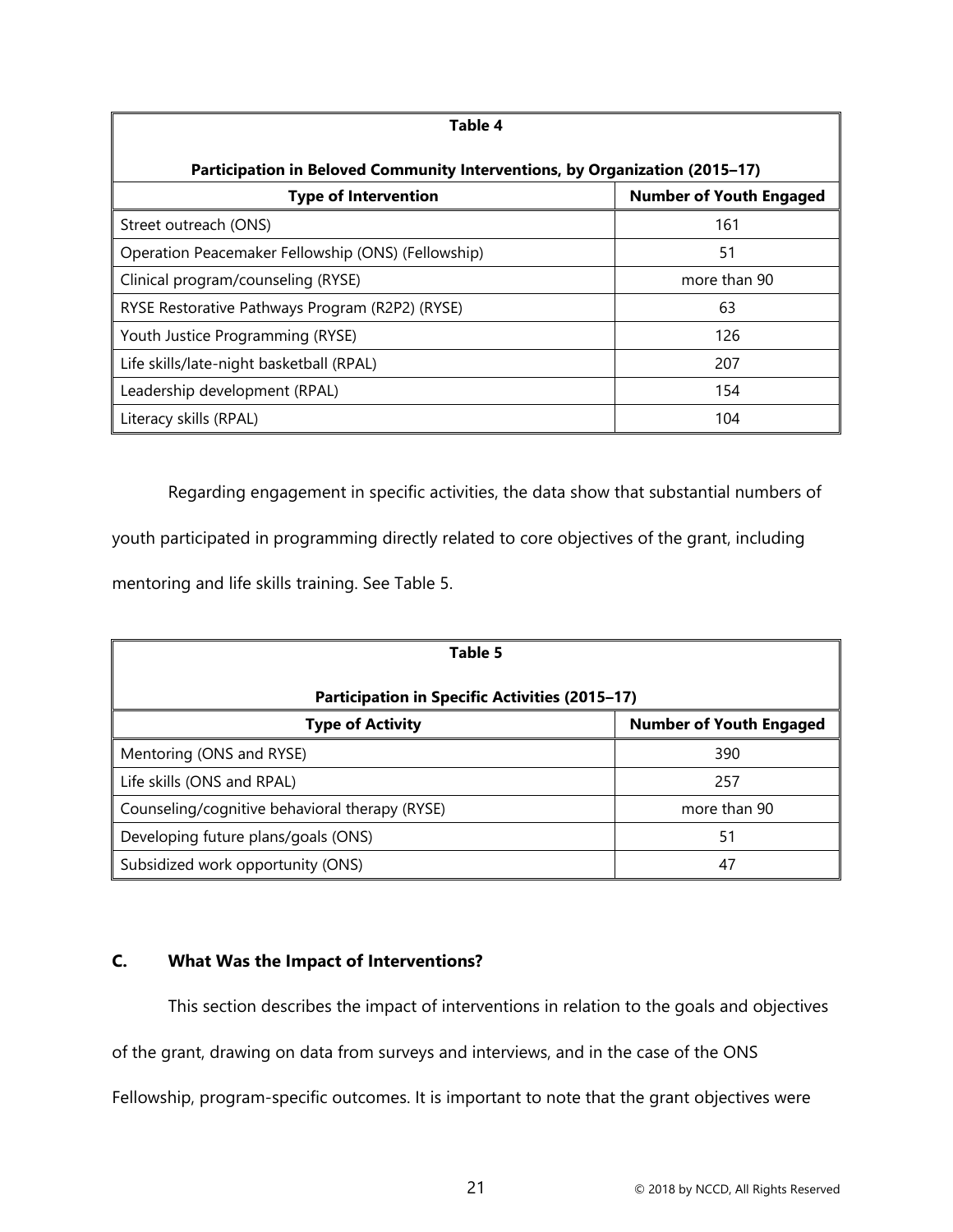not mutually exclusive; instead, they tended to overlap with and inform each other. For example, as young people develop relationships with compassionate adults, they are likely more willing to engage with a trusted adult to start exploring the trauma they have experienced.

#### <span id="page-27-0"></span>1. Developing Positive Relationships With Empathetic Adults

Two goals of the project—reduced participation in gang-related activity by West Contra Costa youth (Goal 1) and engagement by youth in positive activities that gave them the opportunity to be productive members of society (Goal 3)—included the objective that project participants would develop positive relationships with empathetic adults by the end of the grant period. The participation data in the above section, which indicates that nearly 400 youth received mentoring services, combined with survey and interview data, provide evidence that this objective was achieved.

Survey data from ONS fellows and RYSE participants (in RYSE Youth Justice programs and/or R2P2) show that large percentages of survey respondents agreed that program staff were dependable, always tried to be fair, really cared about them, and were a resource to talk to about what was going on in their lives. See Table [6](#page-27-1). $^6$ 

 $\overline{a}$ 

<span id="page-27-1"></span> $6$  For this table and all other reports of youth survey data, sample size may vary by survey item.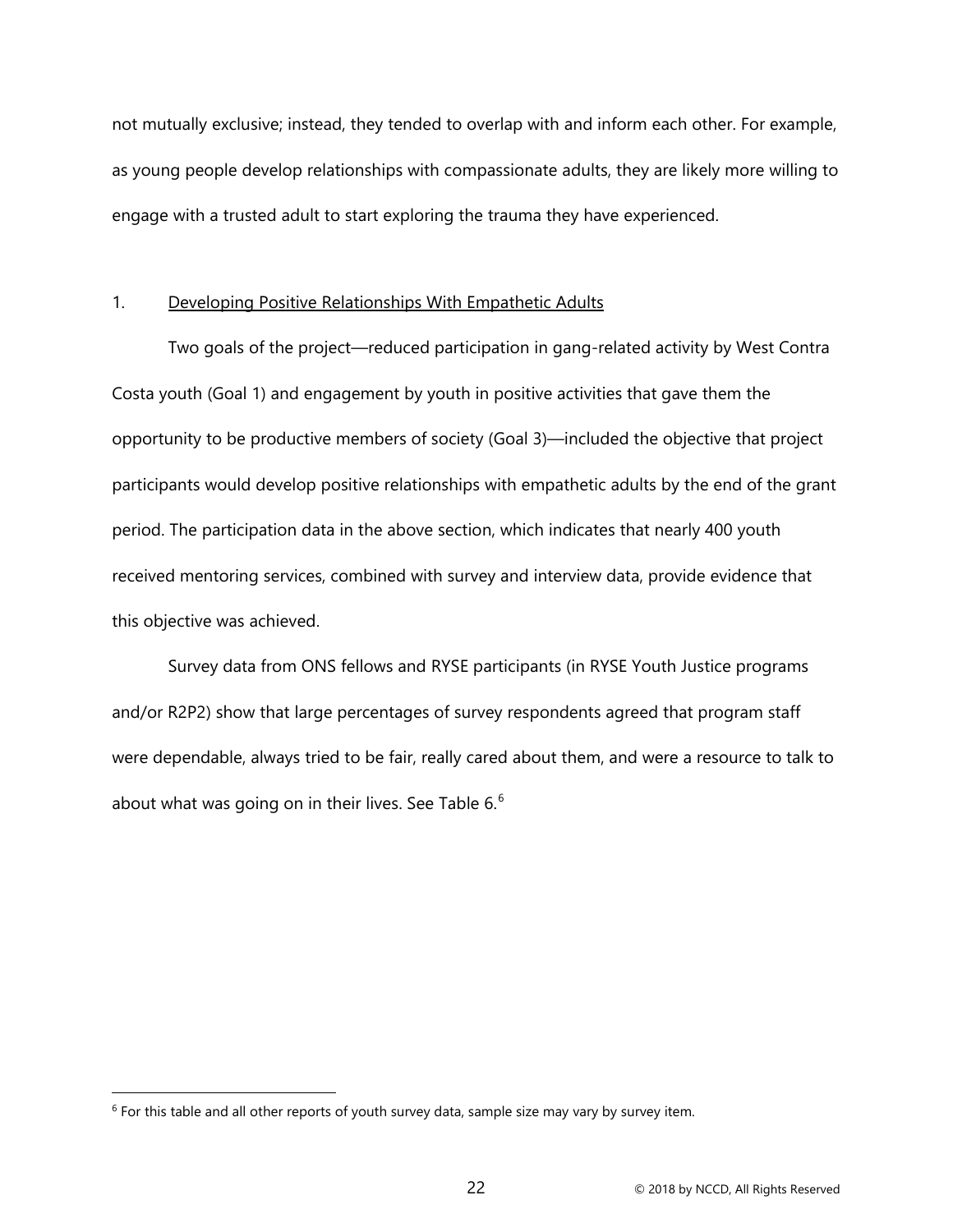| Table 6                                                                |                                        |                    |                    |                    |  |  |  |
|------------------------------------------------------------------------|----------------------------------------|--------------------|--------------------|--------------------|--|--|--|
| Developing Positive Relationships With Empathetic Adults (Survey Data) |                                        |                    |                    |                    |  |  |  |
| <b>ONS Fellows</b><br><b>RYSE Member Survey</b>                        |                                        |                    |                    |                    |  |  |  |
| <b>Survey Item</b>                                                     | <b>Survey</b><br>2016-17<br>$(N = 20)$ | 2015<br>$(N = 94)$ | 2016<br>$(N = 38)$ | 2017<br>$(N = 26)$ |  |  |  |
| Program staff always try to be fair                                    | 100%                                   | 94%                | 92%                | 88%                |  |  |  |
| Program staff are dependable                                           | 100%                                   |                    |                    |                    |  |  |  |
| Program staff always keep their promises                               |                                        | 91%                | 88%                | 95%                |  |  |  |
| Program staff acknowledge my behavior, whether<br>it's good or bad     | 94%                                    |                    |                    |                    |  |  |  |
| Program staff tell me when I do something good                         |                                        | 90%                | 94%                | 96%                |  |  |  |
| Program staff really care about me                                     | 94%                                    | 92%                | 94%                | 100%               |  |  |  |
| I feel safe and comfortable with program staff                         | 92%                                    | 95%                | 97%                | 96%                |  |  |  |

Note: Dashes denote questions not included in a particular survey.

 $\overline{a}$ 

Survey data gathered from participants in RPAL's life skills and late-night basketball sessions in 2016 and 2017 showed similar findings. Survey respondents agreed that they liked the adults who led the program activities (99%) and that they felt safe doing the activity (100%).<sup>[7](#page-28-0)</sup>

The survey data are reinforced by NCCD's individual interviews with program participants, including ONS fellows. Multiple fellows described ONS staff as being accessible, respectful, and willing to talk with participants about any topic. Some participants also stated that staff acted as mentors and were like family to them. One said that ONS staff "are like father figures, every single one of them. It means a lot . . . I like being around them. [They're] like family."

<span id="page-28-0"></span><sup>&</sup>lt;sup>7</sup> The number of RPAL survey respondents does not represent unique individuals; surveys were completed each week following programming, and some youth participated during multiple weeks. A total of 334 surveys were collected.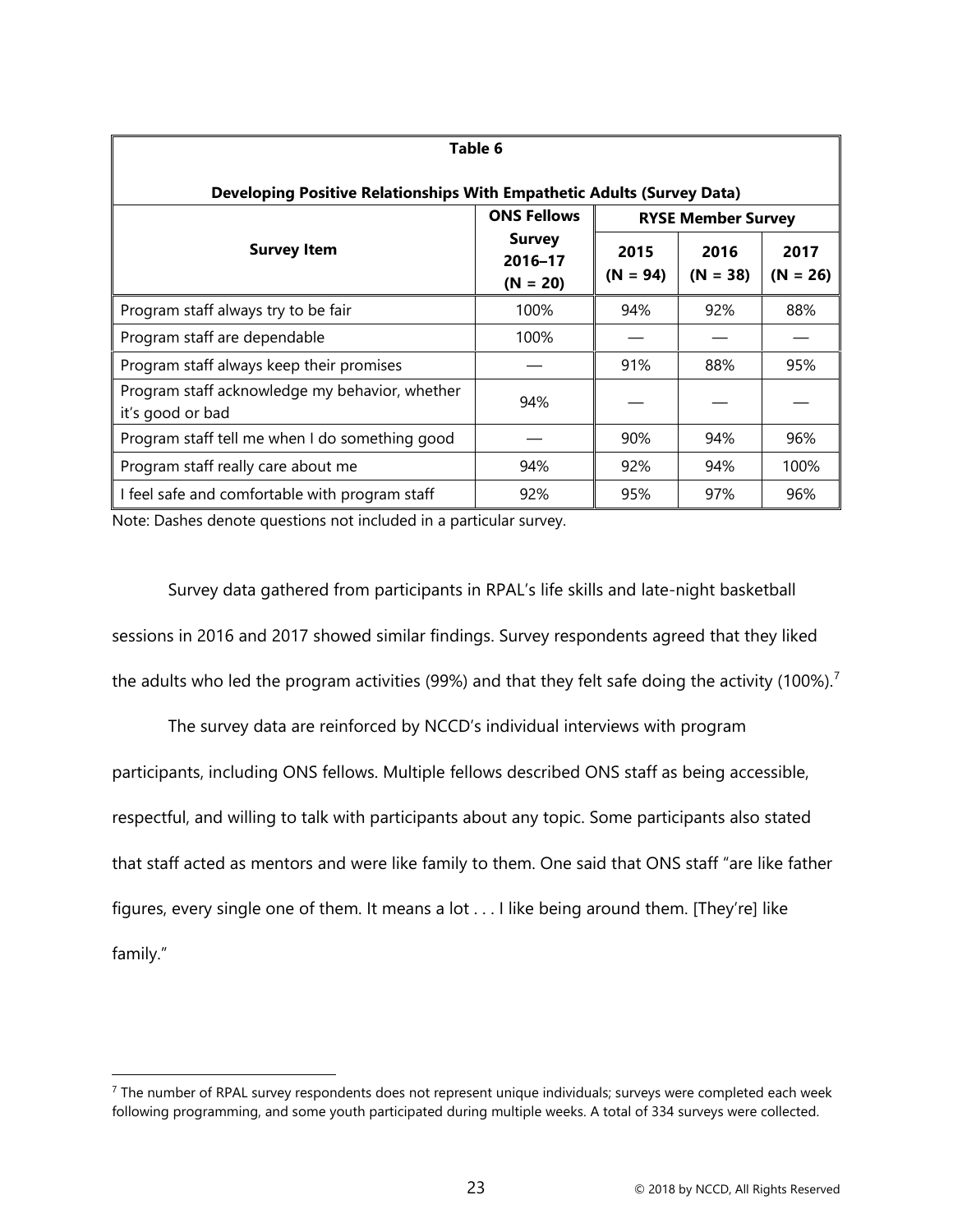Finally, conversations and interviews with project staff provided additional evidence that this objective was met. Staff indicated that relationship development and maintenance were key service elements. Notably, ONS staff stated that "the intervention is the relationship" due to the priority placed on building positive, lasting connections with young people rather than on activities alone.

#### <span id="page-29-0"></span>2. Understanding the Negative Consequences of Gun Violence

For Goal 2 (decreased involvement in gun violence by youth in West Contra Costa), the two stated objectives were that youth would understand the negative consequences of gun violence and that youth would have begun to address the underlying trauma that contributes to engagement in violence, both by the end of the grant period. For the objective of understanding the negative consequences of gun violence, the relevant data are drawn from the Fellowship program, as this intervention focuses specifically on reducing and eliminating gun violence in the Richmond community.

ONS staff tracked several individual outcomes that directly reflected fellows' involvement in lethal violence. For the cohorts that enrolled between 2015 and 2017, 100% of fellows remained alive and 96% were not injured or hospitalized due to gun violence as of the close of the grant period. In addition, most fellows (85%) in the cohort that began in 2015 completed the 18-month Fellowship, suggesting that the consistent, attention-intensive provision of mentoring, life skills, and other services and resources were appropriate and meaningful for these young men. See Table 7.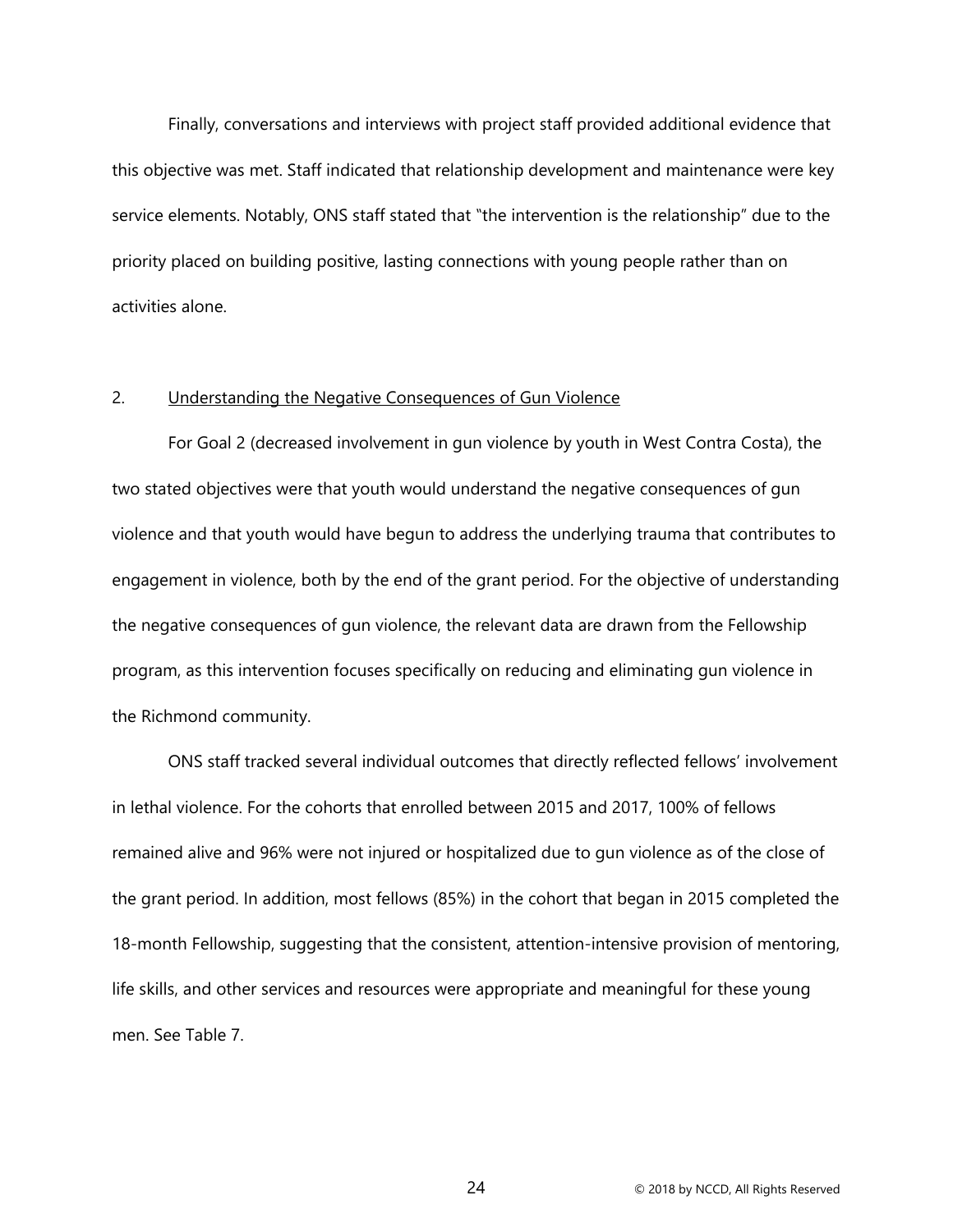| Table 7                                                                          |      |  |  |  |  |
|----------------------------------------------------------------------------------|------|--|--|--|--|
| <b>Outcomes for Operation Peacemaker Fellows (Office of Neighborhood Safety)</b> |      |  |  |  |  |
| <b>Percent of Total</b><br><b>Outcomes</b><br>$(N = 51)$                         |      |  |  |  |  |
| Remained alive                                                                   | 100% |  |  |  |  |
| Not injured or hospitalized due to gun violence                                  | 96%  |  |  |  |  |
| Not arrested on gun-violence related charges                                     | 84%  |  |  |  |  |
| Completed the Fellowship*                                                        | 85%  |  |  |  |  |

\*This statistic refers to the 26 fellows who began the Fellowship in 2015. All 25 fellows who began the Fellowship in 2017 remained engaged in the program as of December 31, 2017.

#### <span id="page-30-0"></span>3. Addressing Underlying Trauma

Related to Goal 2 (decreased involvement in gun violence by youth in West Contra Costa), data indicate that the Beloved Community project helped participants understand and cope with their mental health concerns and issues, including acknowledging needs that previously may have gone unvoiced. With more than 90 young people involved in RYSE's counseling and clinical activities—and evidence of increasing demand for these services—the data suggest that many project participants made attending individual counseling a priority. Moreover, survey data collected from ONS fellows and RYSE participants (in RYSE Youth Justice programs and/or R2P2) show that substantial percentages of survey respondents agreed that program participation helped them pay attention to their emotions and feelings and felt that it was okay and beneficial to be in programs or services that supported their mental health. See Table 8.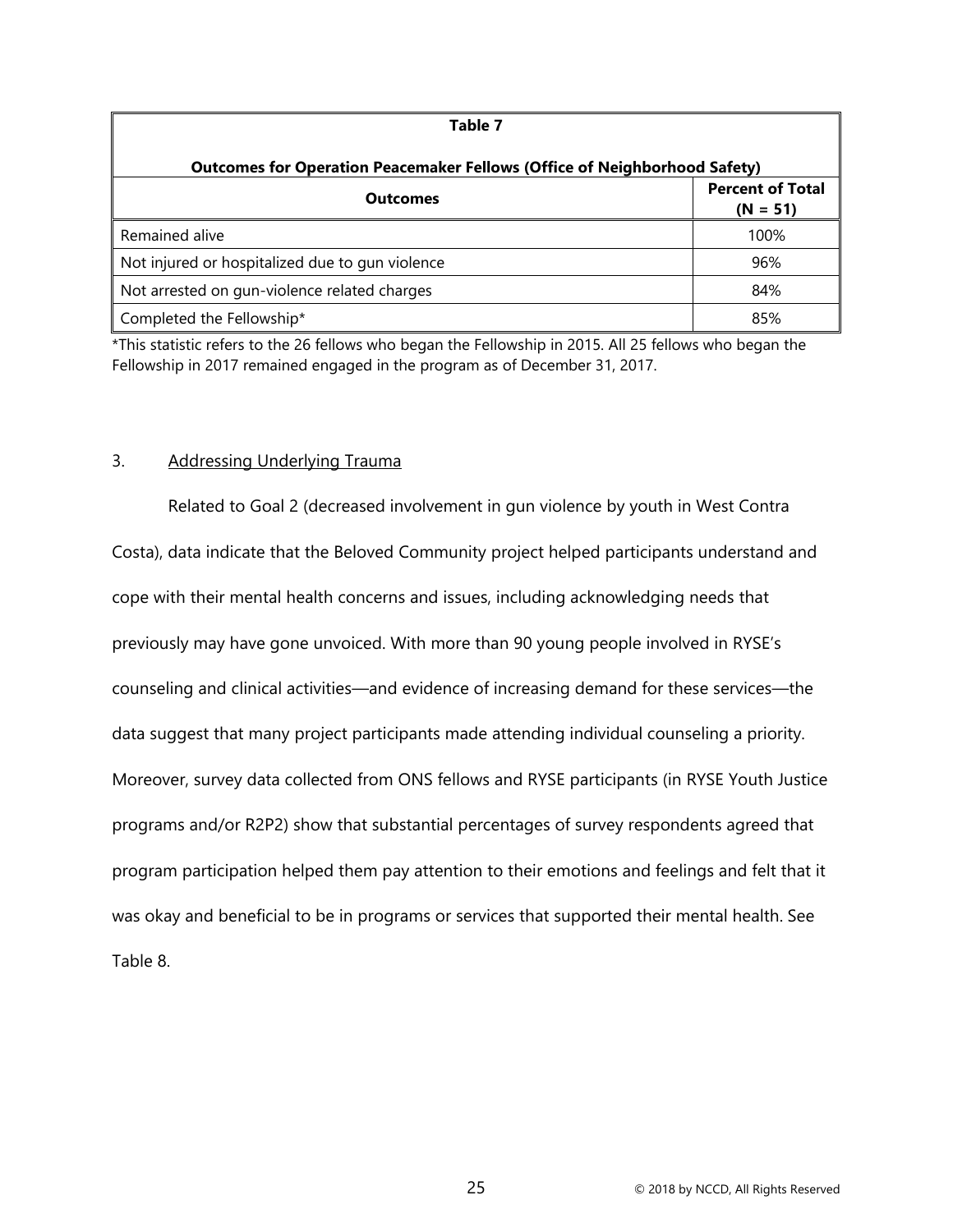| Table 8                                                                                           |                                                   |                           |                    |                    |                                                              |  |  |  |
|---------------------------------------------------------------------------------------------------|---------------------------------------------------|---------------------------|--------------------|--------------------|--------------------------------------------------------------|--|--|--|
| <b>Addressing Underlying Trauma (Survey Data)</b>                                                 |                                                   |                           |                    |                    |                                                              |  |  |  |
|                                                                                                   | <b>ONS</b>                                        | <b>RYSE Member Survey</b> | <b>RYSE</b>        |                    |                                                              |  |  |  |
| <b>Survey Item</b>                                                                                | <b>Fellows</b><br>Survey<br>2016-17<br>$(N = 20)$ | 2015<br>$(N = 94)$        | 2016<br>$(N = 38)$ | 2017<br>$(N = 26)$ | <b>R2P2 Impact</b><br><b>Survey</b><br>2015-17<br>$(N = 21)$ |  |  |  |
| Being in this program has helped me:                                                              |                                                   |                           |                    |                    |                                                              |  |  |  |
| Pay attention to my emotions and<br>feelings                                                      | 89%                                               | 89%                       | 85%                | 92%                |                                                              |  |  |  |
| Feel it is okay and beneficial to be in<br>programs or services that support my<br>mental health* | 94%                                               | 91%                       | 87%                | 84%                | 100%                                                         |  |  |  |
| Acknowledge my weaknesses and<br>deal with my trauma                                              | 94%                                               |                           |                    |                    |                                                              |  |  |  |
| Make myself more vulnerable and<br>confront my pain head on                                       |                                                   |                           |                    |                    | 100%                                                         |  |  |  |

Note: Dashes denote questions not included in a particular survey.

\*On the ONS survey, this item read: "Being part of the program has helped me feel that is okay and beneficial to be in programs or services that support my emotional well-being."

The survey data were supported by interviews with staff, with staff reporting that multiple clients chose to participate in counseling on a long-term basis. Regarding RYSE's life skills/counseling groups with the ONS fellows held in 2016, staff stated that some youth consistently attended the groups each week and over time could discuss grief and loss during the group meetings. Staff stated that the groups equipped youth with additional coping tools. Building on the trusting relationships developed during the groups, staff reported that two fellows self-referred to individual therapy with the RYSE therapist once the groups ended.

# <span id="page-31-0"></span>4. Preparing for the Future

Related to Goal 3 (youth in West Contra Costa will engage in positive activities that give them the opportunity to be productive members of society), data indicate that Beloved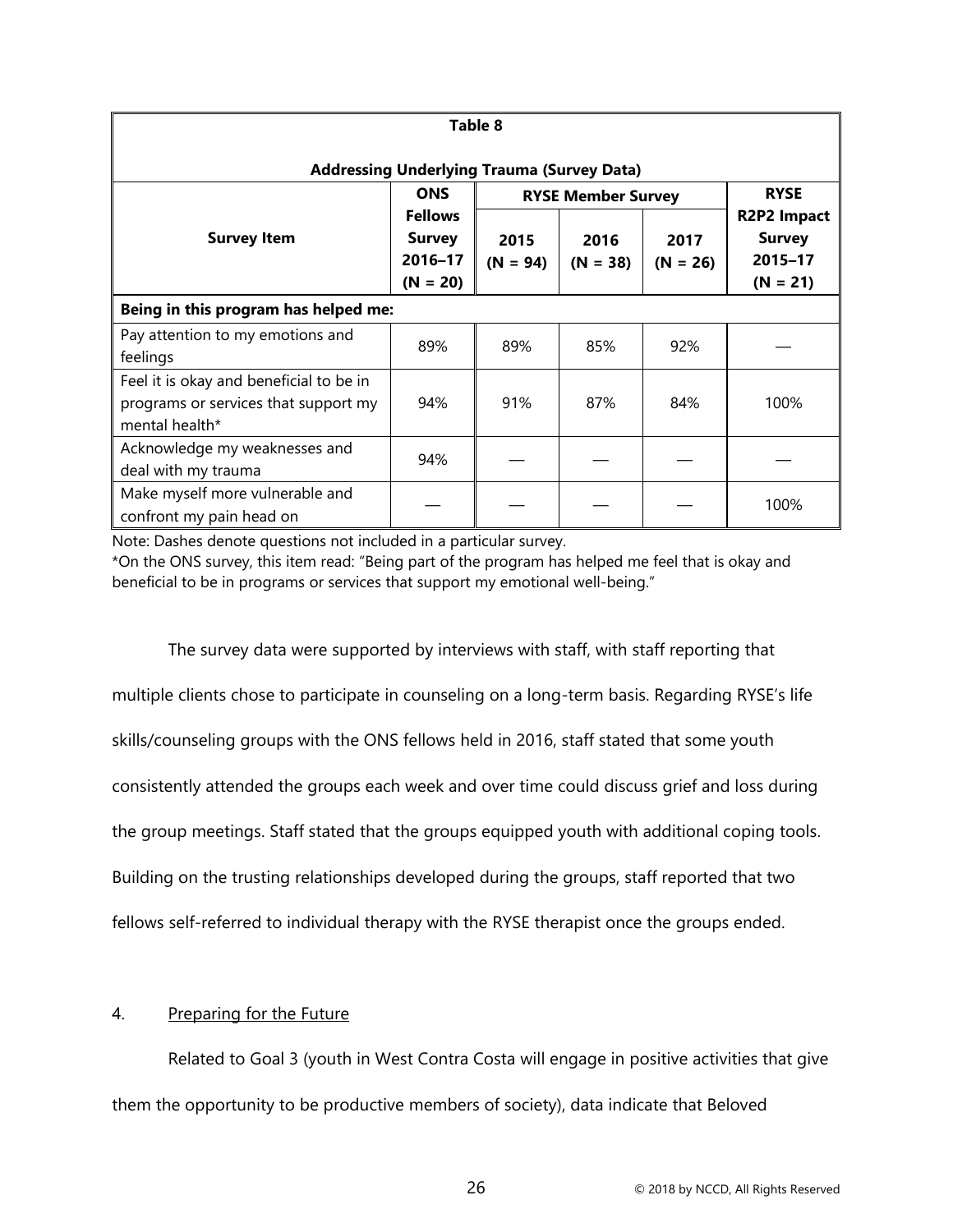Community project participants proactively laid the groundwork for their futures during the grant period. This includes program participation data showing that youth developed and met goals in areas related to education and employment. Moreover, large percentages of survey respondents (ONS fellows and RYSE participants in RYSE Youth Justice programs and/or R2P2) agreed that program participation helped them think more about their future and gain skills for or increase their understanding about the importance of education and employment. See Table 9.

| Table 9                                               |                                        |                    |                    |                    |  |  |
|-------------------------------------------------------|----------------------------------------|--------------------|--------------------|--------------------|--|--|
| <b>Preparing for the Future (Survey Data)</b>         |                                        |                    |                    |                    |  |  |
| <b>ONS Fellows</b><br><b>RYSE Member Survey</b>       |                                        |                    |                    |                    |  |  |
| <b>Survey Item</b>                                    | <b>Survey</b><br>2016-17<br>$(N = 20)$ | 2015<br>$(N = 94)$ | 2016<br>$(N = 38)$ | 2017<br>$(N = 26)$ |  |  |
| Being in this program has helped me:                  |                                        |                    |                    |                    |  |  |
| Think more about my future                            | 94%                                    | 92%                | 85%                | 96%                |  |  |
| Learn skills that will help me be successful in life  |                                        | 89%                | 92%                | 93%                |  |  |
| Understand the importance of legitimate<br>employment | 94%                                    |                    |                    |                    |  |  |
| Learn skills that will help me get a job              |                                        | 91%                | 84%                | 85%                |  |  |
| Understand the importance of education                | 100%                                   |                    |                    |                    |  |  |
| Learn skills that will help me do better in school    |                                        | 93%                | 84%                | 85%                |  |  |

Note: Dashes denote questions not included in a particular survey.

In interviews with ONS fellows, all interview participants reported making progress toward or completing life map goals related to work, such as obtaining a full-time job, working for a specific employer, and having a career. Regarding education, several participants discussed goals pertaining to schooling; this included graduating from high school and attending college. Several fellows also stated that getting a job was one of their most significant experiences of the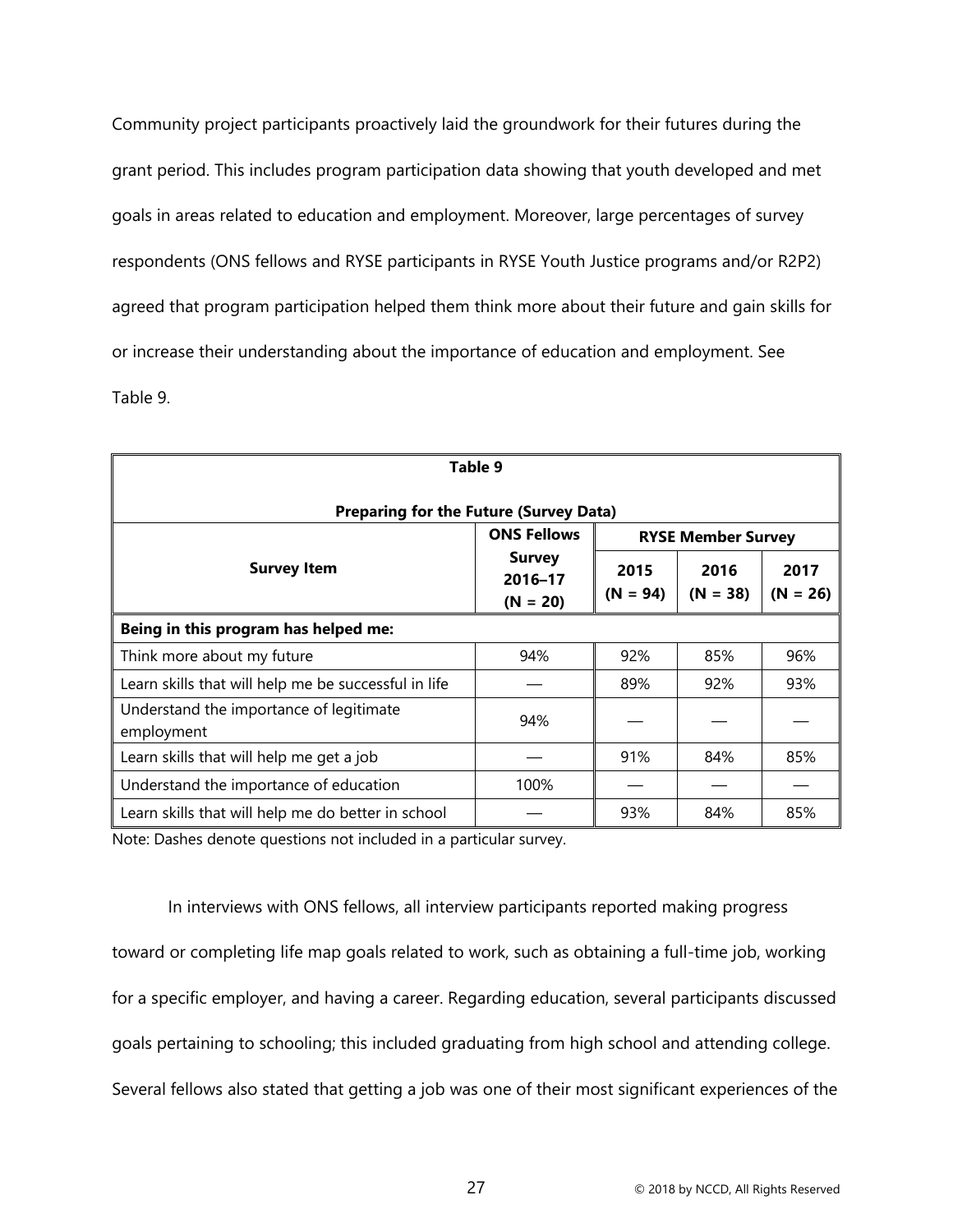Fellowship. One fellow described how this accomplishment also demonstrated the positive relationship he had developed with ONS staff, saying, "Getting a job [was my most meaningful moment of the Fellowship]. . . . It showed me [ONS staff] care. They want to see me doing better."

# <span id="page-33-0"></span>5. Operating as a Trauma-Informed System of Care

In addition to addressing individual-level objectives, the Beloved Community project also focused on a community-level goal of developing a trauma-informed system of care in the West Contra Costa region through increasing stakeholders' capacity in trauma-informed youth development and developing a shared commitment to trauma-informed policy. RYSE's Trauma and Healing Learning Series contributed to meeting this goal. Post-session evaluations indicated high increases in participant understanding of concepts and interest in continued engagement. For example, in the 2015 and 2016 local sessions, at least 96% of participants in each session reported increased understanding of trauma-informed youth development, and at least 96% indicated interest in a shared commitment to trauma-informed policy.

These data are supported by write-in remarks from attendees on the evaluation forms. "Addressing trauma SHOULD feel disruptive. I shouldn't shy away from figuring out a helpful and safe way to talk to my clients about it," wrote one 2015 workshop attendee. A participant at a 2016 workshop stated that the workshop was "helpful in terms of facilitating healing conversations among youth, but also helpful for thinking about facilitating healing conversations among staff. If we can model good communication, that will help youth feel safe."

28 © 2018 by NCCD, All Rights Reserved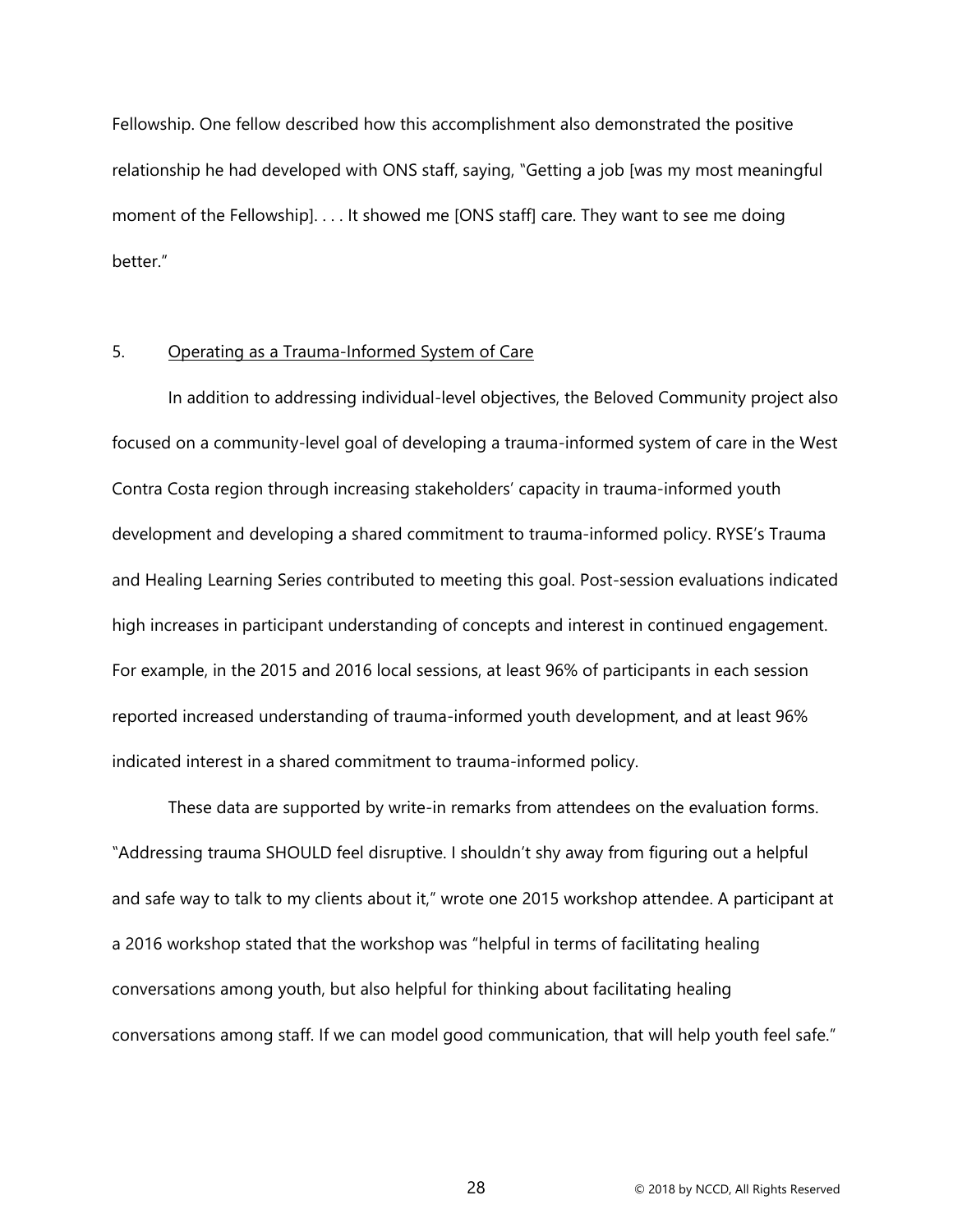# <span id="page-34-0"></span>6. Reductions in Gun Violence and Homicide

The findings described above help to inform and contextualize community-level data that showed an overall decline in homicides and gun violence in Richmond during the grant period. According to RPD data, the city experienced a substantial drop in homicides that were considered by RPD to fall into ONS's focus area—from close to half (43%) of the total homicides in 2015 to about one-quarter (27%) in 2017—representing a 56% decrease over time of this type of incident.<sup>[8](#page-34-1)</sup> The data also show an overall decrease in firearm assaults causing injury or death, from 93 in 2015 to 84 in 2017, representing a 10% reduction. See Table 10.

| Table 10                                                       |    |       |    |       |     |        |  |  |  |  |
|----------------------------------------------------------------|----|-------|----|-------|-----|--------|--|--|--|--|
| Homicide and Firearm Assault in the City of Richmond (2015-17) |    |       |    |       |     |        |  |  |  |  |
| <b>Type of Incident</b>                                        |    | 2015  |    | 2016  |     | 2017   |  |  |  |  |
|                                                                |    | % of  | #  | % of  | #   | $%$ of |  |  |  |  |
|                                                                | #  | total |    | total |     | total  |  |  |  |  |
| <b>Homicides</b>                                               |    |       |    |       |     |        |  |  |  |  |
| Total homicides                                                | 21 |       | 22 |       | 15  |        |  |  |  |  |
| Homicides in ONS focus area (young men at high risk of<br>9    |    | 43%   | 7  | 32%   | 4   | 27%    |  |  |  |  |
| involvement in gun violence)                                   |    |       |    |       |     |        |  |  |  |  |
| <b>Firearm Assaults</b>                                        |    |       |    |       |     |        |  |  |  |  |
| Total firearm assaults                                         |    |       | 82 |       | 84  |        |  |  |  |  |
| Firearm assaults that caused injury                            | 75 | 81%   | 60 | 73%   | 70  | 83%    |  |  |  |  |
| Firearm assaults that caused death                             |    | 19%   | 22 | 27%   | 14* | 17%    |  |  |  |  |

Sources: "Richmond Crime Data for 2015," *Richmond Standard*, November 30, 2016; 2016 and 2017 homicide data and all gun violence statistics provided to ONS by RPD.

\*Two of the 14 firearm assaults that caused death were ruled as justifiable/self-defense.

Project staff described some factors that they felt contributed to the reductions in gun

violence. "Things are very quiet on the street," said an ONS staff member in summer 2017.

 $\overline{a}$ 

<span id="page-34-1"></span><sup>&</sup>lt;sup>8</sup> RPD defines gang participation using state Penal Code 186.22(a), under the California Street, Terrorism, Enforcement, and Prevention (STEP) Act.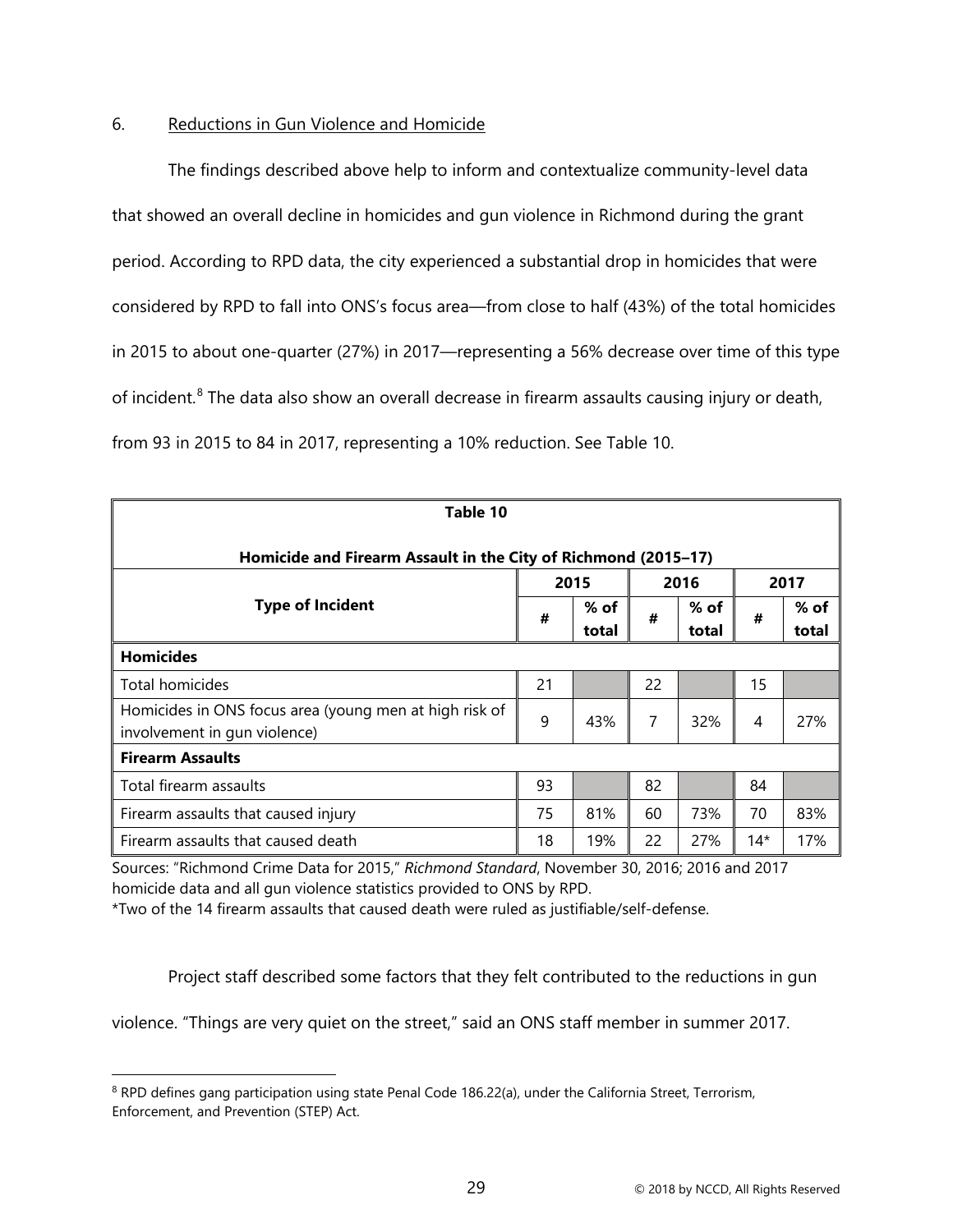"There are lots of reasons for this and in part it's because of the work we've done in years prior—stopping retaliation among earlier cohorts of fellows, so younger kids don't feel like they need to be violent. Kids now, including the current fellows, are having different conversations like *Why are you having an issue with the other neighborhood? I have no issues with that neighborhood*. But older guys—the 40-year-olds—still try to stir things up. Young kids aren't picking up the mantle of the older guys. It's taken years to change this."

In reflecting on the grant period overall, an RPAL staff member stated that he felt providing life skills and late-night basketball for the target population contributed to a drop in violence on Friday nights. "I think part of the decrease in violence on Friday night is due to these young men being off the street and engaged in basketball. The environment is safe. Everyone's on equal ground," staff stated.

#### <span id="page-35-0"></span>**D. Additional Key Findings and Themes**

In addition to examining the three primary research questions, several other key themes emerged from the data. These include successes and challenges experienced during the grant period and are briefly described in the following pages.

#### <span id="page-35-1"></span>1. Provision of Authentic, Consistent, and Responsive Youth Engagement

A theme that underscored grant partners' work throughout the grant period is careful responsivity to participants' needs, including adding or modifying project components and developing and maintaining high levels of authentic engagement with youth. This also yielded "lessons learned" for some partners. For example, regarding the "fit" of programming, while staff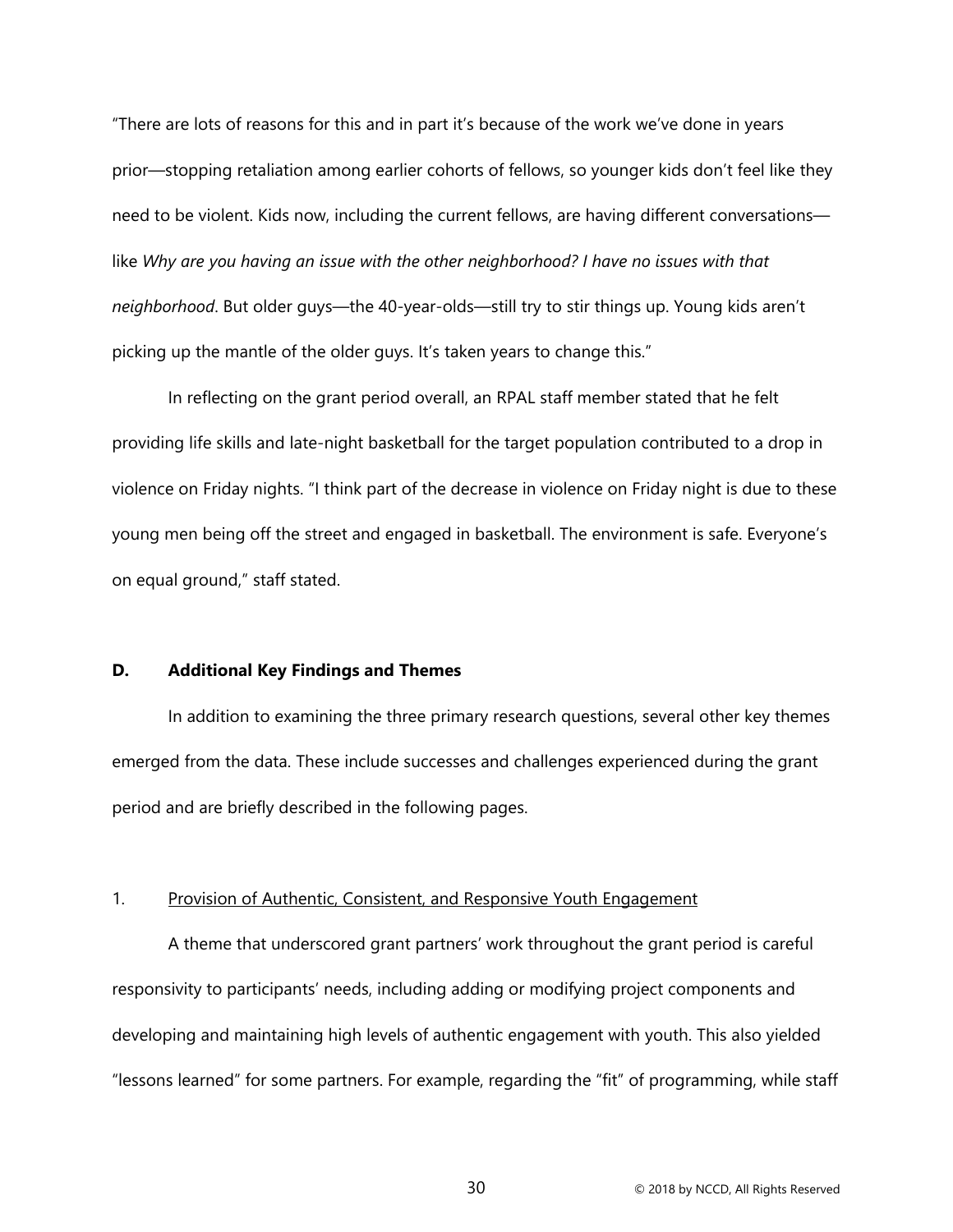felt that most programming was appropriate and met participants' needs, a few components did not align well with young people's needs and experiences. In other cases, new needs emerged, such as the need to provide mental health counseling onsite at RPAL. Accordingly, the relevant programming and individual providers were adjusted to address these concerns.

Authentic and responsive engagement also surfaced around introducing programming to youth. Staff remained consistently aware of and sensitive to community violence that Beloved Community project participants experienced. During year one, the start-up and consistent maintenance of some programming elements was challenged by fluctuating levels of community violence and persistent experiences of trauma for youth. Staff focused on meeting youth where they were—both in terms of physical location and emotional state—and fitting programming into these spaces as appropriate. In 2015, an ONS staff member said:

*It's been hard to convince youth to do the program. They have concerns around violence and safety. There have been a lot more homicides and shootings. We get them wherever we can—they are in the midst of chaos. There are shootings and police raids. We're meeting with youth in their homes and neighborhoods, and we need to understand they just got shot or their house got raided. We work on how to build healthy relationships in spite of being in the midst of violence.*

Furthermore, ONS staff noted that many fellows during the grant period were younger than those in previous Fellowship cohorts. This presents its own set of challenges in being responsive to participants' needs. "We've got this recipe [for working with older youth] and now we realize we need to change the recipe a little," said an ONS staff member. "Attention span, critical thinking, education level in general—it's different [with a younger group]. Plus the adolescent mind and the insecurities and ego—trying to gauge this effectively [is challenging]."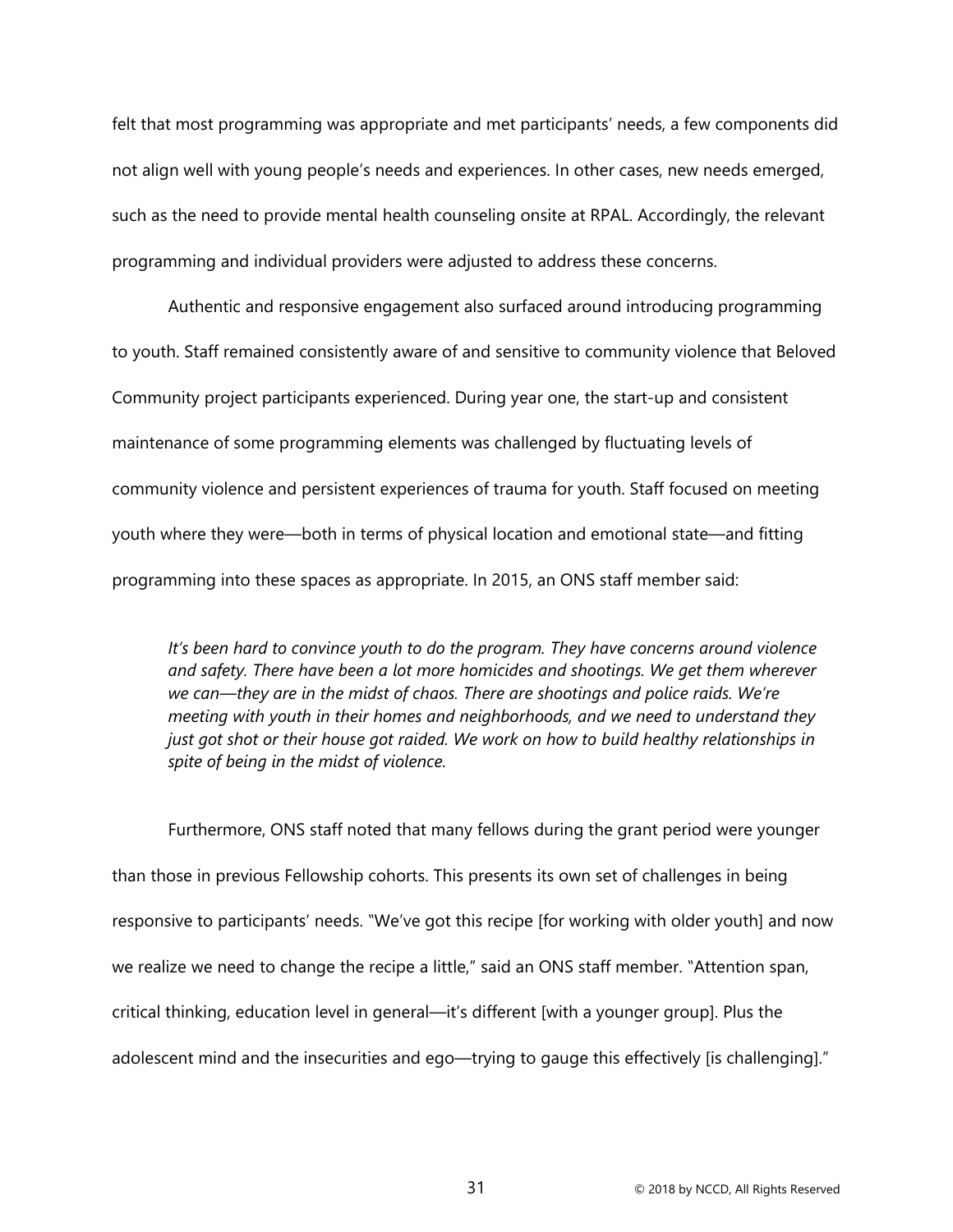## <span id="page-37-0"></span>2. Self-Care for Partner Staff

<span id="page-37-1"></span> $\overline{a}$ 

Multiple data sources across the grant period indicate a range of impacts and effects resulting from community violence, including secondary trauma experienced by program staff. Staff reported in 2015 that an increased demand for services and having to cope personally with the ongoing violence was affecting staff; interviewees said staff were experiencing morale issues and required more self-care. In 2016, RYSE stated in a CalGRIP quarterly progress report:

*RYSE continues to be barraged with multiple incidents of violence and death, including the murder of four young people in March. . . . It continues to be a concentrated time of incident after incident. . . . The increasing load of acute and secondary trauma carried by staff and project partners is weighing very heavily and with deep grief, fatigue, and sadness. The healers are hurting.*

Partners acknowledged the critical importance of addressing impacts on staff and took steps to do so. For example, in March 2016, RYSE facilitated a Beloved Community Grief and Healing Circle, which was designed to assist adults in supporting young people's experiences with and processing of grief. In May 2017, RYSE closed its office for a week and held Restoration Week for RYSE staff "to rest, reflect, and recharge mind, body, and spirit" and stated that when staff returned, "RYSE will be instituting a set of comprehensive short and long-term staff supports."<sup>[9](#page-37-2)</sup> ONS reported that their staff engages in trauma reflection and self-care work on a regular basis and comes together quarterly as a group regarding self-care.

<span id="page-37-2"></span><sup>9</sup> RYSE Center. (2017). Events: RYSE Restoration Week. Retrieved from [https://rysecenter.org/events/2017/5/19/ryse](https://rysecenter.org/events/2017/5/19/ryse-restoration-week)[restoration-week](https://rysecenter.org/events/2017/5/19/ryse-restoration-week)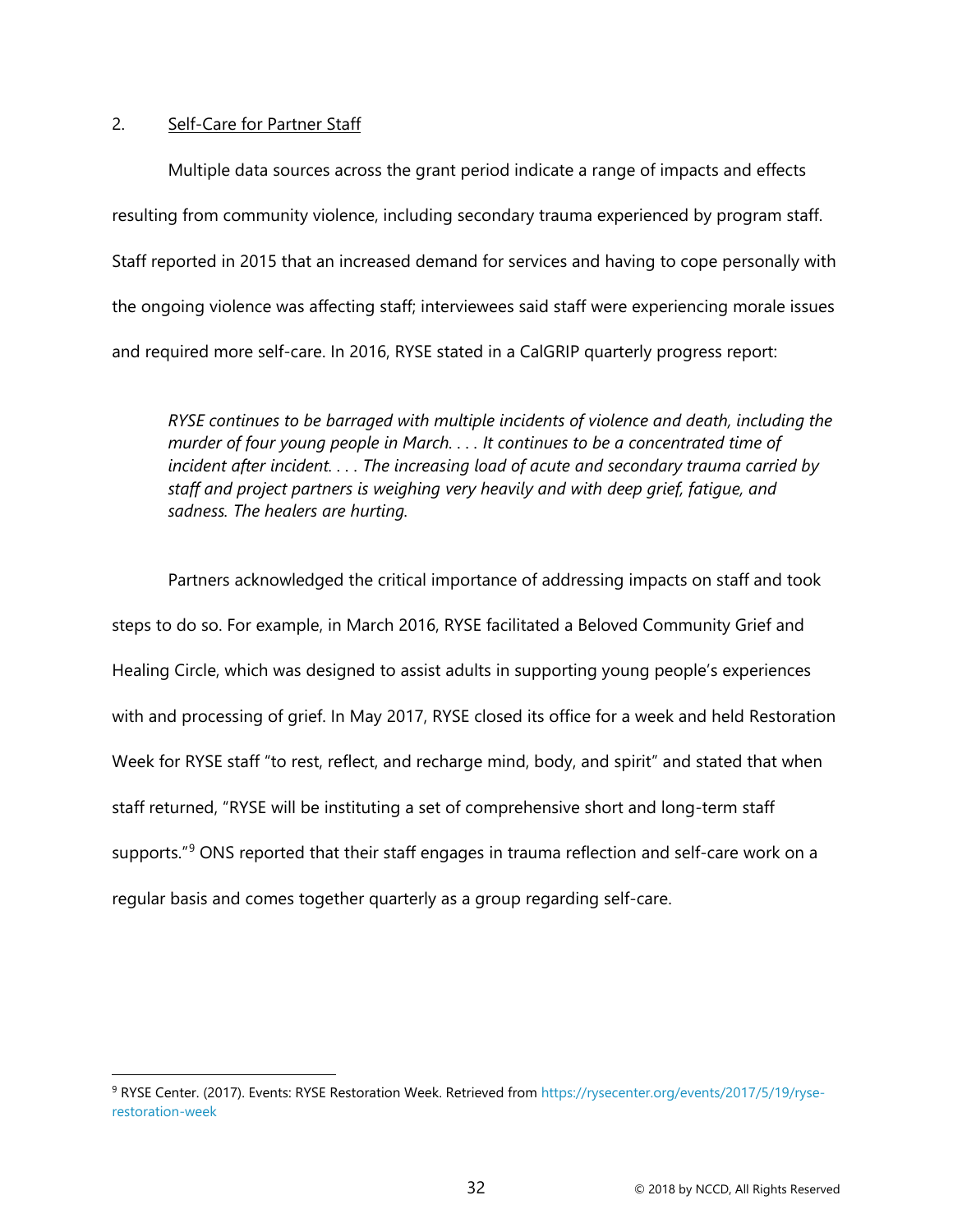#### 3. A Climate of Increasing Needs and Reduced Resources

Partners' capacity to serve and meet the needs of large numbers of young people fluctuated during the grant period. As the grant began, the City of Richmond's general fund allocation for ONS was reduced by nearly 35%, which had a significant impact on ONS's capacity to provide services to its target population and necessitated layoffs of several NCAs. ONS staff noted at multiple points during the grant period that, in addition to the two Fellowship cohorts that participated between 2015 and 2017, approximately 20 other young men also would benefit from being fellows. However, the reduction in resources made recruiting and serving this additional group through the attention-intensive Fellowship a significant challenge.

RYSE staff stated throughout the grant period that the organization has experienced increasing demand for its clinical/mental health services, including receiving referrals of young people with high levels of mental health needs from schools and other agencies without the capacity to serve them. RYSE staff also reported substantial increases in housing challenges experienced by their members, which can have implications for making progress in other key areas. This included youth and families needing to move away from the Bay Area to cope with the high cost of living; at times, these issues also affected ongoing program participation or retention.

#### <span id="page-38-0"></span>4. CalGRIP Grant Helped Partners Grow and Strengthen Services

In discussions of resources, it is notable that, as the grant period closed, all partners pointed to the CalGRIP funding as being an essential support for service delivery and helping to substantially grow or strengthen partners' services for the target population. "The grant helped us give the young men we work with the resources that they so desperately needed and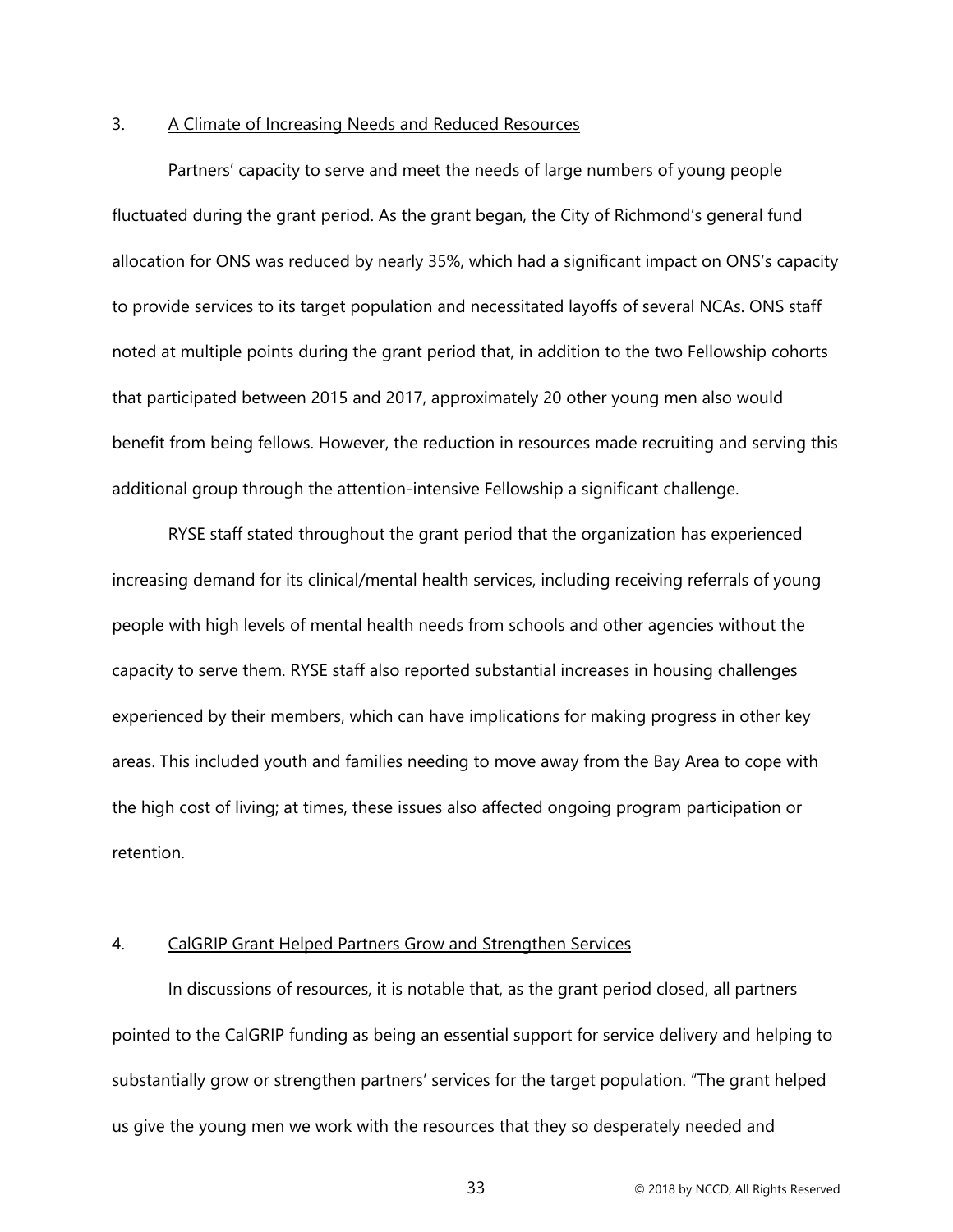deserved," said an ONS staff member. "We helped to change the possible unhealthy trajectory of 51 young men through the Fellowship." ONS staff also reported that the need for a comprehensive web-based case management database, available in the office and in the field, emerged during the grant period. While creating a database was not an objective originally stated in the grant proposal, ONS was able to direct a portion of CalGRIP resources toward developing this tool.

"This funding has helped us build a meaningful, effective clinical program because it's not tethered to insurance dollars or MediCal," a RYSE staff member related. This included helping to defray staff costs and led to RYSE's emergence in the county as a core component of the clinical landscape (including organizations turning to RYSE for guidance in how to support youth who have trauma).

"The grant allowed us to have anger management classes," said an RPAL staff member. "We started dealing with kids and their mental health, which in retrospect was a good move for our students." He noted that before this grant, RPAL would refer a member who had mental health needs to external services; through the grant, RPAL began developing capacity to address youth mental health needs in house.

## <span id="page-39-0"></span>5. Attention to System Change and Disruption

While most of the Beloved Community project's stated goals for the grant period focused on behavioral change at the individual level, interviews and conversations with program partners throughout the grant period repeatedly emphasized the dire need for larger structural change. In 2015, a project staff member described this situation: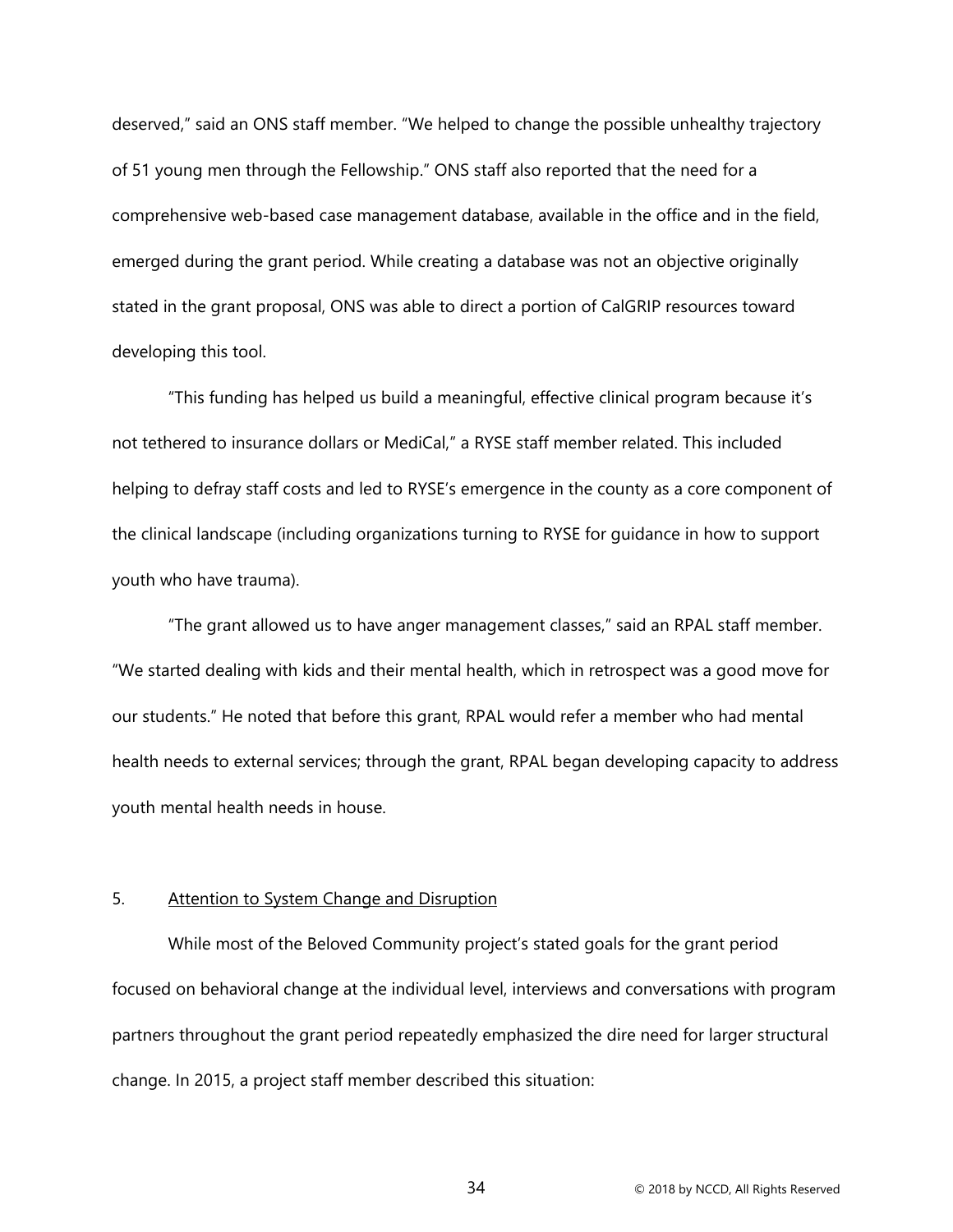*[Due to] the acute violence and tensions we've been experiencing since the spring, on a daily basis, there is a lot of pressure on both [ONS and RYSE]. We adjusted our course accordingly. This is what gets lost in this work—the focus on young people changing their behavior while there is complete dismissiveness of the conditions that they face. As adults we have to shield them from this. There is relentless scrutiny of kids changing their behavior, yet systems have no culpability [to change theirs].*

Further illustrating this point, RYSE staff wrote in a third-quarter progress report in 2016, "The cycles of violence in which most of RYSE clients live and navigate . . . illuminate the importance of a constant and continued focus on systems change and culture shift required to create and sustain peace and healing."

As the grant period closed, some project staff noted that actions taken by the current federal administration led to additional systems-level challenges and harm to the young people they serve. "There is an elevated danger. For youth in R2P2, they're afraid to access community-based services [related to documentation/U Visa issues], and we can't guarantee they're going to be protected. This leads to more anxiety and distress for them, and it is heartbreaking for us as an organization."

## <span id="page-40-0"></span>**IV. CONCLUSION**

From 2015 to 2017, the Beloved Community project provided evidence-based prevention and intervention activities for young people in the Richmond community who are involved in a gang or at risk of gang involvement. As stated in the grant proposal, these activities included street outreach, mentoring, cognitive behavioral therapy, life skills training, case management, and subsidized employment. The project had individual-level and community-level goals and objectives, with a focus on reducing West Contra Costa youth's participation in gang-related activity and involvement in gun violence, promoting youth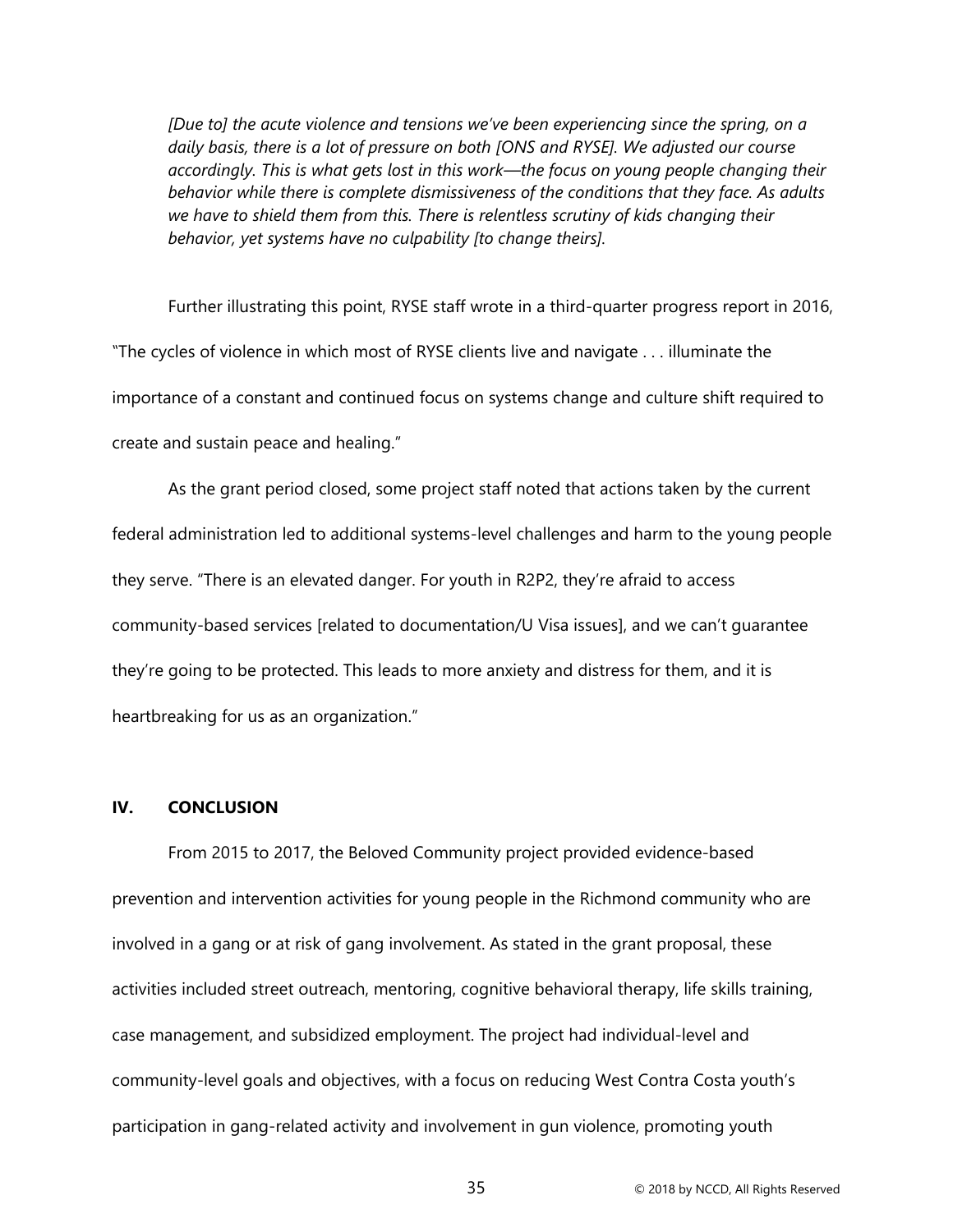engagement in positive activities, and supporting the development of a trauma-informed system of care.

At the individual level, the evaluation data show that each project partner exceeded the number of youth they intended to serve through their organization's interventions. For example, ONS served a total of 212 youth, an 18% increase over its stated goal of 180. Moreover, the participation data, combined with survey and interview findings, indicate that project participants met the stated objectives of developing positive relationships with empathetic adults through ongoing mentoring experiences provided by project partners; engaging in activities that support them in understanding and coping with their mental health needs; and gaining skills and experience for education and employment, thus proactively laying the groundwork for their futures.

Regarding the objective of understanding the negative consequences of gun violence, all youth in the Fellowship remained alive, and most were not injured or hospitalized due to gun violence or arrested on gun-related charges. These outcomes suggest that the fellows, who represent some of the young men most impacted by gun violence in the Richmond area, have increased their understanding about the adverse consequences of gun violence and have immersed themselves in pursuing viable, supportive alternatives.

At the community level, RYSE's Trauma and Healing Learning Series contributed to the goal of increasing stakeholders' capacity in trauma-informed youth development and developing a shared commitment to trauma-informed policy, with post-session evaluations indicating large increases in participant understanding of concepts and interest in continued engagement.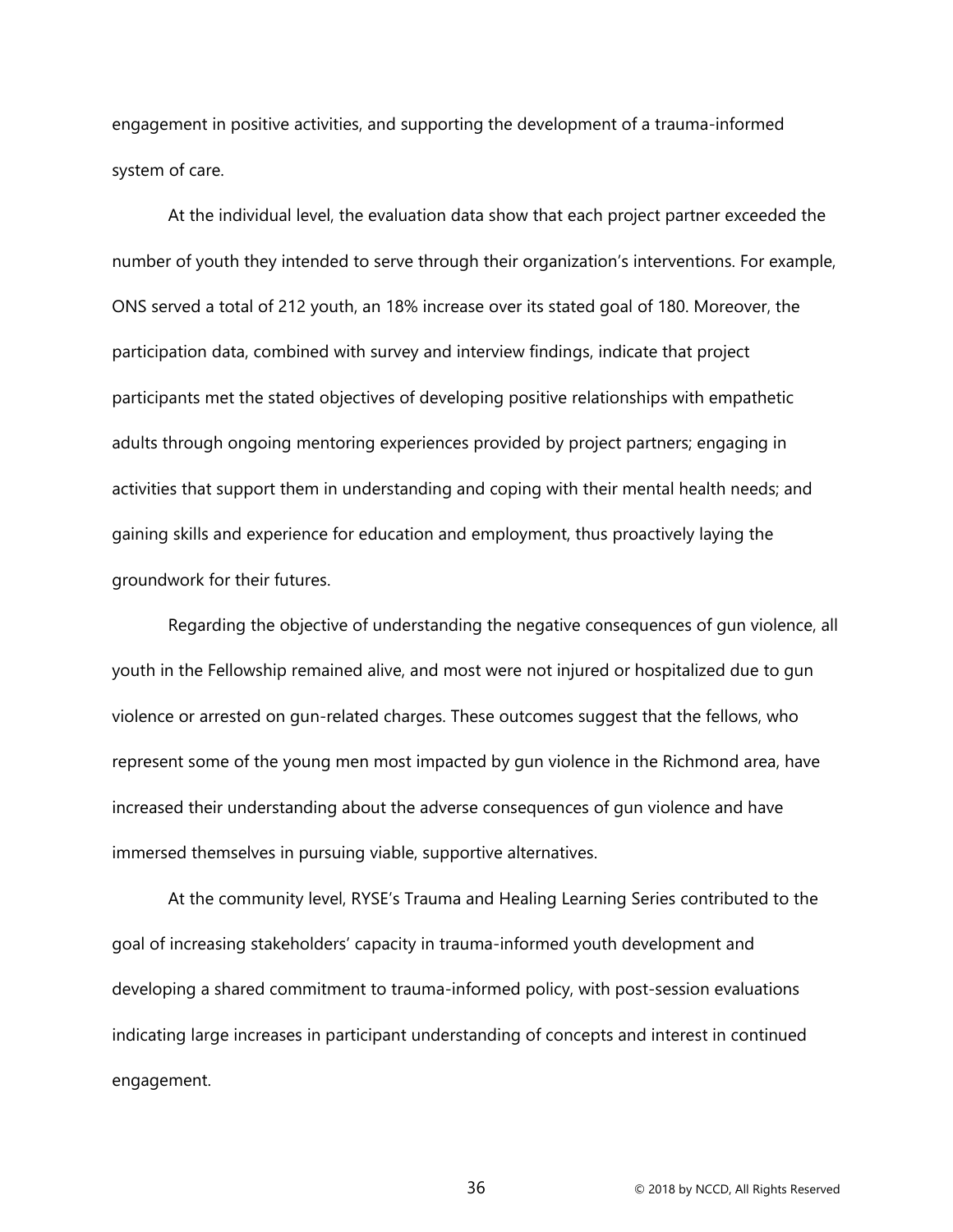The findings described above help to inform and contextualize community-level data that show an overall decline in homicides and gun violence in Richmond during the grant period. According to RPD data, the city experienced a substantial drop in homicides that were considered by RPD to fall into ONS's focus area—from close to half (43%) of the total homicides in 2015 to about one-quarter (27%) in 2017—representing a 56% decrease over time of this type of incident. The data also show a 10% decrease in firearm assaults causing injury or death during the grant period. While there are some methodological challenges associated with measuring community level outcomes, the data indicate that gun violence—specifically, firearm assaults and gang-related homicides—decreased substantially during the grant period, with these reductions occurring in the context of the implementation of Beloved Community.

Overall, while it is challenging to separate the impacts of the initiative from other violence reduction strategies taking place simultaneously in Richmond/West Contra Costa (as well as other factors that could influence changes in gun violence), the evaluation data indicate that Beloved Community has had positive outcomes at both the individual and community levels. The findings also suggest that consistent, responsive, and authentic engagement with youth, implemented through such interventions as intensive mentoring and addressing untreated trauma, can appropriately support young people who have traditionally received minimal or unsuitable assistance from most service providers. Furthermore, while this project did not expressly seek to reduce recidivism, most fellows were not arrested on gun violence–related charges during the grant period; this finding may have implications for recidivism-reduction interventions.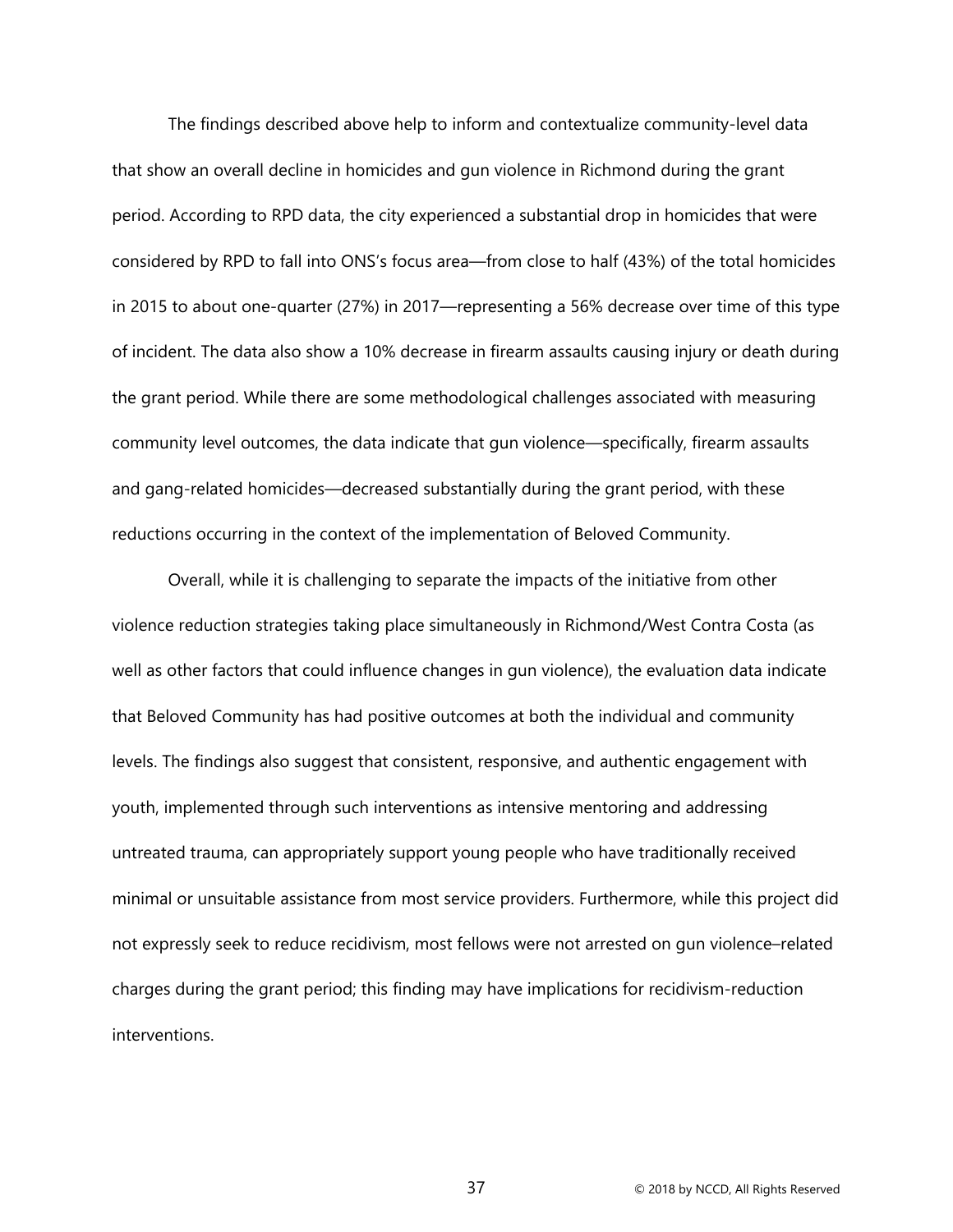**Appendix**

**Logic Model**